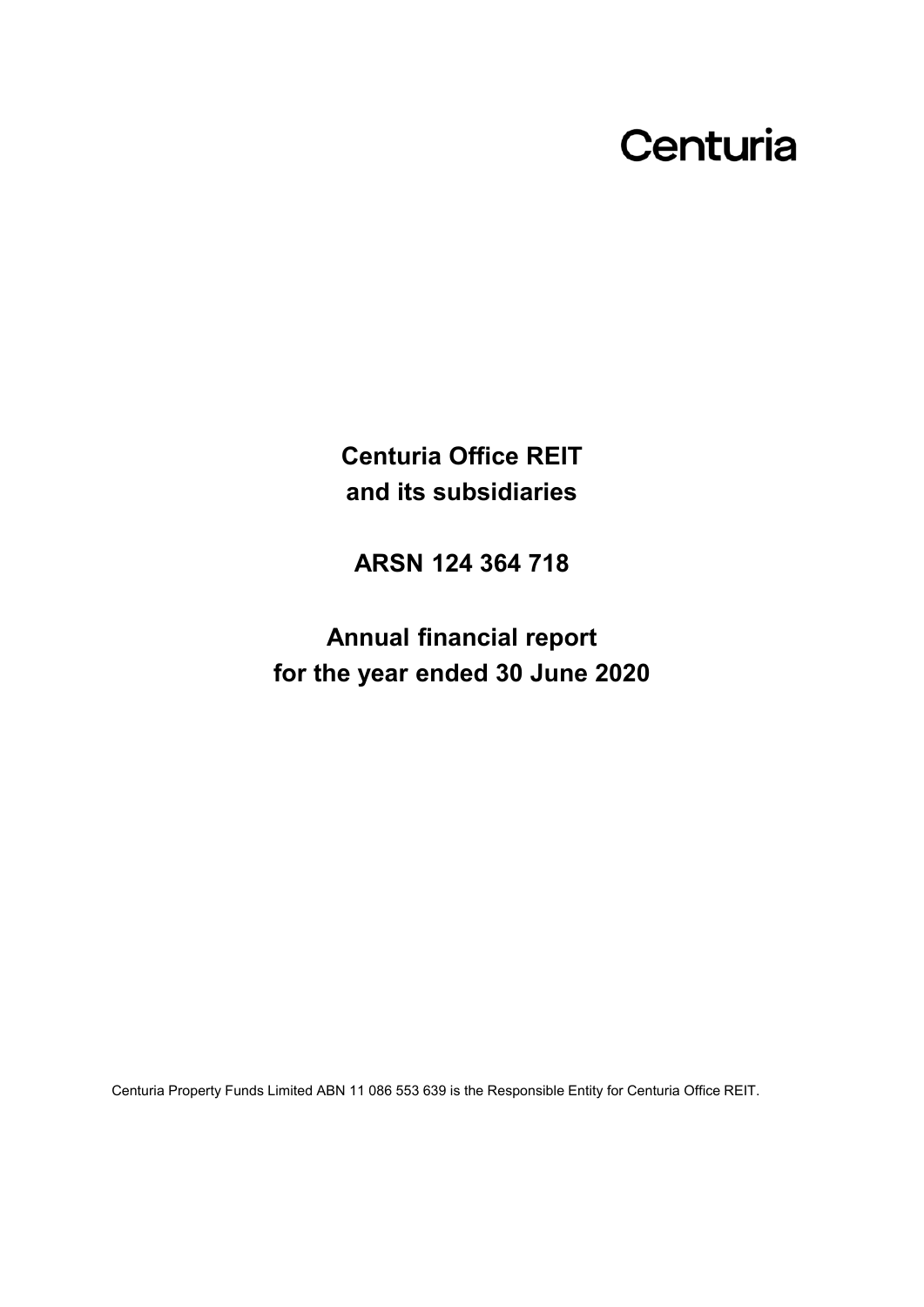# **Centuria Office REIT Table of contents**

**For the year ended 30 June 2020**

# **Contents**

|                                       | Page |
|---------------------------------------|------|
| Directors' report                     |      |
| Auditor's Independence Declaration    | 6    |
| Annual Financial Report               | 7    |
| Directors' declaration                | 37   |
| Independent auditor's report          | 38   |
| Corporate Governance Statement        | 42   |
| Additional stock exchange information | 43   |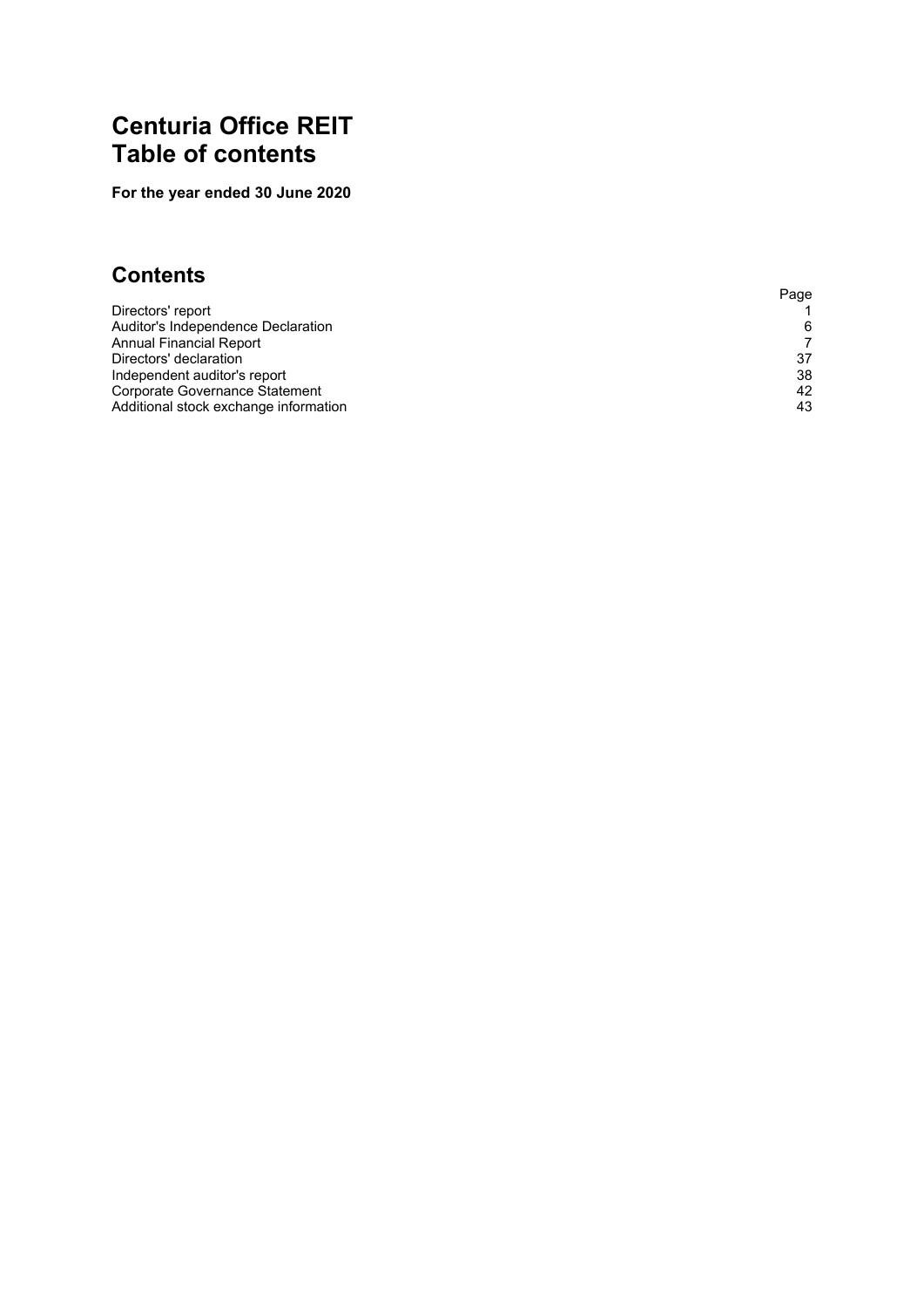# <span id="page-2-0"></span>**Directors' report**

### **For the year ended 30 June 2020**

The directors of Centuria Property Funds Limited ('CPFL'), the Responsible Entity of Centuria Office REIT ('COF') present their report, together with the consolidated financial statements of the Trust and its subsidiaries ('the Trust') for the year ended 30 June 2020 and the independent auditor's report thereon.

#### **Directors of the Responsible Entity**

The directors of Centuria Property Funds Limited during or since the end of the financial year are:

| Name               | <b>Appointed</b> | <b>Resigned</b> | Directorship of other listed companies |
|--------------------|------------------|-----------------|----------------------------------------|
| Peter Done         | 5 December 2007  |                 | Centuria Capital Limited               |
| Matthew Hardy      | 4 July 2013      |                 |                                        |
| Darren Collins     | 10 March 2015    |                 |                                        |
| Nicholas Collishaw | 1 October 2017   |                 | Centuria Capital Limited,              |
|                    |                  |                 | Redcape Hotel Group Management Ltd     |
| Roger Dobson       | 1 October 2017   | 29 July 2020    |                                        |

The company secretary of Centuria Property Funds Limited during or since the end of the financial year is:

| Name         | <b>Appointed</b> |
|--------------|------------------|
| Anna Kovarik | 5 July 2018      |

Roger Dobson has resigned from the board of the Responsible Entity, Centuria Property Funds Limited effective 29 July 2020. His position will not be replaced.

Refer to Note [D2](#page-30-0) of the annual financial report for directors' unitholdings in the Trust.

No director holds a right or option over interests in the Trust. No options over any issued or unissued securities in the Trust have been issued to any director.

There are no contracts to which any director is a party to under which a director is entitled to a benefit and/or confers a right to call for or be delivered interests in the Trust.

#### **Principal activities**

The Trust is a registered managed investment scheme domiciled in Australia.

The principal activity of the Trust is investment in commercial office property within Australia. There have been no significant changes in the nature of the Trust's activities since the date of the Trust's establishment.

The Trust did not have any employees during the financial year.

#### **Significant changes in the state of affairs**

In the opinion of the Responsible Entity there were no significant changes in the state of affairs of the Trust that occurred during the financial year.

#### **Review of operations**

#### *Results*

The results of the operations of the Trust are disclosed in the consolidated statement of profit or loss and other comprehensive income of these financial statements. The Trust's profit from continuing operations for the year ended 30 June 2020 was \$23,053,000 (30 June 2019: \$53,572,000).

As at 30 June 2020, the Trust's Net Tangible Assets ('NTA') was \$2.49 per unit (30 June 2019: \$2.49 per unit).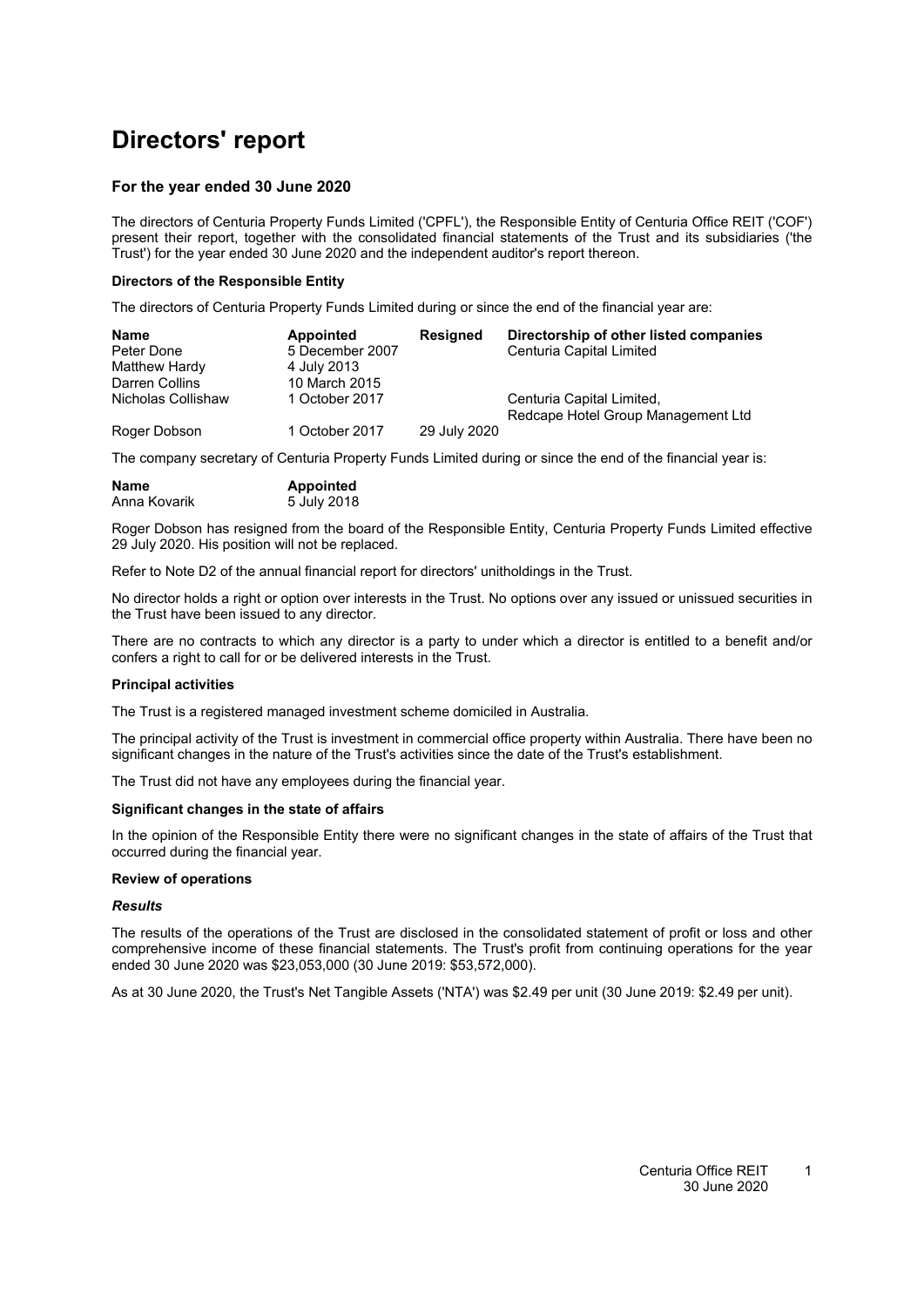### **Directors' report**

#### **Review of operations (continued)**

#### *Results (continued)*

The current year results have been affected by the COVID-19 pandemic. On 7 April 2020, the government announced a National Cabinet Mandatory Code of Conduct ('the Code'). The Code applies to all qualifying tenancies that are suffering financial stress or hardship as a result of the COVID-19 pandemic. The Trust has applied the Code across all assets and granted applicable tenants rent relief packages to alleviate the impacts of the COVID-19 pandemic in the form of rent waivers or deferrals. The background and impact on the financial statements are outlined in Note [A2.](#page-14-0) The impact of the rent relief granted and expected credit loss provided reduces the Funds From Operations ('FFO') by 0.7 cents per unit ('cpu').

#### *Investment property valuations*

The total value of the Trust's portfolio as at 30 June 2020 was \$2,086 million (30 June 2019: \$1,400 million), an increase of 49% year on year. Property acquisitions account for \$625 million of the increase in the portfolio valuation.

The weighted average capitalisation rate for the portfolio firmed 29 basis points year on year to 5.93% as at 30 June 2020 (30 June 2019: 6.22%).

The COVID-19 pandemic gives rise to uncertainty in the market and which may have an impact on key drivers of property valuations. For the year ended 30 June 2020, the Trust has engaged external valuers to assess the valuations of 13 of its properties across the portfolio.

#### *Leasing and occupancy*

The Trust secured 41 leases across 32,378 square metres ('sqm') representing 10.6% of the portfolio's Net Lettable Area ('NLA') in the year ended 30 June 2020. This comprised of 19 new leases across 5,392 sqm and 22 renewals across 26,987 sqm.

As at 30 June 2020, the Weighted Average Lease Expiry ('WALE') of the portfolio was 4.7 years (30 June 2019: 3.9 years) and the occupancy rate was 98.1% (30 June 2019: 98.4%).

#### *Capital management*

As at 30 June 2020, the Trust had a multi-bank debt facility totalling \$880.0 million (30 June 2019: \$555.0 million) with a weighted average expiry of 3.4 years (30 June 2019: 4.0 years). Drawn borrowings totalled \$749.0 million (30 June 2019: \$498.5 million), with an all in interest cost of 2.2% (30 June 2019: 3.2%) and 75**%** of the drawn debt hedged (30 June 2019: 58%). The Trust's gearing at 30 June 2020 was 34.5% (30 June 2019: 34.2%).

#### *Outlook*

The Responsible Entity's strategy and ongoing focus remains unchanged. Responsible Entity's primary focus is on actively managing the Trust's portfolio, with an emphasis on tenant retention to ensure income and occupancy are maximised. The Responsible Entity will also continue to review asset allocation and assess potential acquisition opportunities that are considered complementary to the existing portfolio and the Trust's objective of delivering sustainable income returns to unitholders.

Due to uncertainty arising from COVID-19 and the potential impact on business operating conditions, the Trust will not be providing the 2021 financial year FFO guidance at this point.

The 2021 financial year distribution guidance is 16.5 cpu which will be paid in equal quarterly instalments.

#### *Distributions*

Distributions paid or payable in respect of the financial year were:

|                   |                | 30 June 2020 |                | 30 June 2019 |
|-------------------|----------------|--------------|----------------|--------------|
|                   | Cents per unit | \$'000       | Cents per unit | \$'000       |
| September quarter | 4.450          | 15.855       | 4.525          | 10.987       |
| December quarter  | 4.450          | 22,840       | 4.358          | 15.527       |
| March quarter     | 4.450          | 22,896       | 4.358          | 15.527       |
| June quarter      | 4.450          | 22,896       | 4.358          | 15,527       |
| Total             | 17.800         | 84.487       | 17.600         | 57,568       |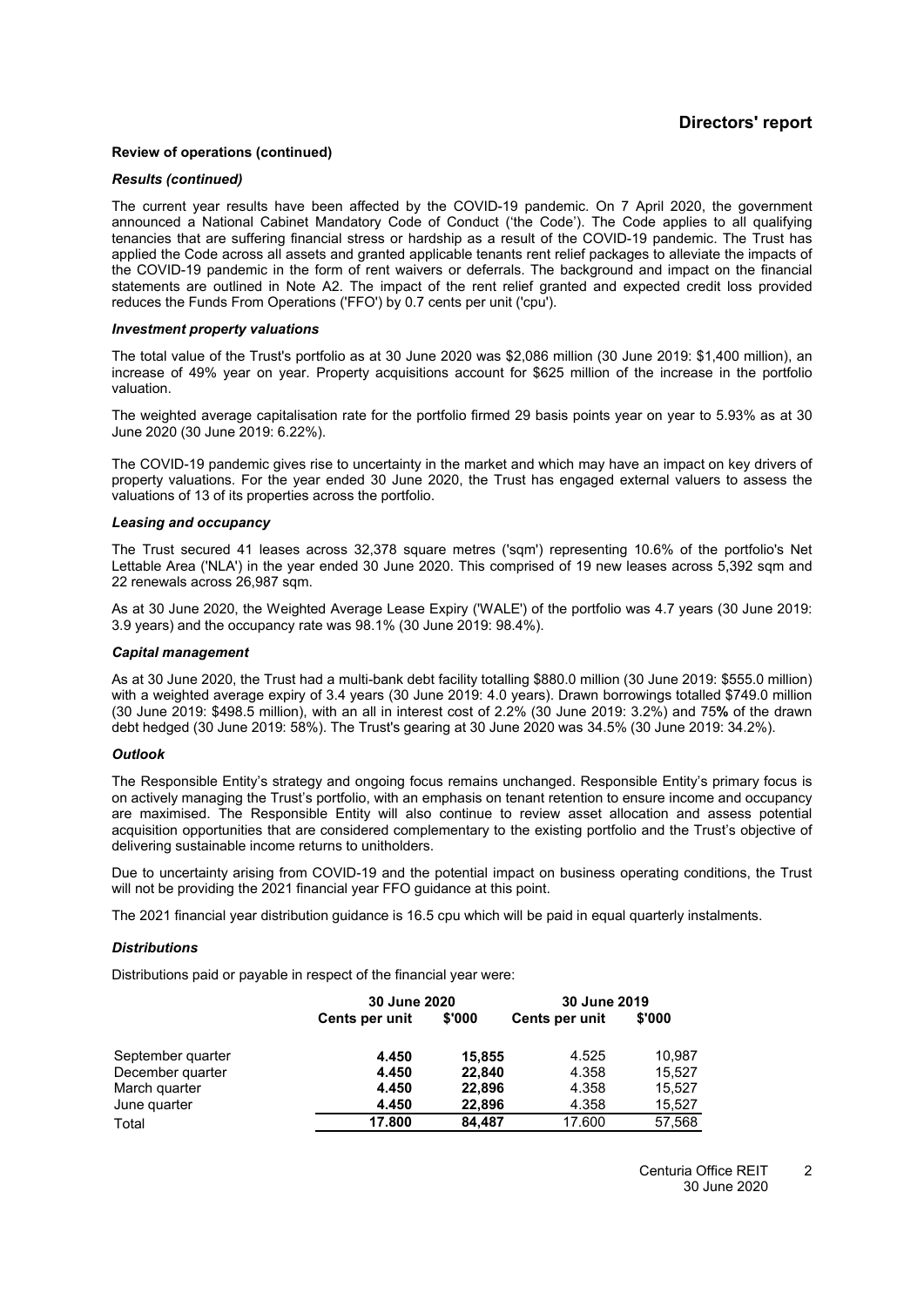#### **Review of operations (continued)**

#### *Distributions (continued)*

Key dates in connection with the 30 June 2020 distribution are:

| Event                     | <b>Date</b>    |
|---------------------------|----------------|
| Ex-distribution date      | 29 June 2020   |
| Record date               | 30 June 2020   |
| Distribution payment date | 10 August 2020 |

The Funds From Operations for the year ended 30 June 2020 was \$85.4 million, representing a 39.5% increase from prior year.

The Trust declared distributions of 17.8 cpu during the 2020 financial year which was in line with guidance provided as part of the June 2019 year end result. The table below provides a reconciliation from the consolidated statement of profit or loss and other comprehensive income to the FFO for the year:

|                                                           | 30 June 2020<br>\$'000 | 30 June 2019<br>\$'000 |
|-----------------------------------------------------------|------------------------|------------------------|
| Net profit for the year                                   | 23,053                 | 53,572                 |
| <b>Adjustments</b>                                        |                        |                        |
| Loss/(gain) on fair value of investment properties        | 37,698                 | (7, 143)               |
| Rent free and abatement                                   | 7,397                  | 3.788                  |
| Goodwill impairment                                       | 6,356                  |                        |
| One off refinancing costs                                 | 5,942                  | 6,682                  |
| Realised/unrealised loss on fair value of derivatives     | 4,876                  | 6,752                  |
| Straight-lining of rental income                          | (4, 471)               | (4, 805)               |
| Amortisation of incentives and leasing fees               | 4,122                  | 1.955                  |
| Interest and depreciation expense adjustments for AASB 16 | 347                    |                        |
| <b>Transaction costs</b>                                  | 48                     | 403                    |
| <b>Funds from operations</b>                              | 85,368                 | 61,204                 |

#### **Distribution reinvestment plan**

The Trust did not activate the Distribution Reinvestment Plan ('DRP') during the year ended 30 June 2020.

#### **Environmental regulation**

The Trust's operations are not subject to any significant environmental regulation under Commonwealth, State or Territory legislation.

#### **Options granted**

No options were granted over unissued securities in the Trust during or since the end of the financial year.

No unissued units in the Trust were under option as at the date of this report.

No units were issued in the Trust during or since the end of the financial year as a result of the exercise of an option over unissued units in the Trust.

#### **Related party transactions**

On 20 November 2019, the Trust acquired a 50% share in 8 Central Avenue, Eveleigh NSW from an unlisted Centuria syndicate, Centuria 8 Central Avenue Fund. The settlement occurred after approval was obtained from the unitholders of Centuria 8 Central Avenue Fund and Centuria Office REIT. The acquisition was partly funded by a conditional placement issued to Centuria Capital Group which took place in November 2019.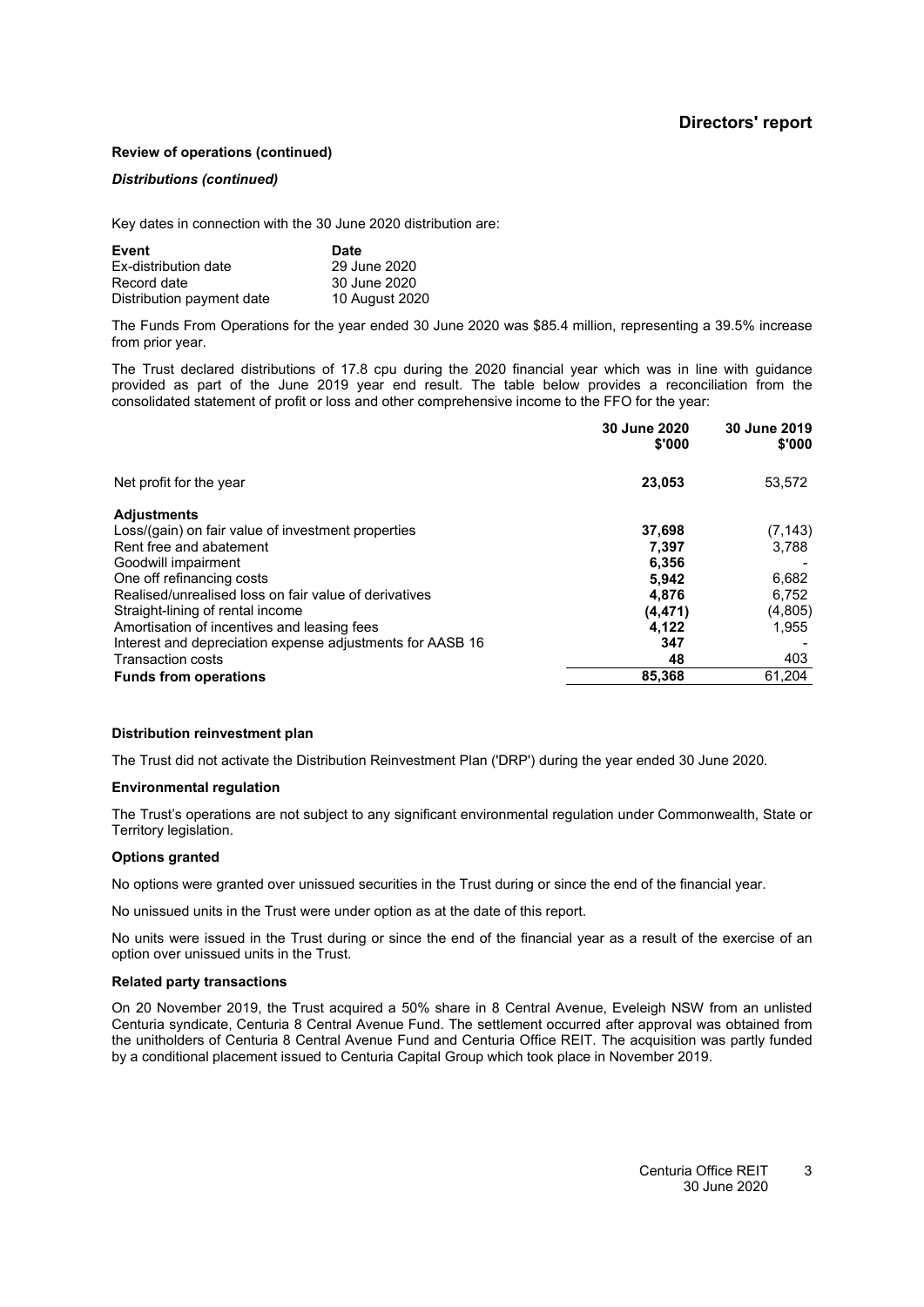#### **Events subsequent to balance date**

Since balance date, the COVID-19 pandemic has continued to evolve and may have an impact on specific areas of judgement required for preparing these financial statements.

Victoria has reported increasing numbers of COVID-19 cases since early July 2020 and the Victorian government has subsequently announced a Stage 4 lockdown for Melbourne from 2 August 2020.

On 21 July 2020, the Government announced it is extending the JobKeeper Payment for a further six months until the end of March 2021 to support businesses that continue to be significantly impacted by COVID-19.

The Trust has continued to re-evaluate the significant inputs used to drive property valuations and recoverability of tenant arrears on a regular basis as detailed in Note [C1](#page-19-0) and [C2.](#page-13-0) Based on these evaluations, the Trust has determined there is are no material events which would give rise to an adjustment.

#### **Indemnifying officers or auditors**

#### *Indemnification*

Under the Trust's constitution the Responsible Entity, including its officers and employees, is indemnified out of the Trust's assets for any loss, damage, expense or other liability incurred by it in properly performing or exercising any of its powers, duties or rights in relation to the Trust.

The Responsible Entity has not indemnified or agreed to indemnify any auditor or other officer of the Trust, or any related body corporate.

#### *Insurance premiums*

The Responsible Entity has paid insurance premiums in respect of directors' and officers' liability and legal expense insurance contracts, for current and former directors and officers, including senior executives of the Responsible Entity.

#### **Trust information in the directors' report**

#### *Responsible Entity interests*

The following fees were paid or payable to the Responsible Entity and related parties during the financial year:

|                                | \$'000 | 30 June 2020 30 June 2019<br>\$'000 |
|--------------------------------|--------|-------------------------------------|
| Management fees                | 10.421 | 6,867                               |
| Property management fees       | 3.089  | 1,909                               |
| Facility management fees       | 1.799  | 817                                 |
| Leasing fees                   | 799    | 249                                 |
| Custodian fees                 | 798    | 372                                 |
| Project management fees        | 449    | 147                                 |
| Due diligence acquisition fees | 100    | 150                                 |
|                                | 17,455 | 10,511                              |

The Responsible Entity and/or its related parties that hold securities in the Trust during the financial year are outlined in Note [D2](#page-30-0) to the financial statements.

#### *Other Trust information*

The number of units in the Trust issued and redeemed during the financial year, and the balance of issued units at the end of the financial year are disclosed in Note [C8](#page-28-0) to the financial statements.

The recorded value of the Trust's assets as at the end of the financial year is disclosed in the consolidated statement of financial position as "Total assets" and the basis of recognition and measurement is included in the notes to the financial statements.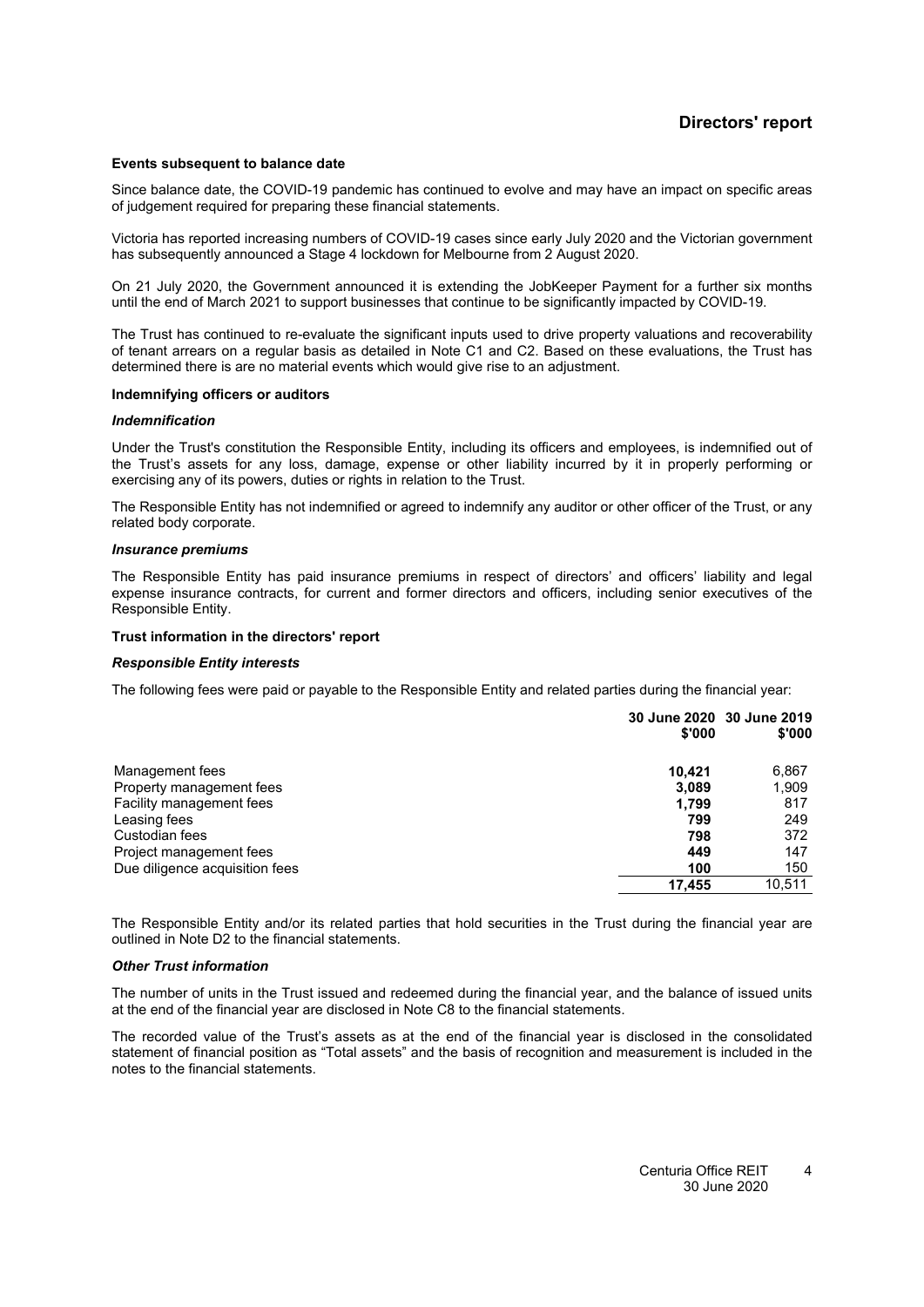### **Directors' report**

#### <span id="page-6-0"></span>**Auditor's independence declaration**

A copy of the auditor's independence declaration as required under section 307C of the *Corporations Act 2001* is set out on page [6.](#page-6-0)

#### **Rounding of amounts**

The Trust is an entity of the kind referred to in ASIC Corporations (Rounding in Financial/Directors' Reports) Instrument 2016/191, related to the 'rounding off' of amounts in the Directors' Report and financial statements. Amounts in the Directors' Report and financial statements have been rounded off, in accordance with the instrument, to the nearest thousand dollars, unless otherwise indicated.

This report is made in accordance with a resolution of Directors.

they

Peter Done **Director** 

 $225$ 

Matthew Hardy Director

Sydney 5 August 2020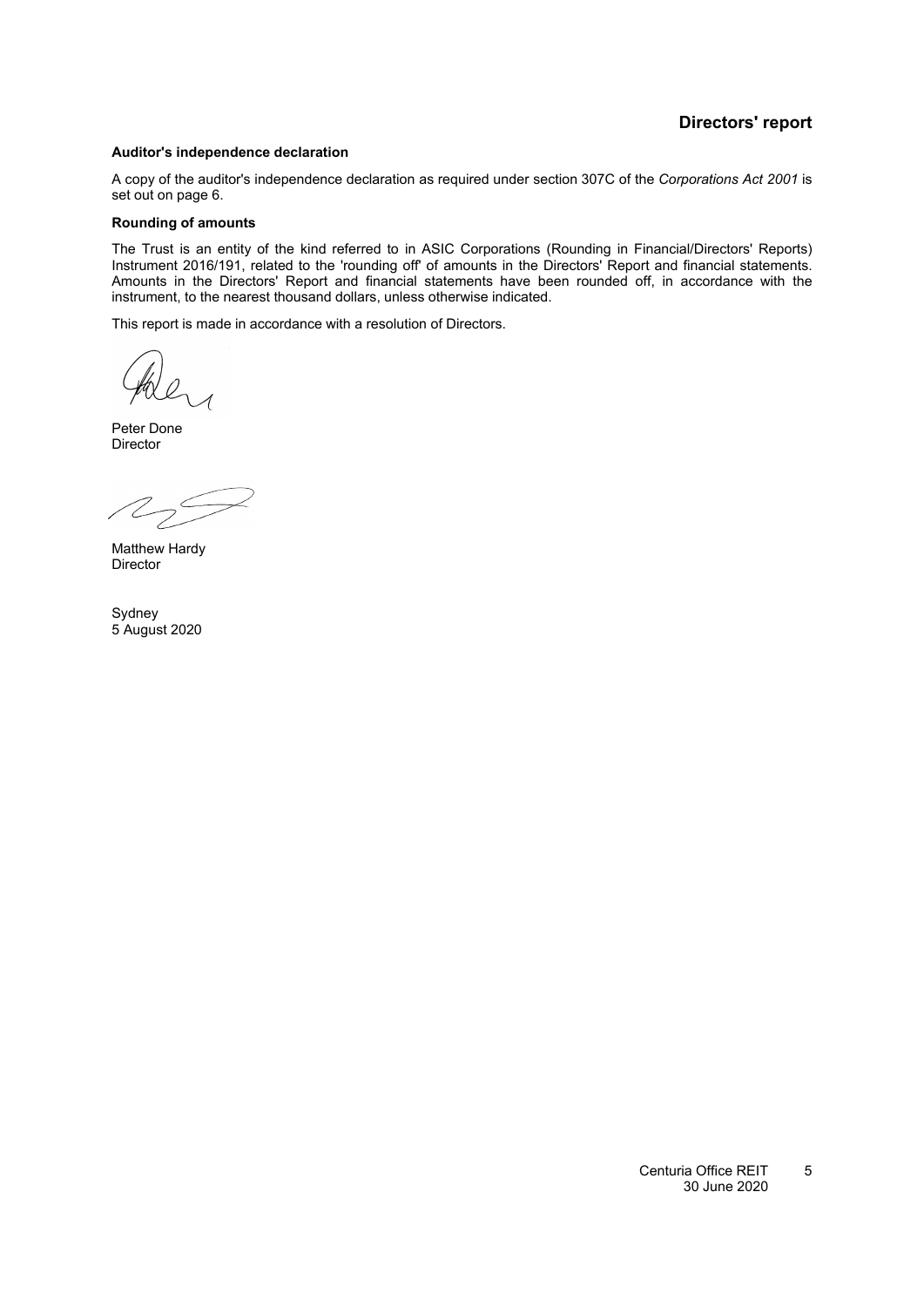

# Lead Auditor's Independence Declaration under Section 307C of the Corporations Act 2001

### To the Directors of Centuria Property Funds Limited, the Responsible Entity of Centuria Office REIT

I declare that, to the best of my knowledge and belief, in relation to the audit of Centuria Office REIT for the financial year ended 30 June 2020 there have been:

- i. no contraventions of the auditor independence requirements as set out in the Corporations Act 2001 in relation to the audit; and
- ii. no contraventions of any applicable code of professional conduct in relation to the audit.

KPMG

 $12$ led

KPMG Peter Zabaks Partner Sydney 5 August 2020

> KPMG, an Australian partnership and a member firm of the KPMG network of independent member firms affiliated with KPMG International Cooperative ("KPMG International"), a Swiss entity.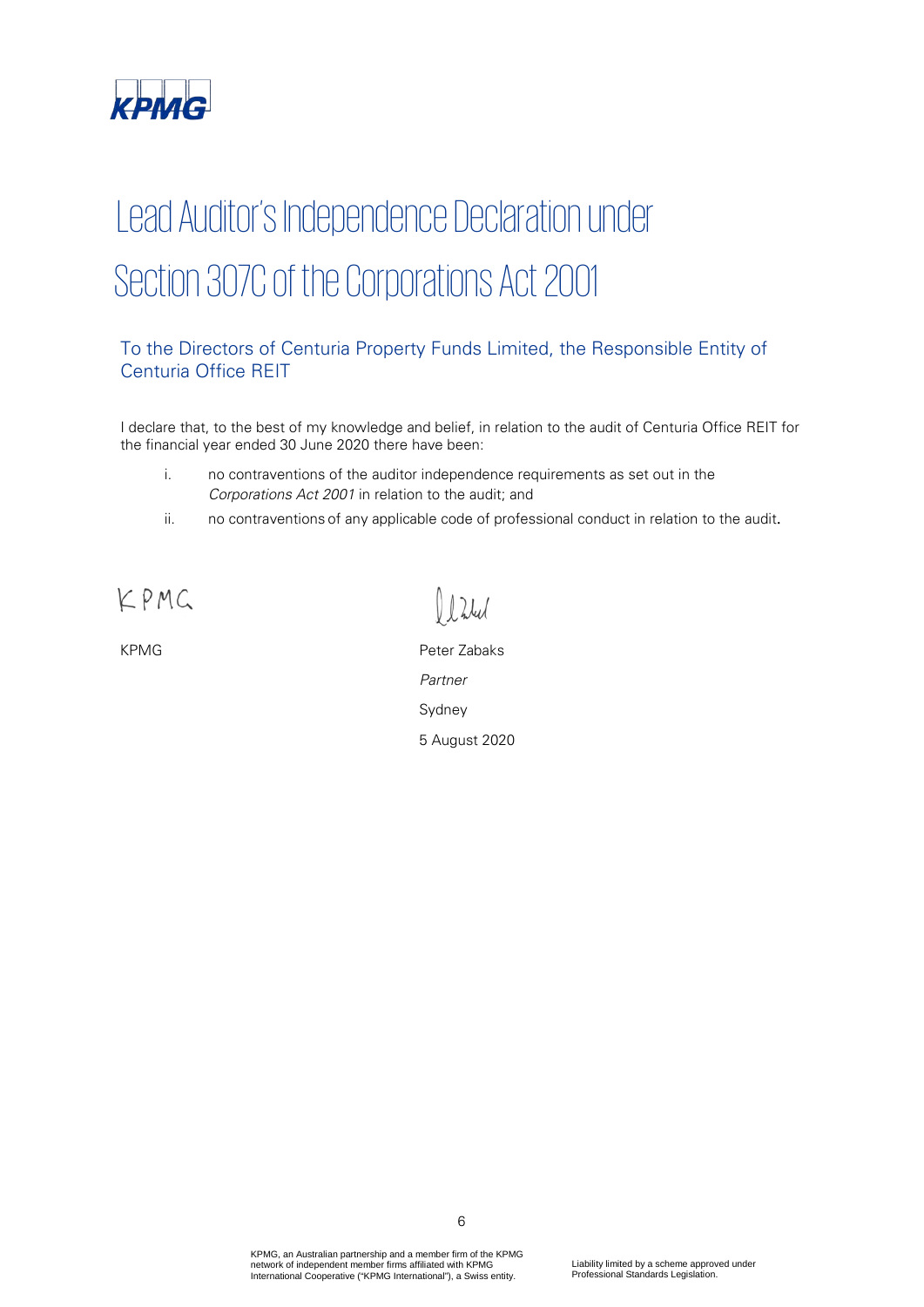# <span id="page-8-0"></span>**Centuria Office REIT Annual Financial Report**

**For the year ended 30 June 2020**

| Contents                                                                | Page |
|-------------------------------------------------------------------------|------|
| Consolidated statement of profit or loss and other comprehensive income | 8    |
| Consolidated statement of financial position                            | 9    |
| Consolidated statement of changes in equity                             | 10   |
| Consolidated statement of cash flows                                    | 11   |
| Note to the financial statements                                        | 12   |
| A About the report                                                      | 12   |
| A1 General information                                                  | 12   |
| A2 COVID-19 Pandemic                                                    | 13   |
| A3 Significant accounting policies                                      | 14   |
| <b>B</b> Trust performance                                              | 16   |
| <b>B1 Distribution</b>                                                  | 16   |
| <b>B2 Revenue</b>                                                       | 16   |
| <b>B3 Expenses</b>                                                      | 17   |
| B4 Earnings per unit                                                    | 17   |
| C Trust's assets and liabilities                                        | 18   |
| C1 Trade and other receivables                                          | 18   |
| C <sub>2</sub> Investment properties                                    | 19   |
| C3 Investment properties held for sale                                  | 23   |
| C4 Intangibles                                                          | 24   |
| C5 Trade and other payables                                             | 24   |
| C6 Borrowings                                                           | 25   |
| <b>C7 Derivatives</b>                                                   | 25   |
| C8 Issued capital                                                       | 27   |
| C9 Contingent assets, liabilities and commitments                       | 27   |
| C10 Cash and cash equivalents                                           | 27   |
| D Trust structure                                                       | 28   |
| D1 Interest in material subsidiaries                                    | 28   |
| D <sub>2</sub> Related parties                                          | 29   |
| D3 Parent entity disclosures                                            | 31   |
| E Other notes                                                           | 33   |
| E1 Auditor's remuneration                                               | 33   |
| <b>E2 Financial instruments</b>                                         | 33   |
| E3 Events subsequent to reporting date                                  | 36   |
| E4 Additional information                                               | 36   |
| Directors' declaration                                                  | 37   |
| Independent auditor's report                                            | 38   |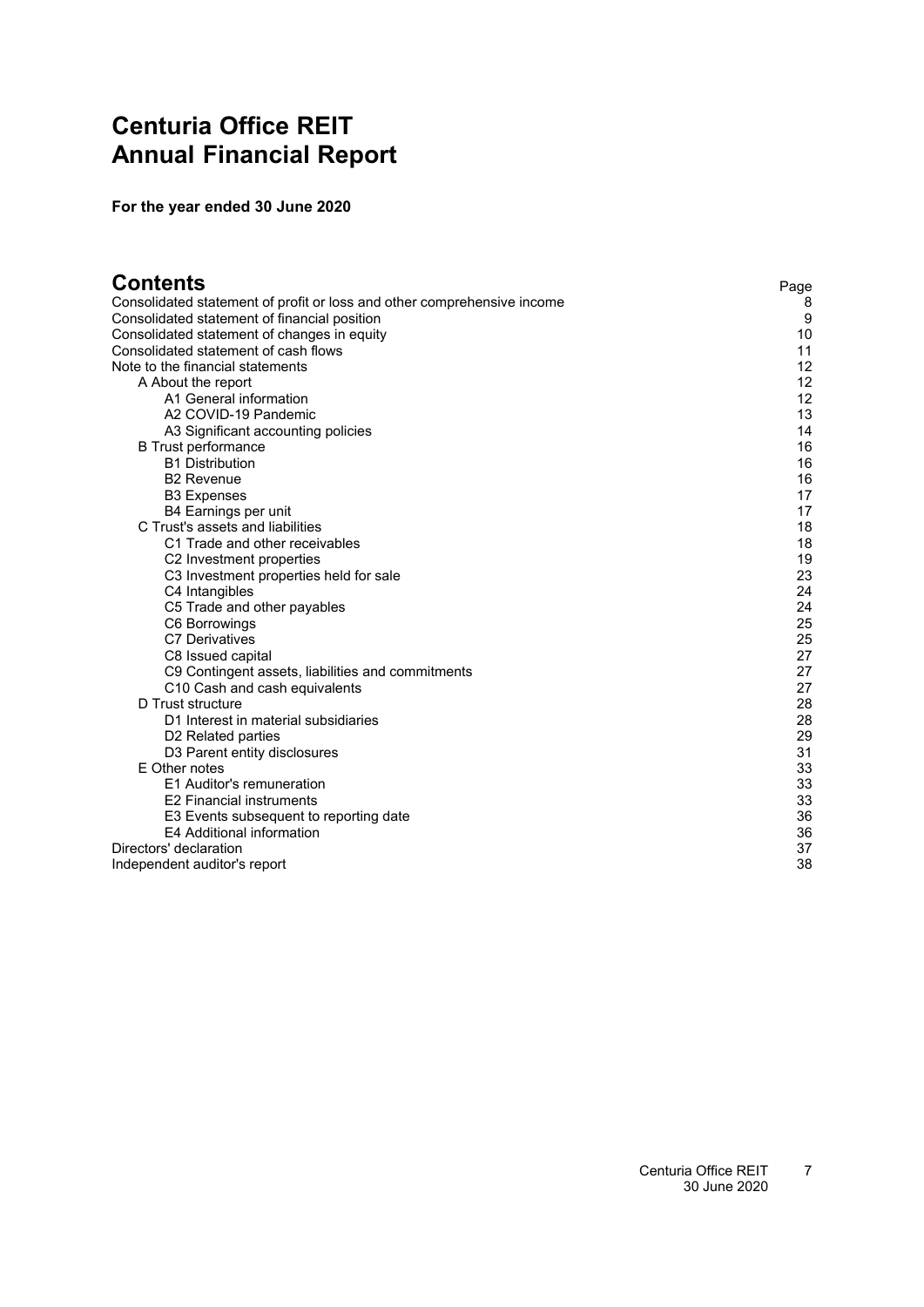# <span id="page-9-0"></span>**Consolidated statement of profit or loss and other comprehensive income**

### **For the year ended 30 June 2020**

|                                                           | <b>Note</b>    | \$'000  | 30 June 2020 30 June 2019<br>\$'000 |
|-----------------------------------------------------------|----------------|---------|-------------------------------------|
| <b>Revenue</b>                                            |                |         |                                     |
| Rent and recoverable outgoings                            | B <sub>2</sub> | 146,314 | 108,859                             |
| Total revenue from continuing operations                  |                | 146,314 | 108,859                             |
| <b>Other income</b>                                       |                |         |                                     |
| Interest income                                           |                | 106     | 334                                 |
| Other income                                              |                |         | 8                                   |
| <b>Total other income</b>                                 |                | 106     | $\overline{342}$                    |
| Total revenue from continuing operations and other income |                | 146,420 | 109,201                             |
| <b>Expenses</b>                                           |                |         |                                     |
| Rates, taxes and other property outgoings                 |                | 35,638  | 25,498                              |
| Loss/(gain) on fair value of investment properties        | C <sub>2</sub> | 37,698  | (7, 143)                            |
| Finance costs                                             | B <sub>3</sub> | 22,719  | 22,110                              |
| Management fees                                           | D <sub>2</sub> | 10,421  | 6,867                               |
| Goodwill impairment expense                               | C <sub>4</sub> | 6,356   |                                     |
| Loss on fair value of derivative financial instruments    |                | 4,876   | 6,752                               |
| Other expenses                                            |                | 2,379   | 1,142                               |
| Expected credit loss expense                              | C <sub>1</sub> | 1,694   |                                     |
| Rental waivers expense                                    |                | 1,538   | 403                                 |
| <b>Transaction costs</b>                                  |                | 48      |                                     |
| Profit from continuing operations for the year            |                | 23,053  | 53,572                              |
| Net profit for the year                                   |                | 23,053  | 53,572                              |
| Other comprehensive income                                |                |         |                                     |
| Other comprehensive income for the year                   |                |         |                                     |
| Total comprehensive income for the year                   |                | 23,053  | 53,572                              |
| Basic and diluted earnings per unit                       |                |         |                                     |
| Basic earnings per unit (cents per unit)                  | <b>B4</b>      | 5.0     | 16.3                                |

*The above consolidated statement of profit or loss and other comprehensive income should be read in conjunction with the accompanying notes.*

> Centuria Office REIT 30 June 2020 8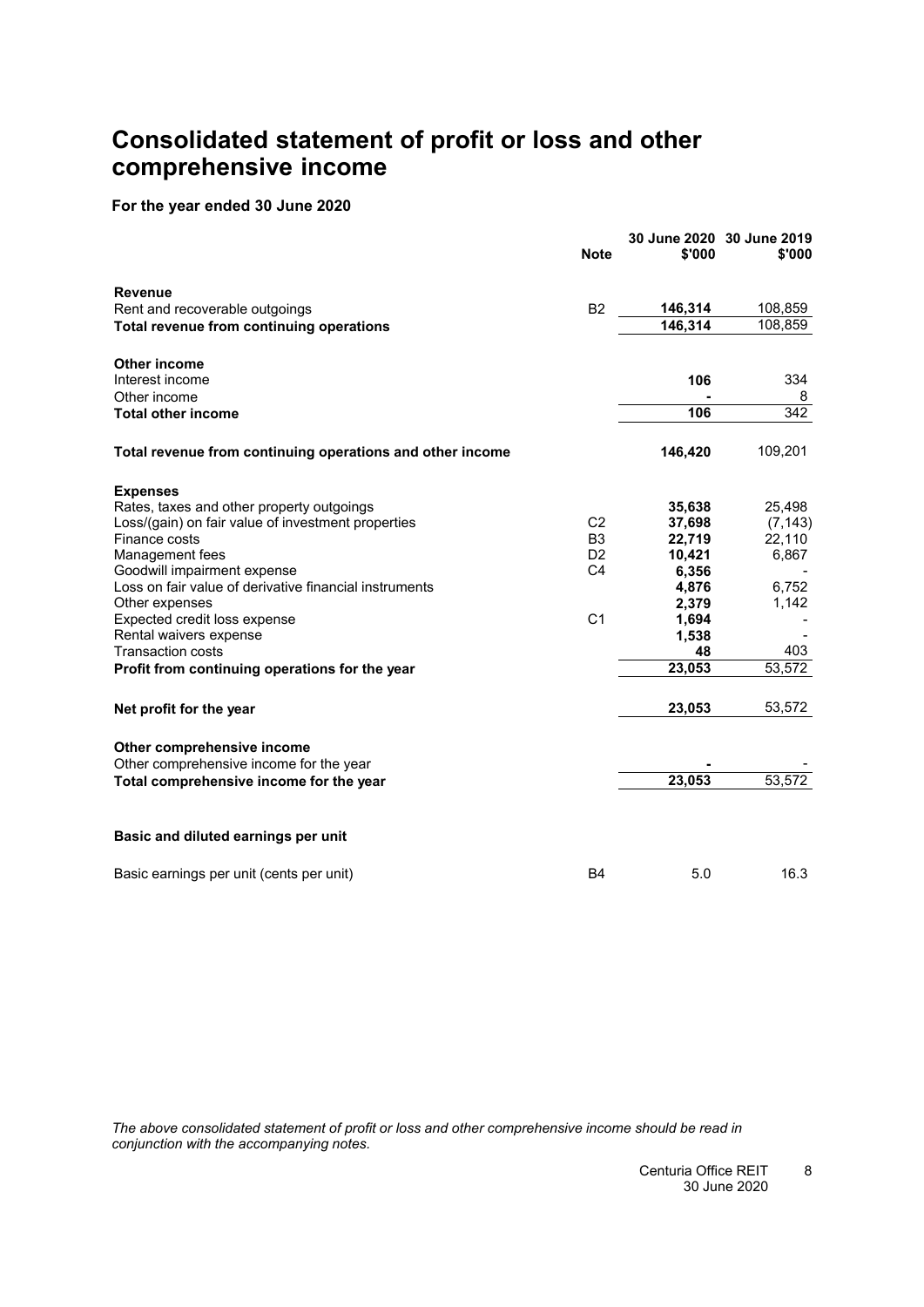# <span id="page-10-0"></span>**Consolidated statement of financial position**

**As at 30 June 2020**

|                                        | <b>Note</b>    | \$'000    | 30 June 2020 30 June 2019<br>\$'000 |
|----------------------------------------|----------------|-----------|-------------------------------------|
| <b>ASSETS</b>                          |                |           |                                     |
| <b>Current assets</b>                  |                |           |                                     |
| Cash and cash equivalents              | C10            | 28,809    | 17,546                              |
| Trade and other receivables            | C <sub>1</sub> | 3,263     | 4,080                               |
| Other assets                           |                | 1,536     | 1,464                               |
| Investment properties held for sale    | C <sub>3</sub> |           | 78,500                              |
| <b>Total current assets</b>            |                | 33,608    | 101,590                             |
| <b>Non-current assets</b>              |                |           |                                     |
| Investment properties                  | C <sub>2</sub> | 2,085,650 | 1,321,475                           |
| Intangibles                            | C <sub>4</sub> |           | 6,356                               |
| <b>Total non-current assets</b>        |                | 2,085,650 | 1,327,831                           |
| <b>Total assets</b>                    |                | 2,119,258 | 1,429,421                           |
| <b>LIABILITIES</b>                     |                |           |                                     |
| <b>Current liabilities</b>             |                |           |                                     |
| Trade and other payables               | C <sub>5</sub> | 22,260    | 14,924                              |
| Distributions payable                  | <b>B1</b>      | 22,896    | 15,527                              |
| <b>Total current liabilities</b>       |                | 45,156    | 30,451                              |
| <b>Non-current liabilities</b>         |                |           |                                     |
| <b>Borrowings</b>                      | C6             | 746,372   | 497,222                             |
| Derivative financial instruments       | C7             | 12,056    | 7,180                               |
| Lease liability                        | C <sub>2</sub> | 32,722    |                                     |
| Total non-current liabilities          |                | 791,150   | 504,402                             |
| <b>Total liabilities</b>               |                | 836,306   | 534,853                             |
| <b>Net assets</b>                      |                | 1,282,952 | 894,568                             |
| <b>EQUITY</b>                          |                |           |                                     |
| Issued capital                         | C <sub>8</sub> | 1,283,138 | 833,320                             |
| (Accumulated losses)/Retained earnings |                | (186)     | 61,248                              |
|                                        |                | 1,282,952 | 894,568                             |
| <b>Total equity</b>                    |                |           |                                     |

*The above consolidated statement of financial position should be read in conjunction with the accompanying notes.*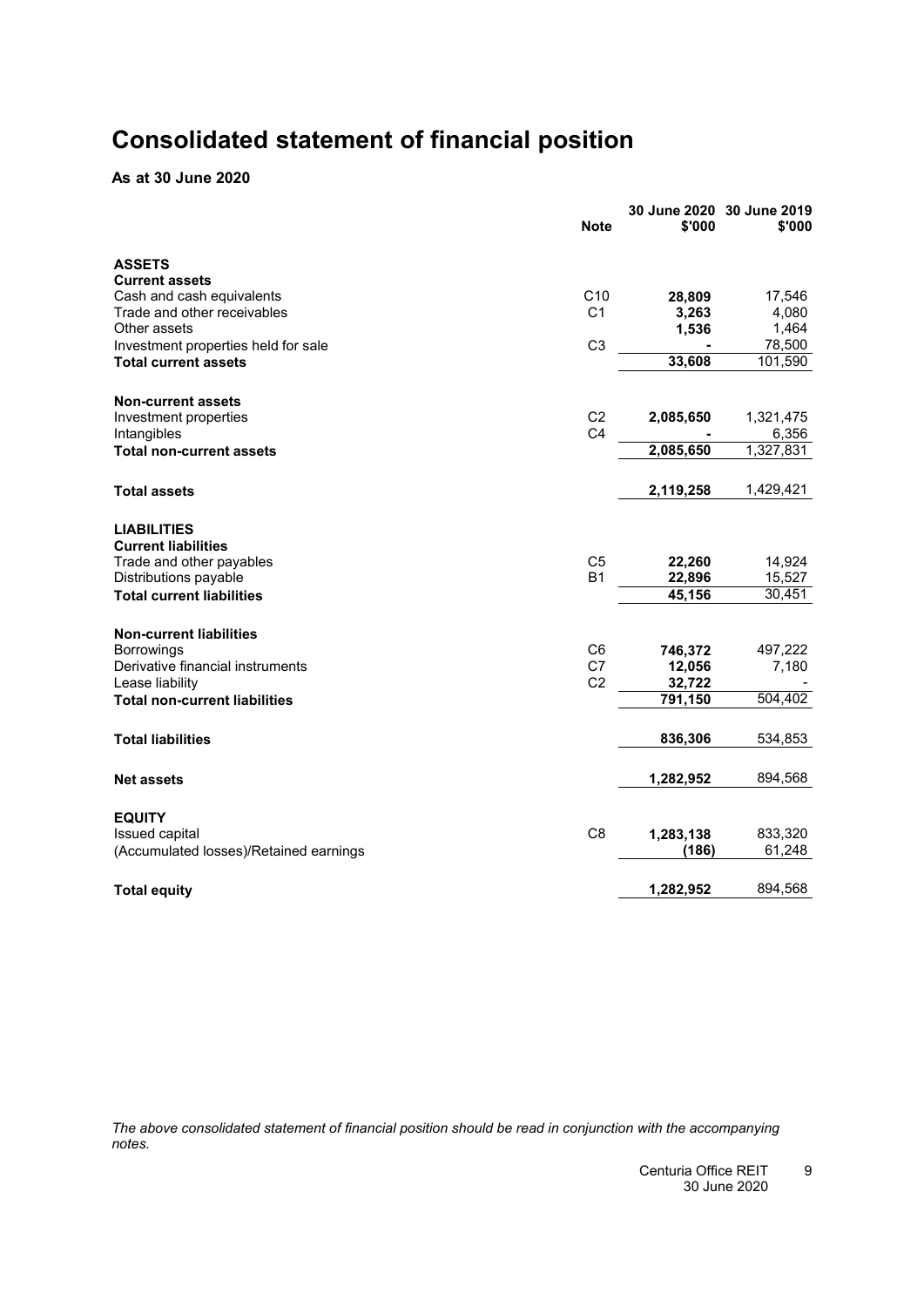# <span id="page-11-0"></span>**Consolidated statement of changes in equity**

### **For the year ended 30 June 2020**

|                                         |                | <b>Issued capital</b> | <b>Retailed</b><br>earnings/<br>(accumulated<br>losses) | Total<br>equity |
|-----------------------------------------|----------------|-----------------------|---------------------------------------------------------|-----------------|
|                                         | <b>Note</b>    | \$'000                | \$'000                                                  | \$'000          |
| Balance at 1 July 2018                  |                | 545,228               | 65,244                                                  | 610,472         |
| Net profit for the year                 |                |                       | 53,572                                                  | 53,572          |
| Total comprehensive income for the year |                |                       | 53,572                                                  | 53,572          |
| Units issued                            |                | 275,845               |                                                         | 275,845         |
| Equity raising costs                    |                | (7, 753)              |                                                         | (7, 753)        |
| Distributions provided for or paid      | <b>B1</b>      |                       | (57, 568)                                               | (57, 568)       |
| Contribution from manager               |                | 20.000                |                                                         | 20,000          |
| Balance at 30 June 2019                 |                | 833,320               | 61,248                                                  | 894,568         |
| Balance at 1 July 2019                  |                | 833,320               | 61,248                                                  | 894,568         |
|                                         |                |                       |                                                         |                 |
| Net profit for the year                 |                |                       | 23,053                                                  | 23,053          |
| Total comprehensive income for the year |                |                       | 23.053                                                  | 23,053          |
| Units issued                            | C <sub>8</sub> | 461,299               |                                                         | 461,299         |
| Equity raising costs                    | C <sub>8</sub> | (11, 481)             |                                                         | (11, 481)       |
| Distributions provided for or paid      | <b>B1</b>      |                       | (84, 487)                                               | (84, 487)       |
| Balance at 30 June 2020                 |                | 1,283,138             | (186)                                                   | 1,282,952       |

*The above consolidated statement of changes in equity should be read in conjunction with the accompanying notes.*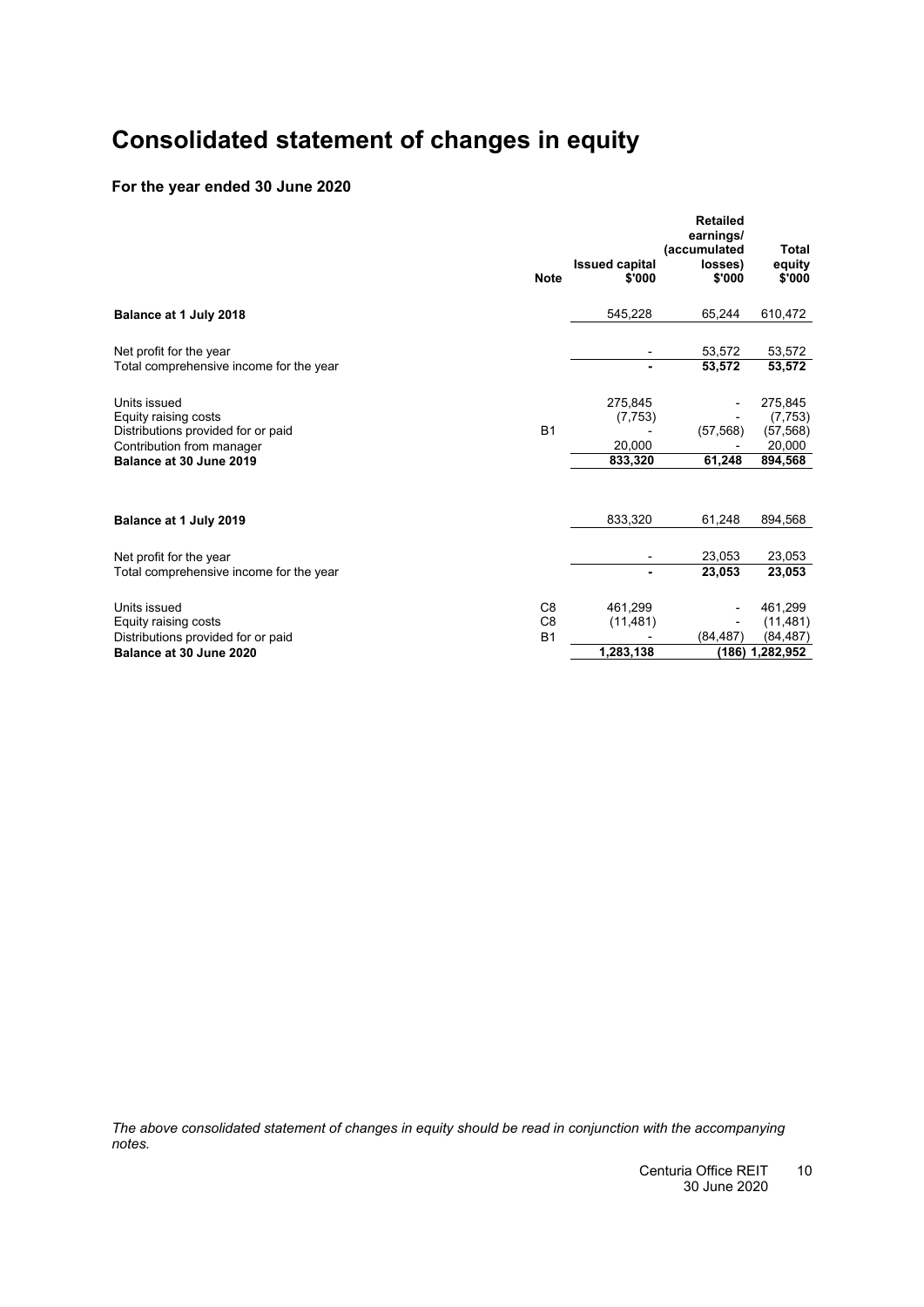# <span id="page-12-0"></span>**Consolidated statement of cash flows**

### **For the year ended 30 June 2020**

|                                                            | <b>Note</b>     | \$'000     | 30 June 2020 30 June 2019<br>\$'000 |
|------------------------------------------------------------|-----------------|------------|-------------------------------------|
| Cash flows from operating activities                       |                 |            |                                     |
| Receipts from customers                                    |                 | 159,963    | 117,752                             |
| Payments to suppliers                                      |                 | (60, 711)  | (41, 382)                           |
| Interest received                                          |                 | 106        | 334                                 |
| Interest paid                                              |                 | (14, 582)  | (19, 158)                           |
| Net cash generated by operating activities                 | C <sub>10</sub> | 84,776     | 57,546                              |
| Cash flows from investing activities                       |                 |            |                                     |
| Payments for investment properties                         |                 | (689, 007) | (578, 525)                          |
| Proceeds from sale of investment properties                |                 |            | 56,038                              |
| Net cash used in investing activities                      |                 | (689, 007) | (522,487)                           |
| Cash flows from financing activities                       |                 |            |                                     |
| Distribution paid                                          |                 | (77, 118)  | (53,027)                            |
| Proceeds from borrowings                                   |                 | 282,525    | 524,951                             |
| Repayment of borrowings                                    |                 | (32,000)   | (294,000)                           |
| Payments for borrowing costs                               |                 | (1,789)    | (2,507)                             |
| Payments for derivative financial instruments              |                 | (5,942)    |                                     |
| Proceeds from issue of units                               |                 | 461,299    | 275,845                             |
| Equity issue costs                                         |                 | (11, 481)  | (7, 753)                            |
| Contribution from manager                                  |                 |            | 20,000                              |
| Net cash generated by financing activities                 |                 | 615.494    | 463,509                             |
| Net increase/(decrease) in cash and cash equivalents       |                 | 11,263     | (1, 432)                            |
| Cash and cash equivalents at beginning of financial period |                 | 17,546     | 18,978                              |
| Cash and cash equivalents at end of financial year         | C <sub>10</sub> | 28,809     | 17,546                              |
|                                                            |                 |            |                                     |

*The above consolidated statement of cash flows should be read in conjunction with the accompanying notes.*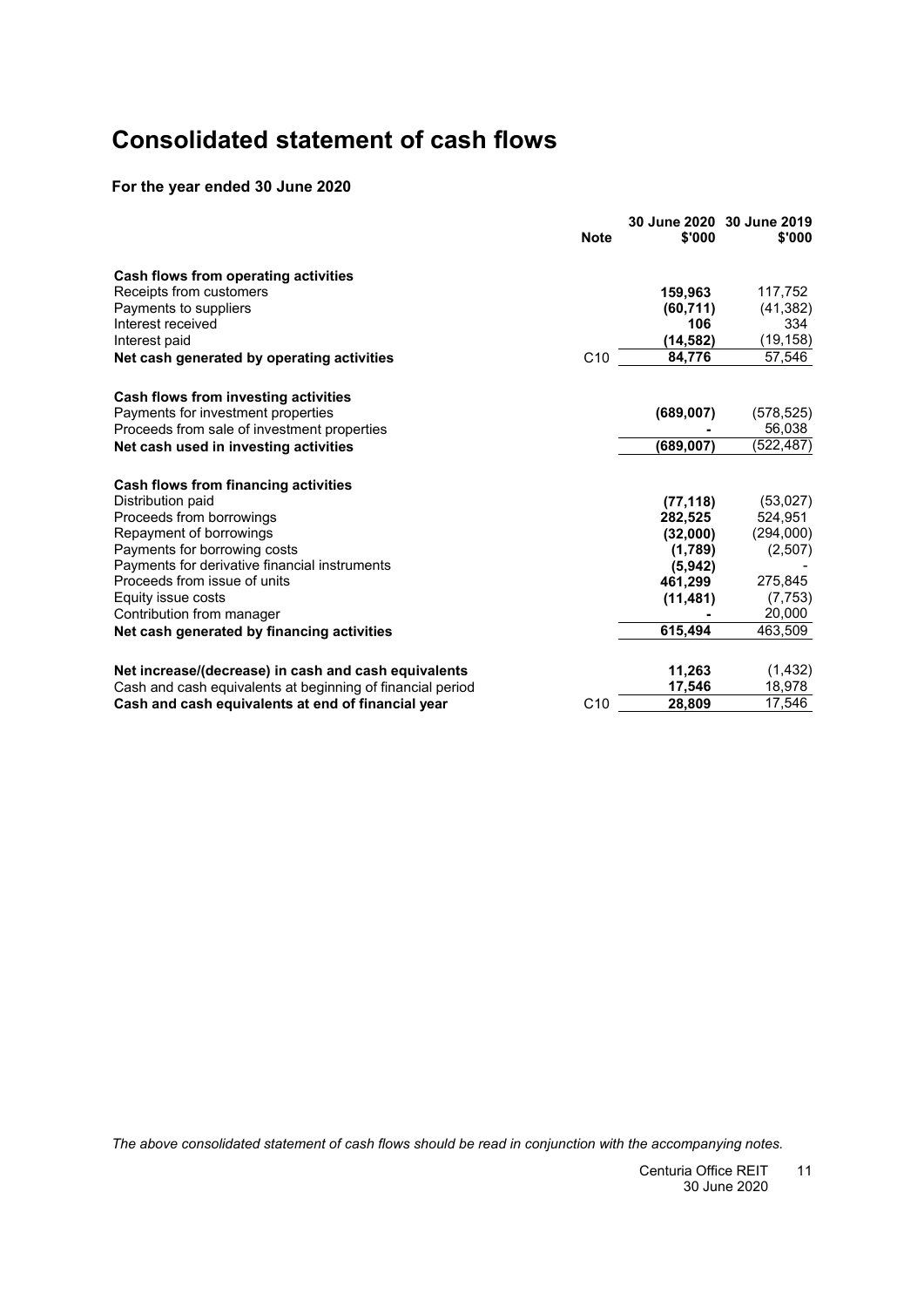# <span id="page-13-3"></span><span id="page-13-0"></span>**Note to the financial statements**

### <span id="page-13-1"></span>**For the year ended 30 June 2020**

### <span id="page-13-2"></span>**A About the report**

### **[A1](#page-13-2) General information**

Centuria Office REIT is a registered managed investment scheme under the Corporations Act 2001 and domiciled in Australia. The principal activity of the Trust is disclosed in the directors' report. CPFL in its capacity as Responsible Entity of the Trust announced on 7 February 2020 that the Trust name had changed from Centuria Metropolitan REIT to Centuria Office REIT. The Trust ceased trading under the Australian Securities Exchange code "ASX:CMA" and commenced trading under "ASX:COF" on 10 February 2020.

#### **Statement of compliance**

The consolidated financial statements are general purpose financial statements which have been prepared in accordance with Australian Accounting Standards adopted by the Australian Accounting Standards Board (AASB) and the Corporations Act 2001. The consolidated financial statements comply with International Financial Reporting Standards (IFRS) adopted by the International Accounting Standards Board (IASB).

For the purposes of preparing the financial statements, the Trust is a for-profit entity.

The financial report was authorised for issue in accordance with a resolution of the board of directors of Centuria Property Funds Limited, the Responsible Entity, on 5 August 2020.

#### **Basis of preparation**

The consolidated financial statements have been prepared on the basis of historical cost, except for investment property and derivative financial instruments which have been measured at fair value at the end of the reporting period. Cost is based on the fair values of the consideration given in exchange for assets. All amounts are presented in Australian dollars, which is the Trust's functional currency, unless otherwise noted.

#### *(i) Going concern*

The financial report has been prepared on a going concern basis, which assumes continuity of normal business activities and the realisation of assets and the settlement of liabilities in the ordinary course of business.

The COVID-19 pandemic creates uncertainty on the global financial market and it affects the ability of impacted tenants to meet their rental obligations. The Trust has completed an extensive assessment on trade receivables and the directors remain confident that the Trust will be able to continue as a going concern. Refer to Note [C1.](#page-19-0)

#### *(ii) Net current liability position*

The directors of the Responsible Entity note that the Trust is in a net current liability position of \$11.5 million as at 30 June 2020. Given the Trust has the headroom in existing loan covenants and the ability to draw from the \$130 million of available funds in the facility to fund working capital requirements, has a 3.4 year weighted average debt expiry, and the future cash generating potential of the Trust, the directors of the Responsible Entity expect the Trust will be able to pay its debts as and when they fall due.

After taking into account all available information, the directors of the Responsible Entity have concluded that there are reasonable grounds to believe the basis of preparation of the financial report on a going concern basis is appropriate.

### **Rounding of amounts**

The Trust is a scheme of a kind referred to in ASIC Legislative Instrument 2016/191, related to the 'rounding off' of amounts in the Directors' Report and financial statements. Amounts in the Directors' Report and financial statements have been rounded off, in accordance with the instrument to the nearest thousand dollars, unless otherwise indicated.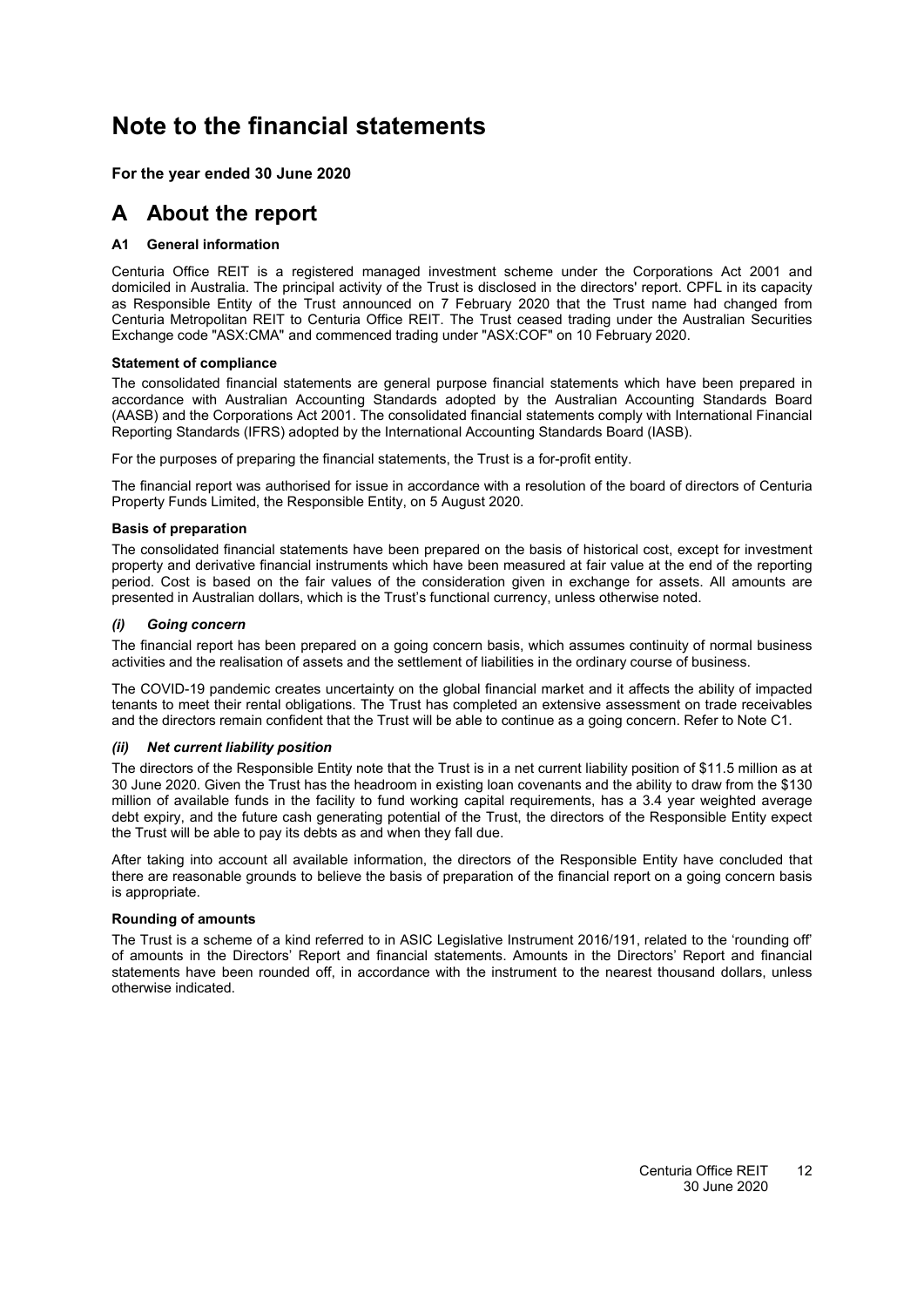# **About the report**

### <span id="page-14-0"></span>**[A2](#page-14-0) COVID-19 Pandemic**

COVID-19 was declared a worldwide pandemic by the World Health Organisation in March 2020. COVID-19, as well as measures to slow the spread of the virus, have since had a significant impact on global financial markets. Governments across the globe have enforced restrictions to limit the spread of the virus, with most governments having implemented economic stimulus packages. Despite these measures, there is still considerable economic uncertainty, especially with the perceived threat of a 'second wave' outbreak, and fears of a sustained recession.

COVID-19 has presented a fast evolving and significant challenge to global and local economies. The real estate sector specifically has been impacted by concerns surrounding security of income and uncertainty around property valuations. In addition, this uncertainty and associated market volatility has resulted in a significant slowdown of transactional activity and investment in most real estate markets.

The Trust has considered the impact of COVID-19 and other market volatility in preparing its financial statements. While the specific areas of judgement as noted in Note [A3](#page-15-0) did not change, the impact of COVID-19 resulted in the application of further judgement within those identified areas. Given the evolving nature of COVID-19 and the limited recent experience of the economic and financial impacts of such a pandemic, changes to the estimates and outcomes that have been applied in the measurement of the Trust's assets and liabilities may arise in the future. Other than adjusting events that provide evidence of conditions that existed at the end of the reporting period, the impact of events that arise after the reporting period will be accounted for in future reporting periods.

#### **Processes applied**

As a consequence of COVID-19 and in preparing these financial statements, the Responsible Entity:

• re-evaluated whether there were any additional areas of judgement or estimation uncertainty;

• assessed the carrying values of its assets and liabilities and determined the impact thereon as a result of market inputs and variables impacted by COVID-19; and

• considered the impact of COVID-19 on the Trust's financial statement disclosures.

• as part of the subsequent events procedures, the Trust continued to monitor the impacts of COVID-19.

The Responsible Entity has continued to re-evaluate the significant inputs used to drive property valuations and recoverability of tenant arrears on a regular basis as detailed in Note C1 and C2. Based on these evaluations, the Responsible Entity has determined there are no material events which would give rise to an adjustment.

#### **Consideration of the statements of financial position and further disclosures**

Key statement of financial position items and related disclosures that have been impacted by COVID-19 were as follows:

#### *(i) Trade and other receivables*

The COVID-19 pandemic creates volatility on the global financial market and it affects the ability of impacted tenants to meet their rental obligations. The Trust has completed an extensive assessment on trade receivables to determine the recoverability of rental income. Refer to Note [C1.](#page-19-0)

#### *(ii) Investment properties*

As a result of COVID-19, there is significant valuation uncertainty as a result of a contracted property investment market and less transactional evidence in the current uncertain market. Assessing the fair value of investment property involves uncertainties around underlying assumptions given the constantly changing nature of the situation. Refer to Note [C2.](#page-13-0)

#### *(iii) Intangible assets*

The Trust has tested goodwill and indefinite life intangible assets for impairment. Such assessment incorporated a consideration of COVID-19. Refer to Note [C4.](#page-25-0)

#### *(iv) Financial instruments*

Given recent market volatility as a result of COVID-19, the Trust reviewed the appropriateness of inputs to its valuations of financial instruments including receivables, payables and derivative instruments. The impact of changes of inputs to the valuations has also been considered in terms of the classification of exposures in the fair value hierarchy and transfers within the fair value hierarchy. Refer to Note [E2.](#page-34-2)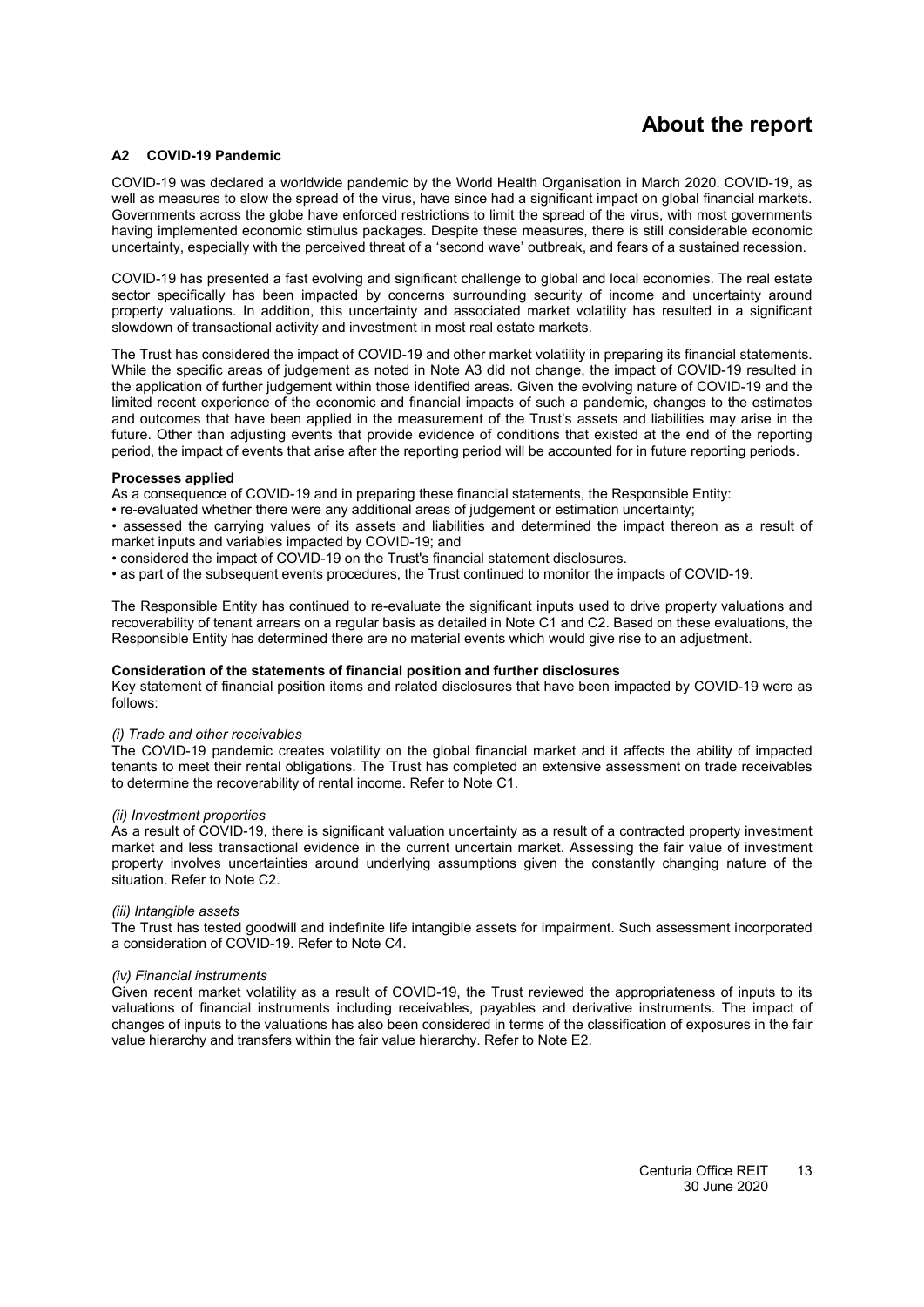# **About the report**

#### <span id="page-15-1"></span><span id="page-15-0"></span>**[A3](#page-15-0) Significant accounting policies**

The accounting policies and methods of computation in the preparation of the consolidated financial statements are consistent with those adopted in the previous financial year ended 30 June 2019 unless specifically outlined below or in the relevant notes to the consolidated financial statements with the exception of the adoption of AASB 16 *Leases*.

When the presentation or classification of items in the consolidated financial statements has been amended, comparative amounts are also reclassified, unless it is impractical.

Accounting policies are selected and applied in a manner that ensures that the resulting financial information satisfies the concepts of relevance and reliability, thereby ensuring that the substance of the underlying transactions or other events are reported.

These financial statements contain all significant accounting policies that summarise the recognition and measurement basis used and which are relevant to provide an understanding of the financial statements. Accounting policies that are specific to a note to the financial statements are described in the note to which they relate.

#### **AASB 16 Leases**

AASB 16 was issued in February 2016 and has been adopted under the modified retrospective approach by the Trust from 1 July 2019 and, as permitted under the specific transitional provisions in the standard, the Trust has not restated comparatives for the 2019 reporting period. Under the new standard, leases are recognised on the balance sheet with no distinction between operating and finance leases. It also requires that a right of use asset and financial liability for future rental payments be recognised.

On adoption of AASB 16 on 1 July 2019, a lease liability reflecting the leasehold arrangement needs to be separately disclosed in the consolidated interim statement of financial position and the carrying value of the investment property will be grossed up to equal the fair value of the investment property. The lease liability is calculated as the net present value of future lease payments discounted at the incremental borrowing rate. A right of use asset is initially recognised as the present value of the minimum lease payments at inception of the lease.

At 1 July 2019, a right of use asset of \$32,779,000 within investment properties and a corresponding lease liability of \$32,779,000 was recognised in the consolidated statement of financial position for the ground lease at 46 Colin Street, Perth WA. Subsequent measurement of the lease liability will include adjustments for interest, lease payments and if applicable, remeasurement of the carrying value to reflect any lease modifications. Interest on the liability and any other variable lease payments not included in the measurement of the liability are recognised in the consolidated statement of profit or loss and other comprehensive income in the period in which they relate.

The right of use asset will be subsequently measured at fair value, with any changes in value recognised in profit or loss in line with AASB 140. Refer to Note [C2](#page-13-0) for further details.

#### **Use of estimates and judgements**

In the application of the Trust's accounting policies, the Responsible Entity is required to make judgements, estimates and assumptions about carrying values of assets and liabilities that are not readily apparent from other sources. The judgements, estimates and associated assumptions are based on historical experience and various other factors that are believed to be reasonable under the circumstances, the results of which form the basis of making judgements. Actual results may differ from these estimates.

The estimates and underlying assumptions are reviewed on an ongoing basis. Revisions to accounting estimates are recognised in the period in which the estimate is revised if the revision affects only that period; or in the period of the revision and future periods if the revision affects both current and future periods. The key estimates and judgements in the financial report relate to the valuation of investment properties (Note [C2\)](#page-13-0), goodwill (Note [C4\)](#page-25-0) and derivative financial instruments (Note [E2\)](#page-34-2).

Judgements made by the Responsible Entity that have significant effects on the financial statements and estimates with significant risk of material adjustments in the next year are disclosed, where applicable, in the relevant notes to the financial statements.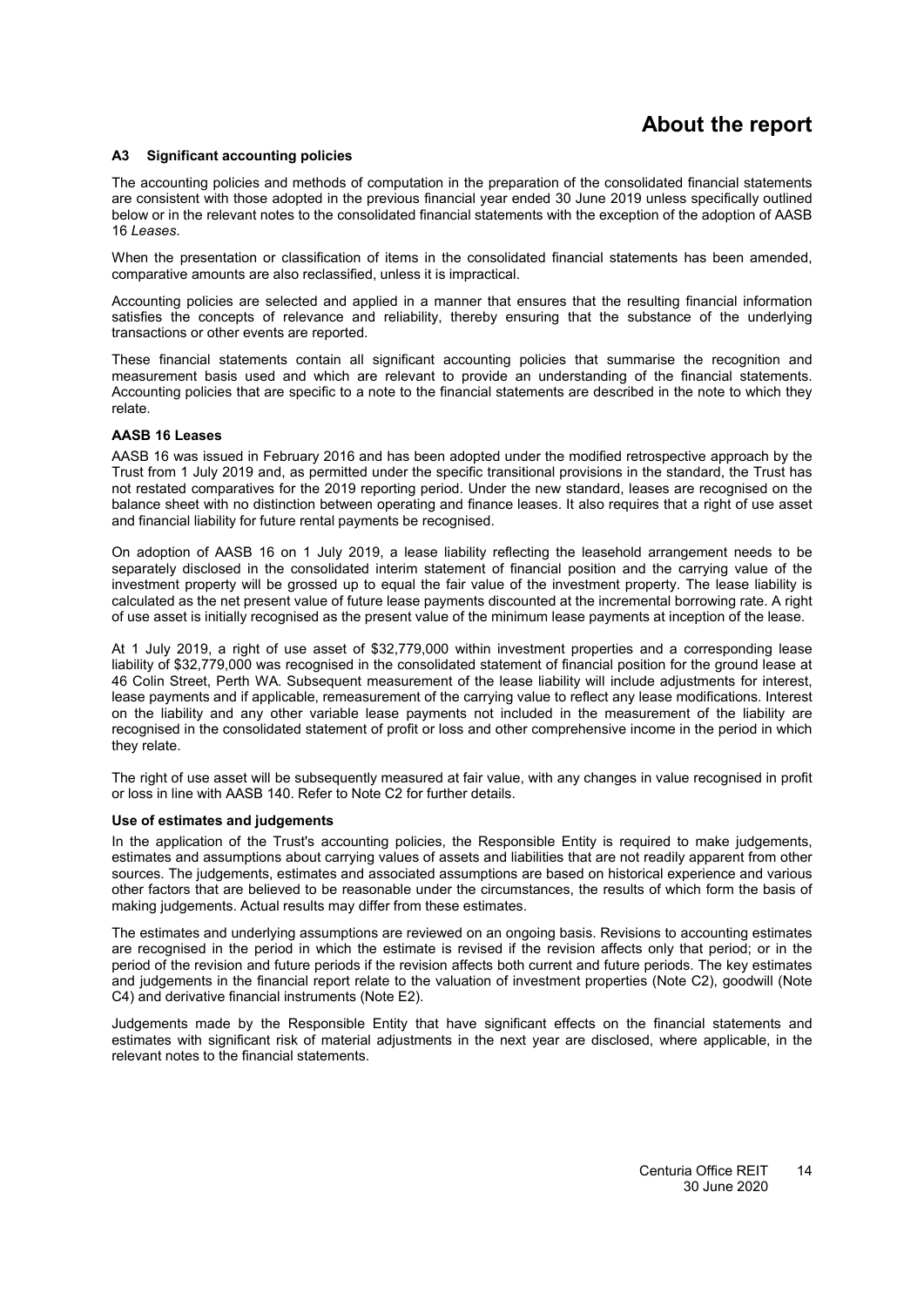# **About the report**

#### **[A3](#page-15-0) Significant accounting policies (continued)**

### **Segment reporting**

The Trust operates in one segment, being investments in Australian office property. The Trust has determined its one operating segment based on the internal information that is provided to the chief operating decision maker and which is used in making strategic decisions. The Responsible Entity has been identified as the Trust's chief operating decision maker.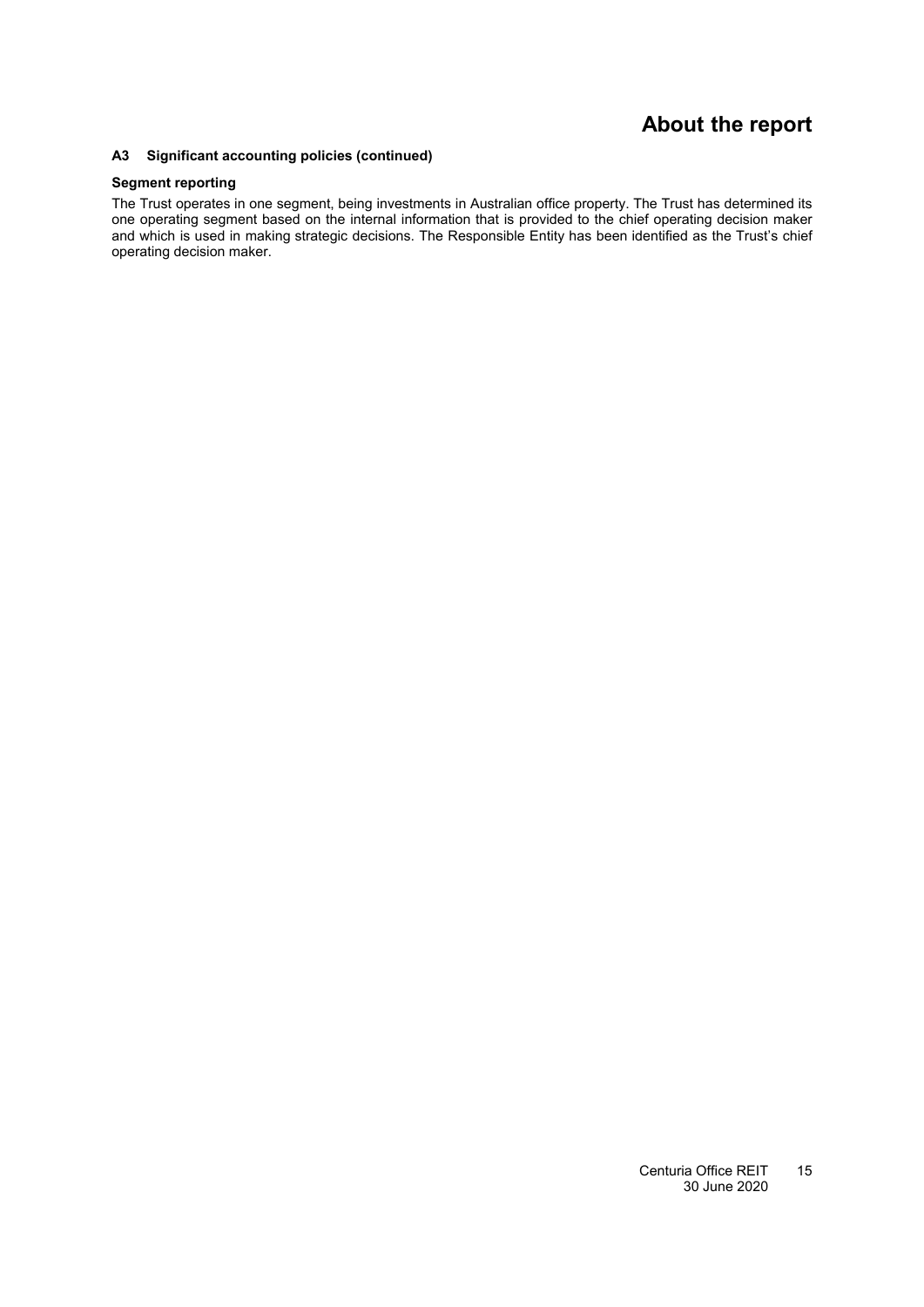# <span id="page-17-1"></span><span id="page-17-0"></span>**B Trust performance**

### **[B1](#page-17-1) Distribution**

|                   | 30 June 2020   |        | 30 June 2019   |        |
|-------------------|----------------|--------|----------------|--------|
|                   | Cents per unit | \$'000 | Cents per unit | \$'000 |
| September quarter | 4.450          | 15,855 | 4.525          | 10.987 |
| December quarter  | 4.450          | 22.840 | 4.358          | 15.527 |
| March quarter     | 4.450          | 22.896 | 4.358          | 15.527 |
| June quarter      | 4.450          | 22,896 | 4.358          | 15,527 |
| Total             | 17.800         | 84.487 | 17.600         | 57,568 |

Key dates in connection with the 30 June 2020 distribution are:

| Event                     | Date           |
|---------------------------|----------------|
| Ex-distribution date      | 29 June 2020   |
| Record date               | 30 June 2020   |
| Distribution payment date | 10 August 2020 |

#### **Distribution and taxation**

Under current Australian income tax legislation, the Trust is not liable for income tax for the financial year as the Trust has fully distributed its distributable income as determined under the Trust's constitution, whilst its unitholders are presently entitled to the income.

Distributions paid and payable are recognised as distributions within equity. A liability is recognised where distributions have been declared but have not been paid. Distributions paid are included in cash flows from financing activities in the consolidated statement of cash flows.

#### <span id="page-17-2"></span>**[B2](#page-17-2) Revenue**

|                                  | 30 June 2020 30 June 2019<br>\$'000 | \$'000  |
|----------------------------------|-------------------------------------|---------|
| Rental income                    | 118.384                             | 87,234  |
| Recoverable outgoings            | 23.459                              | 16,820  |
| Straight-lining of lease revenue | 4.471                               | 4,805   |
|                                  | 146.314                             | 108,859 |

#### **Recognition and measurement**

Revenue is measured at the fair value of the consideration received or receivable to the extent it is probable that the economic benefits will flow to the Trust and the revenue can be reliably measured.

#### *(i) Rental income*

Rental income from investment property is recognised in profit or loss on a straight line basis over the term of the lease. Rental income not received at reporting date is reflected in the consolidated statement of financial position as a receivable. If rents are paid in advance these amounts are recorded as payables in the consolidated statement of financial position.

Lease incentives granted are recognised as an integral part of the net consideration agreed for the use of the leased premises, irrespective of the incentive's nature or form or the timing of payments. The aggregate cost of lease incentives are recognised as a reduction of rental income on a straight-line basis over the lease term.

Contingent rents based on the future amount of a factor that changes other than with the passage of time are only recognised when charged.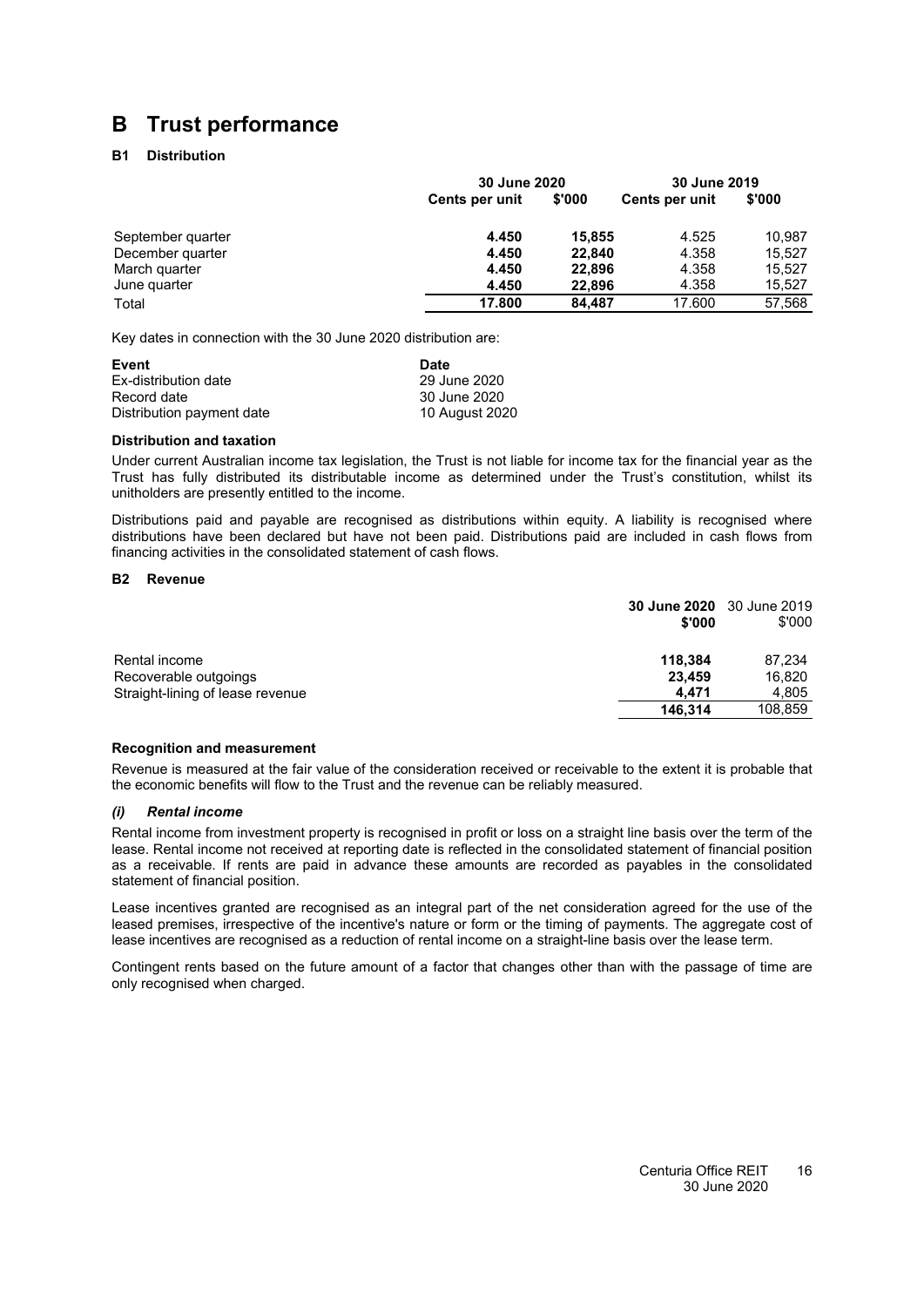# **Trust performance**

#### **[B2](#page-17-2) Revenue (continued)**

#### **Recognition and measurement (continued)**

#### *(ii) Recoverable outgoings*

The Trust recovers the costs associated with general building and tenancy operation from lessees in accordance with specific clauses within lease agreements. These are invoiced monthly based on an annual estimate. The consideration is due 30 days from the invoice date. Should any adjustment be required based on actual costs incurred, this is recognised in the statement of profit or loss and other comprehensive income within the same reporting period and billed annually.

#### *(iii) Interest revenue*

Interest revenue is accrued on a time basis, by reference to the principal outstanding using the effective interest rate method.

#### *(iv) Sale of properties*

<span id="page-18-0"></span>Any gain or loss arising on the sale of an investment property is recognised when the control of the asset is passed on to the buyer, which normally coincides with the settlement of the contract for sale.

#### **[B3](#page-18-0) Expenses**

#### **Recognition and measurement**

Finance costs are recognised in the profit or loss statement as they accrue. Finance costs are recognised using the effective interest rate applicable to the financial liability.

#### *(i) Finance costs*

Finance costs include interest expense and amortised borrowing costs.

|                                  | \$'000 | 30 June 2020 30 June 2019<br>\$'000 |
|----------------------------------|--------|-------------------------------------|
| Interest expense                 | 16.362 | 14.651                              |
| Derivative instrument break cost | 5.942  | 4.642                               |
| Amortisation of borrowing costs  | 415    | 2.817                               |
|                                  | 22.719 | 22.110                              |

#### *(ii) Other expenses*

All other expenses, including rates, taxes and other property outgoings and management fees are recognised in profit or loss on an accruals basis. Other operating expenses include legal, accounting and audit fees.

#### *(iii) Goods and services tax*

Revenues, expenses and assets are recognised exclusive of goods and services tax ('GST') which is recoverable from the Australian Taxation Office ('ATO') as an input tax credit ('ITC').

Receivables and payables are stated with the amount of GST included. The net amount of GST recoverable from, or payable to, the ATO is included in receivables or payables in the consolidated statement of financial position.

Cash flows are included in the consolidated statement of cash flows with the amount of GST included. The GST component of cash flows arising from investing and financing activities which is recoverable from, or payable to, the ATO is classified as operating cash flows.

#### <span id="page-18-1"></span>**[B4](#page-18-1) Earnings per unit**

#### **30 June 2020 30 June 2019**

| Basic earnings per COF unit (cents per unit)                  | 5.0     | 16.3    |
|---------------------------------------------------------------|---------|---------|
| Earnings used in calculating basic earnings per unit (\$'000) | 23.053  | 53.572  |
| Weighted average number of COF units ('000)                   | 459.257 | 327.683 |

Centuria Office REIT 30 June 2020 17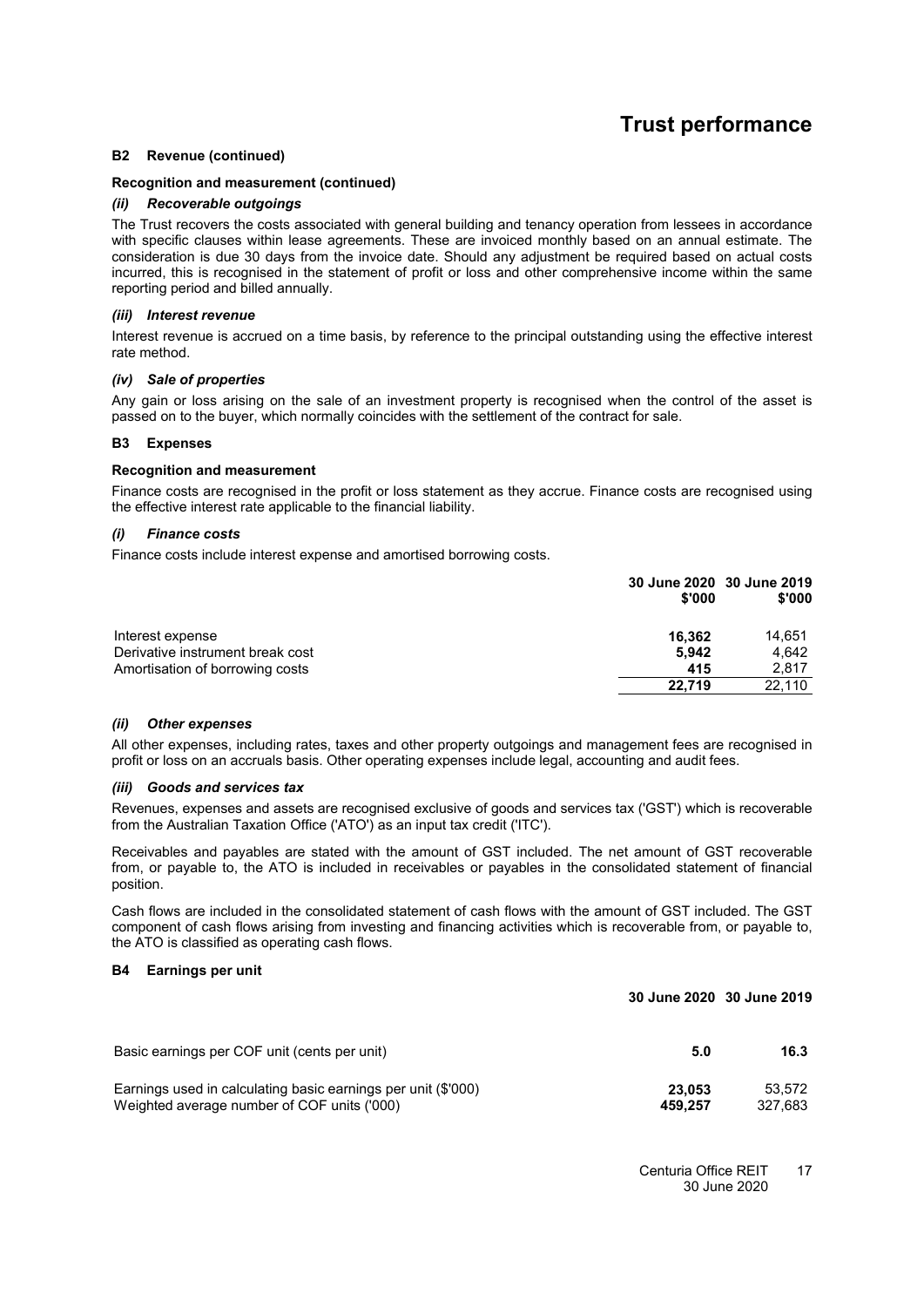### <span id="page-19-0"></span>**[C1](#page-19-0) Trade and other receivables**

|                                | \$'000  | 30 June 2020 30 June 2019<br>\$'000 |
|--------------------------------|---------|-------------------------------------|
|                                |         |                                     |
| <b>Current</b>                 |         |                                     |
| Trade receivables              | 1.898   | 1.013                               |
| Expected credit loss provision | (1,694) |                                     |
| Other receivables              | 3,059   | 3,067                               |
|                                | 3,263   | 4,080                               |
|                                |         |                                     |

Refer to Note [E2](#page-34-2) for details on fair value measurement and the Trust's exposure to risks associated with financial assets (other receivables are not considered to be financial assets).

#### **Recognition and measurement**

Loans and receivables are initially recognised at fair value and subsequently amortised cost using the effective interest rate method less any allowance under the expected credit loss ('ECL') model.

Refer to the policy application below for further details.

#### **Recoverability of loans and receivables**

At each reporting period, the Trust assesses whether financial assets carried at amortised cost are 'credit-impaired'. A financial asset is 'credit-impaired' when one or more events that has a detrimental impact on the estimated future cash flows of the financial asset have occurred.

The Trust recognises loss allowances at an amount equal to lifetime ECL on trade and other receivables. Loss allowances for financial assets measured at amortised cost are deducted from the gross carrying amount of the assets.

Lifetime ECLs are the ECLs that result from all possible default events over the expected life of the trade receivables and are a probability-weighted estimate of credit losses. Credit losses are measured as the difference between cash flows due to the Trust in accordance with the contract and the cash flows that the Trust expects to receive.

The COVID-19 pandemic has created volatility in the global and local financial market and some impacted tenants may not be able to meet their rental obligations. On 7 April 2020, the National Cabinet announced the Mandatory Code of Conduct for Commercial Tenancies (the 'Code') which has been implemented by each of the States and Territories. The Trust has applied the Code across all assets and granted applicable tenants relief packages to alleviate the impacts of COVID-19 in the form of rent waivers or deferrals.

The Trust has followed the Code in determining which tenants are applicable for rent relief. The criteria include:

- Eligibility for and receipt of JobKeeper
- Annual turnover up to \$50 million
- Revenue impacted by greater than 30%

Rent relief has been provided in the form of rent waivers and deferrals, with no less than 50% of relief provided as a waiver. Waivers relating to the 2020 financial year which were agreed with the tenant retrospectively have been expensed in the 2020 financial year. Waiver negotiations for future occupancy will be spread over the remaining lease term and recognised on a straight line basis.

As at 30 June 2020, the Trust had granted \$2.5m of rent relief made up of \$1.5 million in rental waivers and \$1.0 million of deferrals to applicable tenants. An ECL provision of \$1.7 million was recognised for the trade receivables in relation to rental income receivable and tenant outgoing recoveries.

Given that COVID-19 is an ongoing situation, the Responsible Entity has continued to analyse the age of outstanding receivable balances post balance sheet date and applied estimated percentages of recoverability by tenant adjusted for waivers and deferrals granted, other current observable data as a means to estimate ECL, as well as the financial stress of counterparties and their ability to operate as a going concern. Debts that are known to be uncollectible are written off when identified.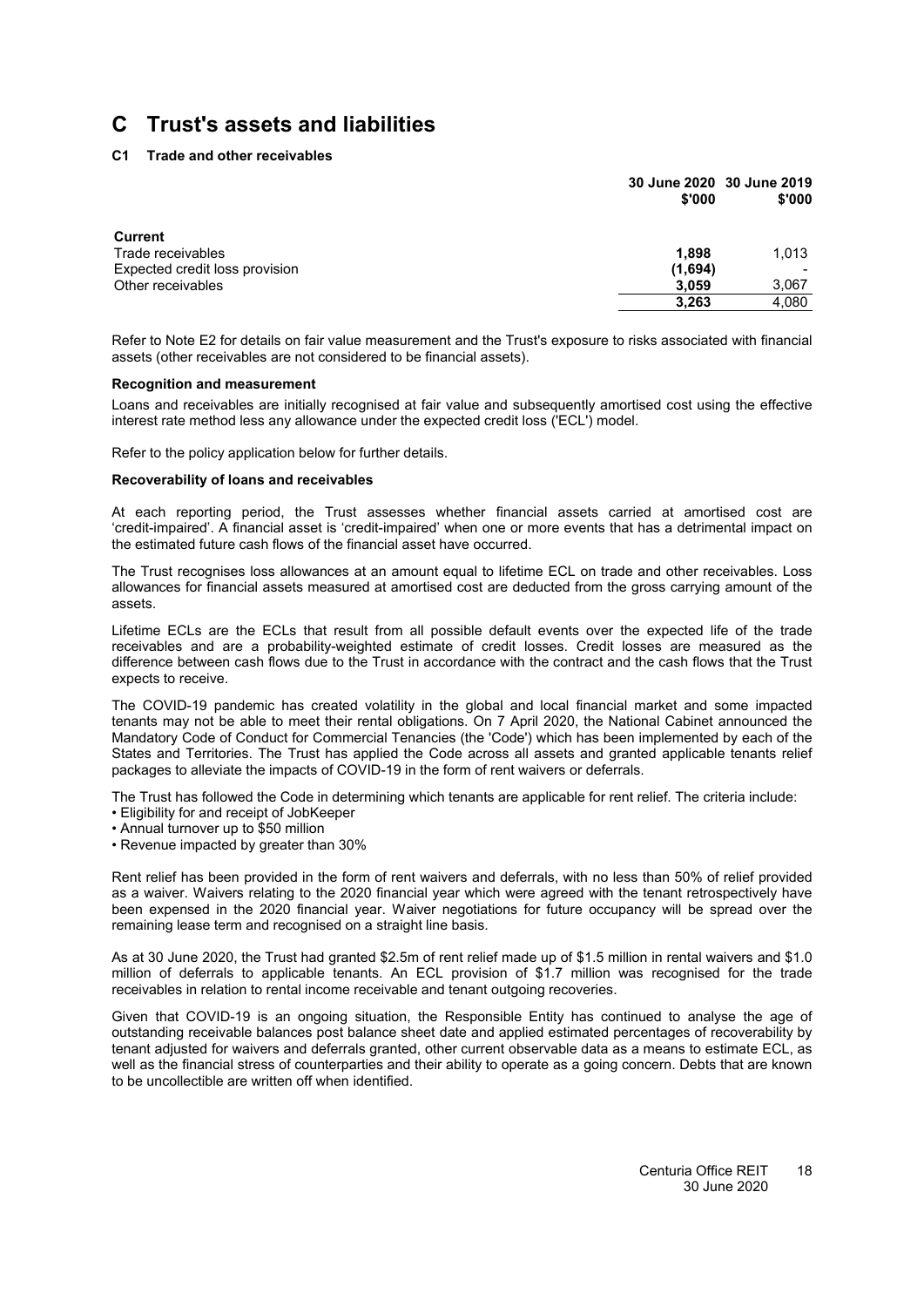#### **[C2](#page-13-0) Investment properties**

|                                                                                                                                                                                                                                       | \$'000                                 | 30 June 2020 30 June 2019<br>\$'000       |
|---------------------------------------------------------------------------------------------------------------------------------------------------------------------------------------------------------------------------------------|----------------------------------------|-------------------------------------------|
| <b>Opening balance</b>                                                                                                                                                                                                                | 1,321,475                              | 836,300                                   |
| Purchase price of investment properties<br>Stamp duty and other transaction costs<br>Capital improvements and associated costs                                                                                                        | 624,527<br>33,412<br>13,259<br>671,198 | 562,492<br>32,652<br>10,941<br>606,085    |
| (Loss)/gain on fair value<br>Change in deferred rent and lease incentives<br>Change in capitalised leasing fees<br>Disposal at fair value<br>Disposed deferred rent and lease incentives<br>Initial recognition of right of use asset | (37, 698)<br>19,415<br>385<br>32,779   | 7,143<br>4,108<br>495<br>(54, 775)<br>619 |
| Less depreciation of right of use asset<br>Transfers from/(to) held for sale<br>Closing balance <sup>^</sup>                                                                                                                          | (404)<br>78,500<br>2,085,650           | (78,500)<br>1,321,475                     |

^ The carrying amount of investment properties includes components related to deferred rent, capitalised lease incentives and leasing fees amounting to \$41,804,000 (30 June 2019: \$22,004,000) and a right of use asset of \$32,375,000 which has been recognised on the application of the new leasing standard. Refer to Note [A3](#page-15-0) for further details on AASB 16 Leases.

#### **Leases as lessor**

The Trust leases out its investment properties under operating leases. The future minimum lease payments receivable under non-cancellable leases are as follows:

|                            | \$'000  | 30 June 2020 30 June 2019<br>\$'000 |
|----------------------------|---------|-------------------------------------|
| Less than one year         | 115.016 | 85.741                              |
| Between one and five years | 342.855 | 220.918                             |
| More than five years       | 176.829 | 53,620                              |
|                            | 634,700 | 360,279                             |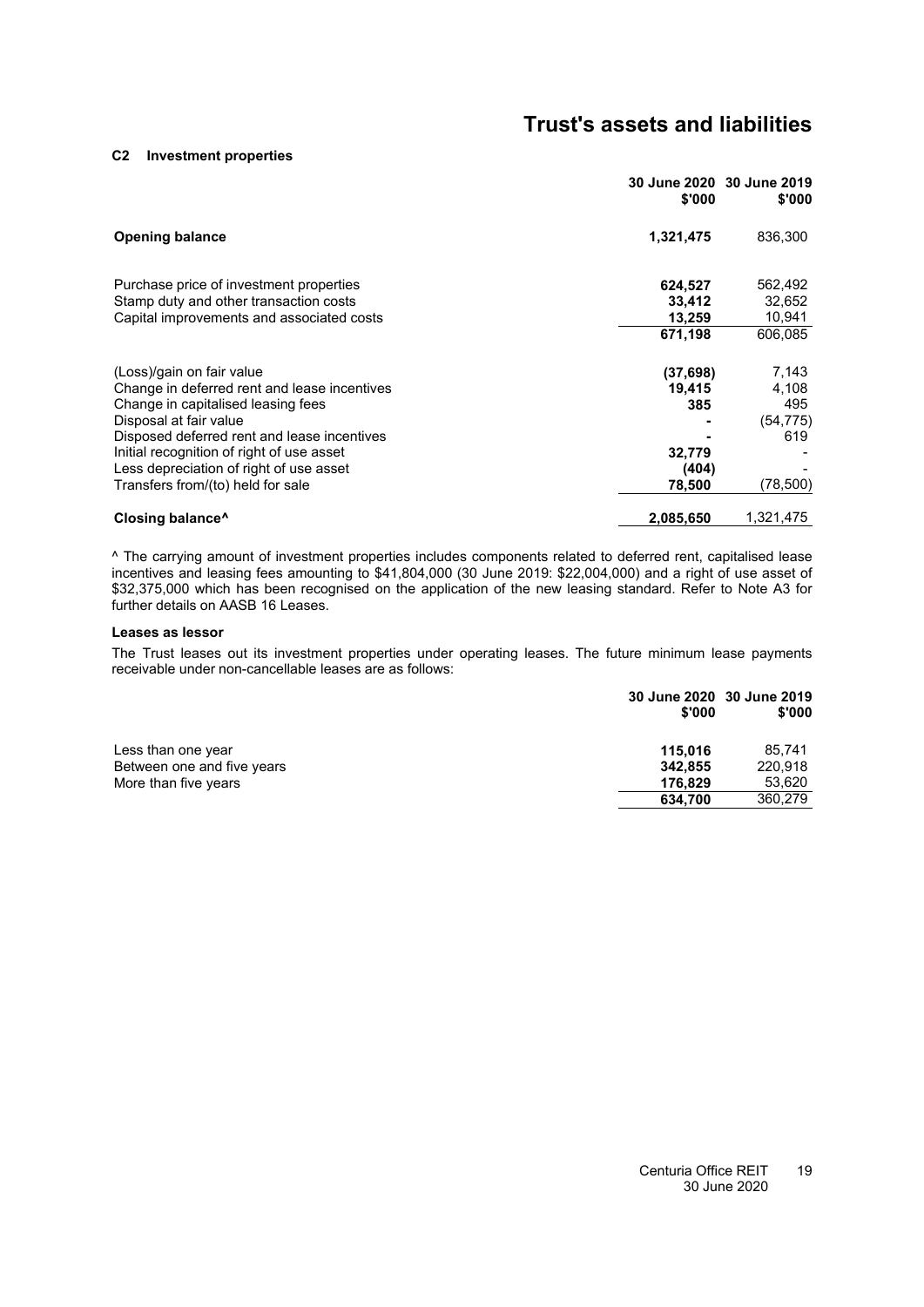### **[C2](#page-13-3) Investment properties (continued)**

|                                                        | <b>Fair value</b> |         | <b>Capitalisation rate</b> |                                                                                            | <b>Discount rate</b> |                          |                  |                       |
|--------------------------------------------------------|-------------------|---------|----------------------------|--------------------------------------------------------------------------------------------|----------------------|--------------------------|------------------|-----------------------|
| <b>Property</b>                                        |                   |         |                            | 30 June 2020 30 June 2019 30 June 2020 30 June 2019 30 June 2020 30 June 2019 30 June 2020 |                      |                          |                  | Last<br>independent   |
|                                                        | \$'000            | \$'000  | %                          | $\%$                                                                                       | %                    | ℅                        |                  | Valuer valuation date |
| <b>NSW</b>                                             |                   |         |                            |                                                                                            |                      |                          |                  |                       |
| 8 Central Ave, Eveleigh NSW*                           | 189,000           |         | 5.38                       |                                                                                            | 6.75                 |                          | C&W              | Jun 2020              |
| 201 Pacific Hwy, St Leonards NSW*                      | 106,500           | 101,500 | 5.63                       | 5.75                                                                                       | 6.63                 | 6.75                     | <b>Directors</b> | Dec 2019              |
| 9 Help St, Chatswood NSW                               | 86,000            | 84,000  | 5.75                       | 5.75                                                                                       | 6.75                 | 7.00                     | Colliers         | Jun 2020              |
| 203 Pacific Hwy, St Leonards NSW*^                     | 69,500            | 65,750  | 5.88                       | 5.88                                                                                       | 6.75                 | 7.00                     | JLL              | Jun 2020              |
| 465 Victoria Ave, Chatswood NSW**                      | 41,875            | 41,625  | 5.75                       | 5.75                                                                                       | 6.75                 | 7.00                     | C&W              | Jun 2020              |
| 77 Market St, Wollongong NSW                           | 35,500            | 36,200  | 7.25                       | 7.25                                                                                       | 7.75                 | 8.00                     | <b>MMJ</b>       | Jun 2020              |
| <b>ACT</b>                                             |                   |         |                            |                                                                                            |                      |                          |                  |                       |
| 2 Phillip Law St, NewActon ACT^                        | 253,000           |         | 5.13                       |                                                                                            | 6.00                 |                          | Knight Frank     | Jun 2020              |
| 60 Marcus Clarke St, Canberra ACT^                     | 62,250            | 62,000  | 7.00                       | 7.00                                                                                       | 7.50                 | 7.50                     | <b>Directors</b> | Jun 2019              |
| 54 Marcus Clarke St, Canberra ACT^                     | 20,900            | 21,250  | 7.50                       | 7.50                                                                                       | 7.00                 | 7.75                     | Colliers         | Jun 2020              |
| <b>QLD</b>                                             |                   |         |                            |                                                                                            |                      |                          |                  |                       |
| 825 Ann St, Fortitude Valley QLD                       | 163,000           | 164,000 | 6.00                       | 6.25                                                                                       | 7.00                 | 7.00                     | <b>Directors</b> | Dec 2019              |
| 154 Melbourne St, South Brisbane QLD                   | 88,000            | 83,500  | 6.00                       | 6.50                                                                                       | 7.00                 | 7.50                     | <b>Directors</b> | Dec 2019              |
| 100 Brookes St, Fortitude Valley QLD                   | 78,500            | 79,500  | 6.25                       | 6.25                                                                                       | 7.00                 | 7.25                     | Savills          | Jun 2020              |
| 483-517 Kingsford Smith Dr, Hamilton QLD <sup>^^</sup> | 77,500            |         | 6.13                       |                                                                                            | 7.00                 | $\overline{\phantom{a}}$ | <b>Directors</b> | Jun 2019              |
| 35 Robina Town Ctr Dr, Robina QLD#                     | 52,000            | 54,000  | 7.25                       | 7.25                                                                                       | 6.75                 | 6.75                     | Colliers         | Jun 2020              |
| 555 Coronation Dr, Brisbane QLD                        | 34,500            | 29,000  | 7.00                       | 7.75                                                                                       | 7.50                 | 8.00                     | <b>Directors</b> | Dec 2019              |
| <b>VIC</b>                                             |                   |         |                            |                                                                                            |                      |                          |                  |                       |
| 818 Bourke St, Docklands VIC                           | 223,000           | 224,000 | 5.13                       | 5.25                                                                                       | 6.25                 | 6.50                     | <b>Directors</b> | Dec 2019              |
| 576 Swan St, Richmond VIC                              | 66,500            | 68,000  | 5.50                       | 5.50                                                                                       | 6.50                 | 6.75                     | <b>Directors</b> | Jun 2019              |
| 2 Kendall St, Williams Landing VIC                     | 64,500            | 64,300  | 6.00                       | 5.88                                                                                       | 7.00                 | 7.00                     | Savills          | Jun 2020              |
| <b>WA</b>                                              |                   |         |                            |                                                                                            |                      |                          |                  |                       |
| 235 William St, Northbridge WA                         | 188,000           |         | 6.50                       |                                                                                            | 7.00                 |                          | JLL              | Jun 2020              |
| 46 Colin St, Perth WA <sup>^</sup> ~                   | 67,375            | 35,250  | 7.25                       | 7.25                                                                                       | 7.25                 | 7.50                     | JLL              | Jun 2020              |
| 144 Stirling St, Perth WA                              | 65,000            | 54,500  | 6.25                       | 7.50                                                                                       | 7.00                 | 7.75                     | <b>Directors</b> | Dec 2019              |

Centuria Office REIT 30 June 2020 20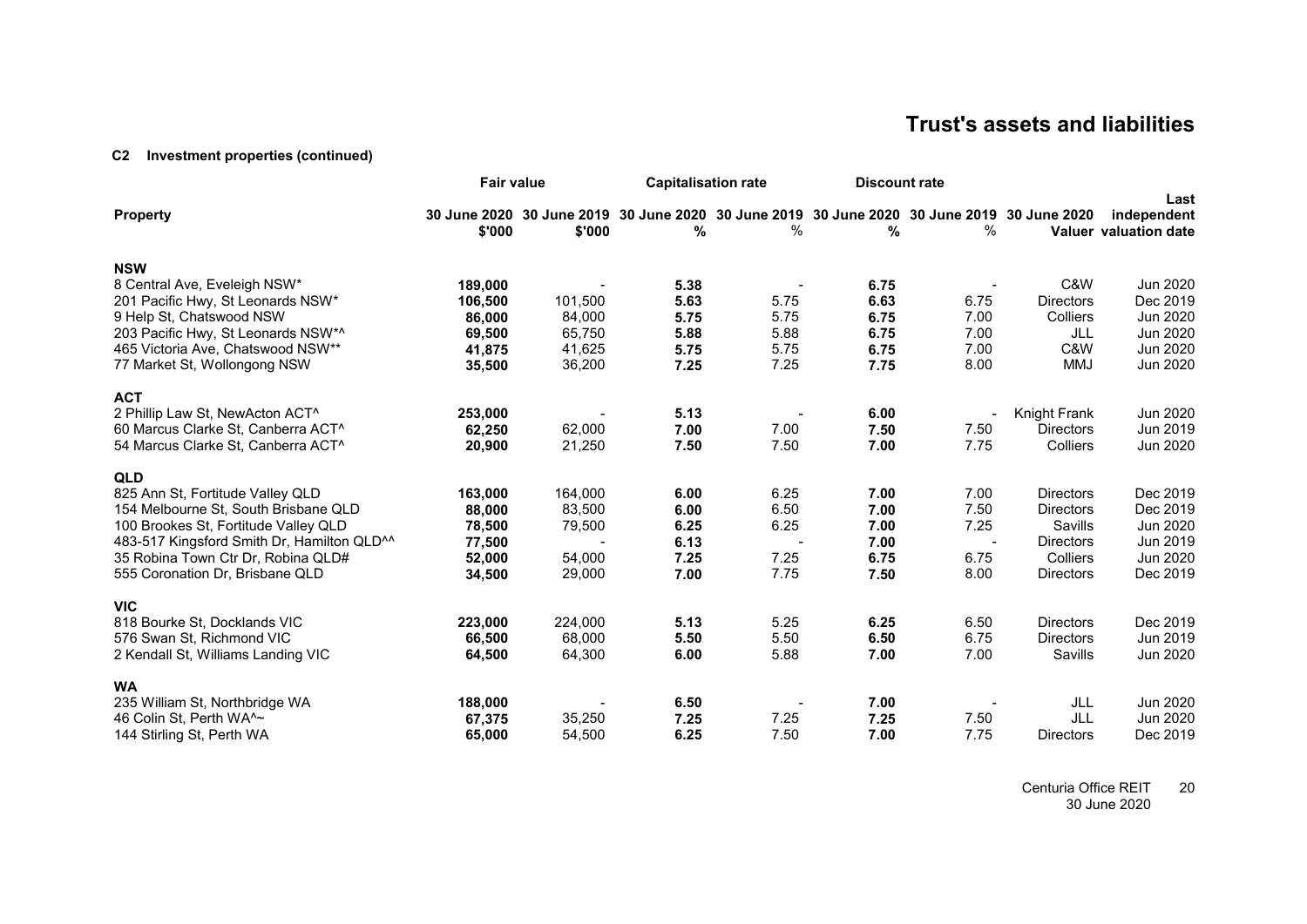#### **[C2](#page-13-3) Investment properties (continued)**

|                                                                            | <b>Fair value</b> |                                                                                                      | <b>Capitalisation rate</b> |              | Discount rate |              |                                  |                                              |
|----------------------------------------------------------------------------|-------------------|------------------------------------------------------------------------------------------------------|----------------------------|--------------|---------------|--------------|----------------------------------|----------------------------------------------|
| <b>Property</b>                                                            | \$'000            | 30 June 2020 30 June 2019 30 June 2020 30 June 2019 30 June 2020 30 June 2019 30 June 2020<br>\$'000 | %                          | %            | %             | %            |                                  | Last<br>independent<br>Valuer valuation date |
| <b>SA</b><br>1 Richmond Rd, Keswick SA<br>131-139 Grenfell St. Adelaide SA | 36.000<br>17.250  | 36.100<br>17.000                                                                                     | 7.25<br>7.75               | 7.50<br>7.75 | 8.00<br>8.00  | 7.75<br>8.00 | Knight Frank<br><b>Directors</b> | Jun 2020<br>Jun 2019                         |
|                                                                            | 2.085.650         | 1.321.475                                                                                            |                            |              |               |              |                                  |                                              |

\* The Trust owns 50% of these properties.

\*\* The Trust owns 25% of 425 Victoria Avenue, Chatswood NSW.

^ The Trust holds a leasehold interest in these properties.

^^ At 31 December 2019, this property was transferred from investment property held for sale. Refer to [C3](#page-24-1) for further details.

~ Upon adoption of AASB 16, the Trust recognised a right of use asset on the ground lease at 46 Colin St which has been included in the fair value of the property. Under the modified retrospective approach, the Trust has not restated prior period comparatives. The carrying value of the lease liability as at 30 June 2020 was \$32,722,000. Refer to Note [A3](#page-15-1) for further details.

# The Trust executed a deed of surrender with Foxtel, tenant at 35 Robina Town Centre Drive, Robina QLD. As part of the agreement, COF will receive a surrender payment which is the equivalent to the present value of the rent payable under the remaining Foxtel lease term. As at report date, the surrender payment has not been received.

During the year, the Trust acquired 235 William Street, Northbridge WA, 8 Central Avenue, Eveleigh NSW (50%) and 2 Phillip Law street, New Acton ACT.

The Trust's weighted average capitalisation rate for the year is 5.93% (2019: 6.22%).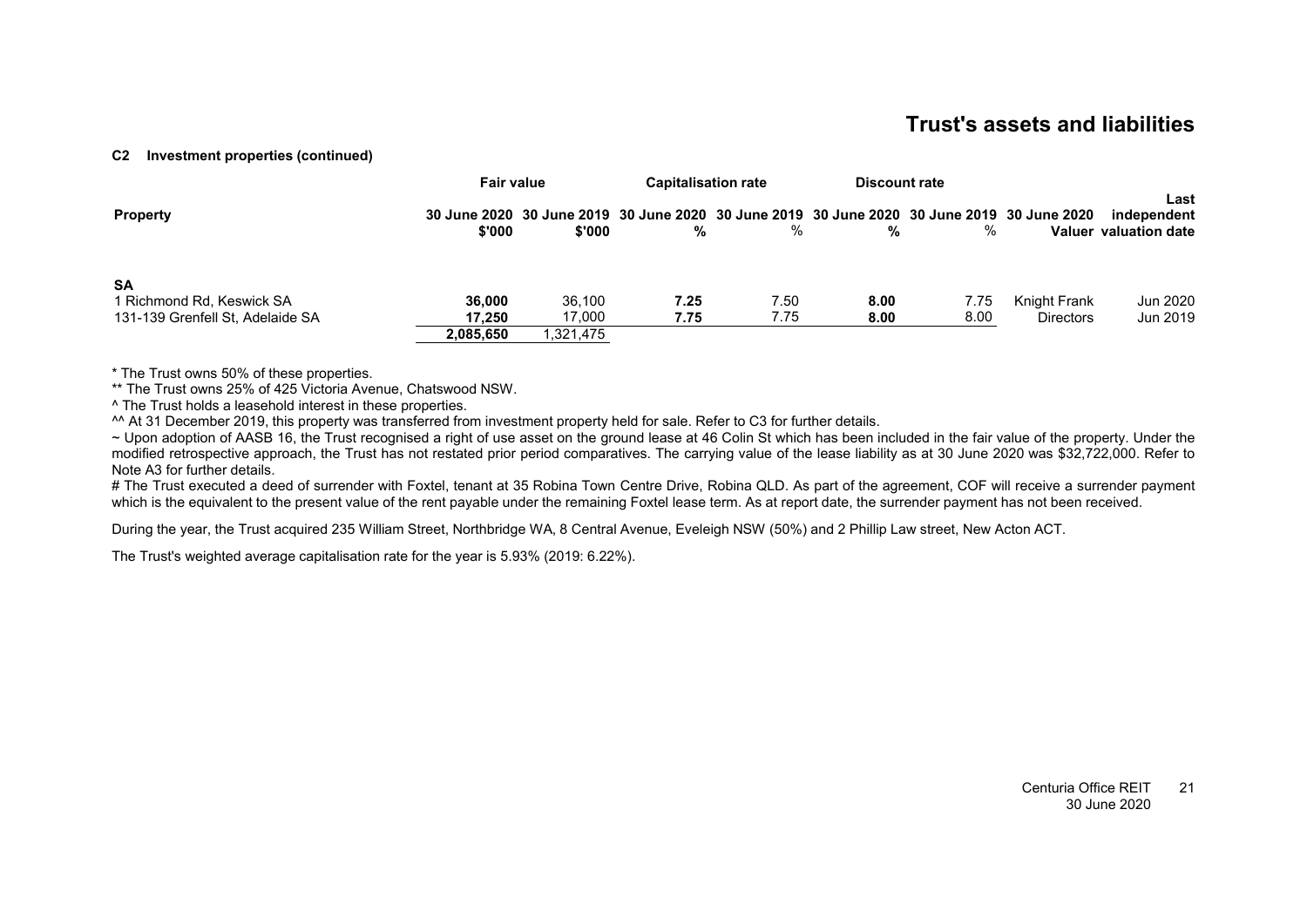#### **[C2](#page-13-0) Investment properties (continued)**

#### **Recognition and measurement**

Investment properties are properties held either to earn rental income or for capital appreciation or for both. Investment properties are initially recorded at cost which includes stamp duty and other transaction costs. Subsequently, the investment properties are measured at fair value with any change in value recognised in profit or loss. The carrying amount of investment properties includes components relating to deferred rent, lease incentives and leasing fees.

An investment property is derecognised upon disposal. Any gain or loss arising on derecognition of the property (calculated as the difference between the net disposal proceeds and the carrying amount of the asset) is included in profit or loss in the period in which the property is derecognised.

#### **Valuation techniques and significant unobservable inputs**

The fair values of the investment properties were determined by the directors of the Responsible Entity or by an external, independent valuation company having an appropriate recognised professional qualification and recent experience in the location and category of the properties being valued. Fair value is based on market values, being the estimated amount for which a property could be exchanged on the date of valuation between a willing buyer and willing seller in an arm's length transaction after proper marketing wherein the parties had each acted knowledgeably, prudently and without compulsion.

Given the changing economic conditions as a result of the COVID-19 pandemic, there is uncertainty surrounding the potential impact on future cashflows and valuations. Rent relief allowances in accordance with the Code which sets out commercial leasing principles for businesses during the pandemic were taken into consideration when determining the cashflows for the property, however actual future cashflows may differ from this. The Trust factors additional considerations including increase in downtime, incentive allowances, reduction in rental growth and rental relief in line with the Code when determining property valuations. The Trust has externally valued 13 properties in its property portfolio at 30 June 2020.

The valuations were prepared by considering the following valuation methodologies:

- Capitalisation Approach: the annual net rental income is capitalised at an appropriate market yield to arrive at the property's market value. Appropriate capital adjustments are then made where necessary to reflect the specific cash flow profile and the general characteristics of the property.
- Discounted Cash Flow Approach: this approach incorporates the estimation of future annual cash flows over a 10 year period by reference to expected rental growth rates, ongoing capital expenditure, terminal sale value and acquisition and disposal costs. The present value of future cash flows is then determined by the application of an appropriate discount rate to derive a net present value for the property.
- Direct Comparison Approach: this approach identifies comparable sales on a dollar per square metre of lettable area basis and compares the equivalent rates to the property being valued to determine the property's market value.

The valuations reflect, when appropriate, the type of tenants actually in occupation or responsible for meeting lease commitments or likely to be in occupation after letting of vacant accommodation and the market's general perception of their credit-worthiness; the allocation of maintenance and insurance responsibilities between the lessor and lessee; and the remaining economic life of the property. It has been assumed that whenever rent reviews or lease renewals are pending with anticipated reversionary increases, all notices and, where appropriate, counter notices have been served validly and within the appropriate time.

#### **Fair value measurement**

The fair value measurement of investment property has been categorised as a Level 3 fair value as it is derived from valuation techniques that include inputs that are not based on observable market data (unobservable inputs).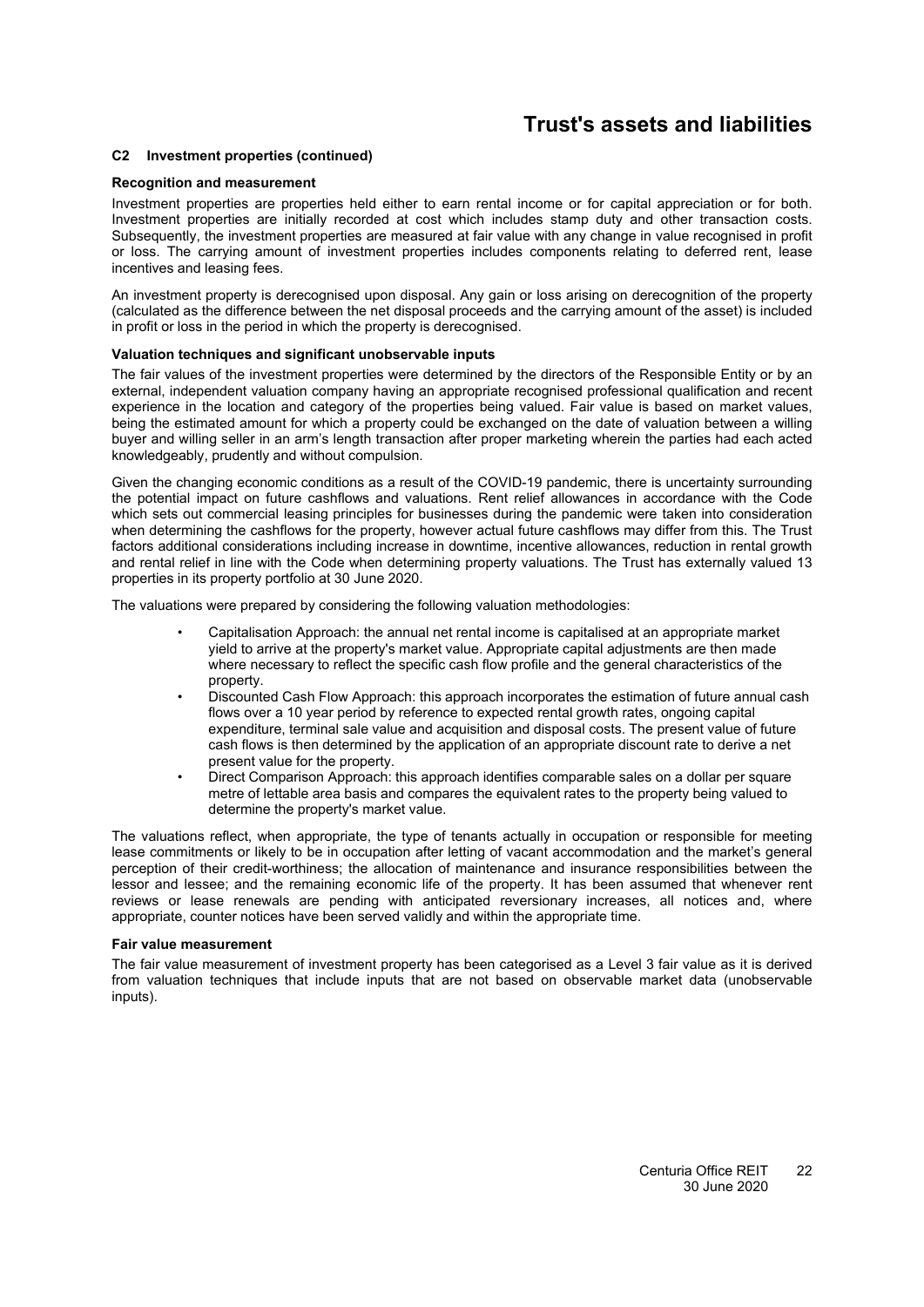#### **[C2](#page-13-0) Investment properties (continued)**

#### **Fair value measurement (continued)**

| Significant<br>unobservable | sensitivity to significant | Fair value measurement  Fair value measurement<br>sensitivity to significant |                   |                     |
|-----------------------------|----------------------------|------------------------------------------------------------------------------|-------------------|---------------------|
| inputs                      | increase in input          | decrease in input                                                            |                   | Range of inputs     |
|                             |                            |                                                                              | 30 June 2020      | 30 June 2019        |
| Net market rent             | Increase                   | Decrease                                                                     | \$258 - \$667     | \$250 - \$632       |
| Capitalisation rate         | Decrease                   | Increase                                                                     | $5.13\% - 7.75\%$ | $5.25\% - 7.75\%$   |
| Discount rate               | Decrease                   | Increase                                                                     | $6.00\% - 8.00\%$ | $6.50\%$ - $8.00\%$ |

<span id="page-24-1"></span>Capitalisation and discount rates are considered significant Level 3 inputs. Refer to Note [E2](#page-34-2) for further information.

A further sensitivity analysis was undertaken by the Trust to assess the fair value of investment properties given the uncertain impact of the COVID-19 pandemic on property values. The table below illustrates the impact on valuation of movements in capitalisation rates and discount rates:

| <b>Fair Value</b> | Capitalisation rate impact |          |  |  |
|-------------------|----------------------------|----------|--|--|
| at 30 June 2020   | $-0.25%$                   | $+0.25%$ |  |  |
| \$'000            | \$'000                     | \$'000   |  |  |
| 2.085.650         | 90.373                     | (83,061) |  |  |

Given the unknown future impact that COVID-19 might have on the commercial real estate market and global market in general, coupled with a lower interest rate environment, a higher degree of judgement and consideration is required in assessing the significant inputs that determine property valuations. Management and external valuers acknowledge current valuations are subject to 'material valuation uncertainty' as a consequence of this. A reduction in transaction volumes has made direct comparison as a method more difficult. It is also challenging to determine the full impact on Net Passing Income for the property for future periods as the Trust continue to negotiate rent relief arrangements with tenants that fall within the Code. To date, there has been little evidence to suggest that capitalisation and discount rates have softened since the COVID-19. As the COVID-19 pandemic progresses, the Trust have continued to re-assess the valuation method to ensure appropriate consideration given to inputs used.

#### <span id="page-24-0"></span>**[C3](#page-24-0) Investment properties held for sale**

| <b>Property</b>                          | <b>Fair value</b><br>\$'000 | 30 June 2020 30 June 2019<br><b>Fair value</b><br>\$'000 |
|------------------------------------------|-----------------------------|----------------------------------------------------------|
| 483-517 Kingsford Smith Dr. Hamilton QLD | ٠                           | 78.500                                                   |
|                                          | $\overline{\phantom{0}}$    | 78.500                                                   |

During the financial year, 483-517 Kingsford Smith Dr, Hamilton QLD was transferred from investment properties classified as held for sale to investment properties after being withdrawn from sale.

#### **Recognition and measurement**

Investment properties are classified as held for sale if their carrying amount will be recovered principally through a sale transaction rather than through continuing use and a sale is considered highly probable. These investment properties are carried at fair value. The valuation techniques to determine the fair value of investment properties held for sale are the same as the valuation techniques of investment properties described in Note [C2.](#page-13-0)

Where sale completion is delayed by events outside the control of the Trust, and the sale is not completed within one year from the date of classification, the Trust may still classify the asset as held for sale. In this circumstance, there must be sufficient evidence the Trust is committed to sell the asset, and as such obtain a firm purchase commitment from the buyer along with a favourable resolution for the Trust. A favourable resolution for the Trust would be the right to receive rental income for the period, up until the date any sale was completed.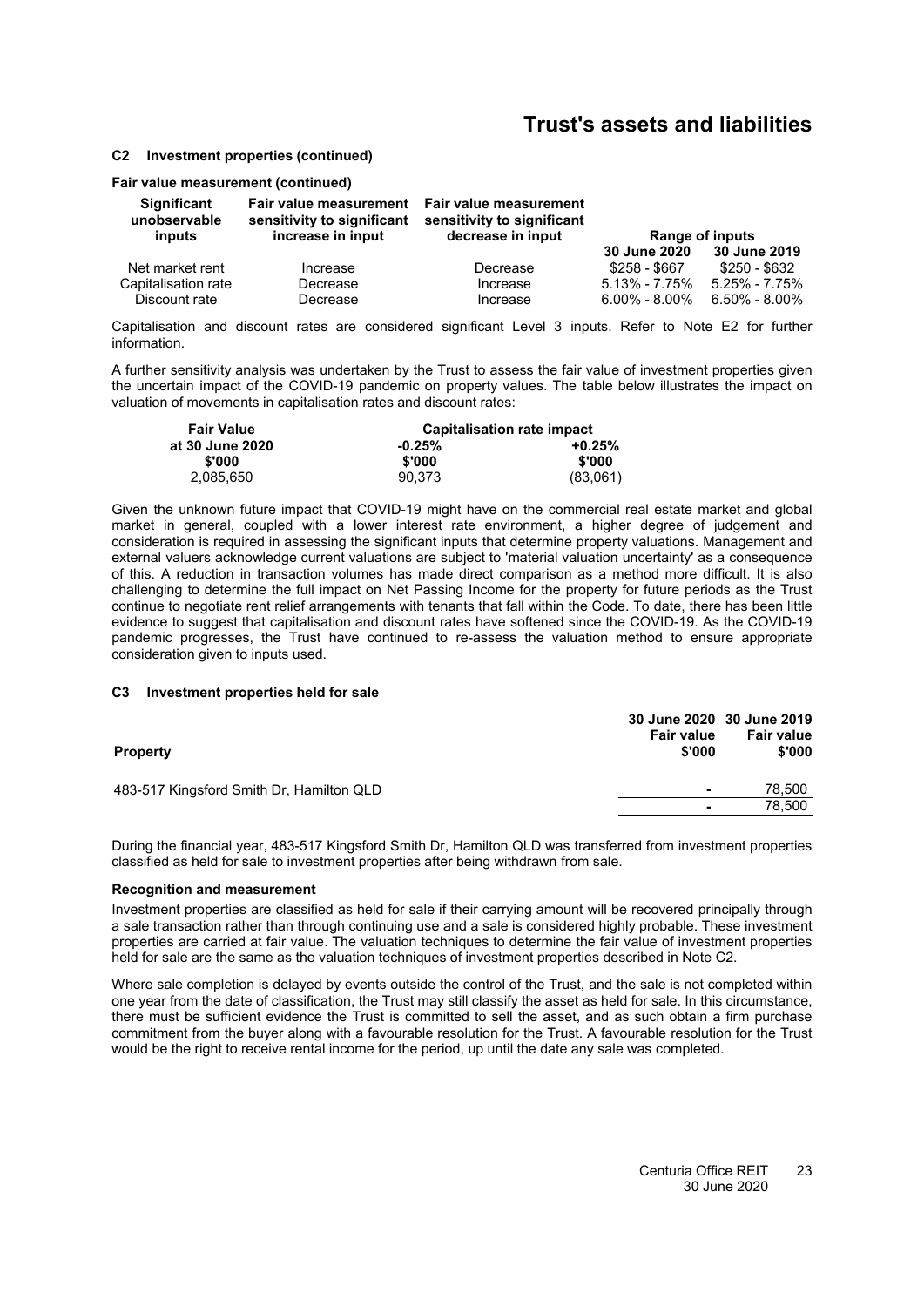### <span id="page-25-0"></span>**[C4](#page-25-0) Intangibles**

|          | 30 June 2020 30 June 2019<br>\$'000 | \$'000 |
|----------|-------------------------------------|--------|
| Goodwill | $\blacksquare$                      | 6,356  |
|          | $\blacksquare$                      | 6,356  |
|          |                                     |        |

Goodwill was generated on the merger with Centuria Urban REIT (CUA) on 29 June 2017. It is measured at cost less any impairment losses subsequently recognised. The cost represents the excess of the cost of a business combination over the fair value of the identifiable assets, liabilities and contingent liabilities acquired.

#### **Impairment**

The Trust has performed an impairment assessment around the carrying value of its intangibles. Negative market sentiments arising from the onset of the pandemic have resulted in a decline in the traded price of the Trust well below its Net Assets. This, when combined with other indicators of impairment such as uncertainties around the future direction of property valuations and operating income indicate the impairment of goodwill. As a result, the Trust's goodwill balance of \$6.4 million as at 30 June 2020 has been impaired and written off.

#### <span id="page-25-1"></span>**[C5](#page-25-1) Trade and other payables**

|                                      | 30 June 2020 30 June 2019<br>\$'000 | \$'000 |
|--------------------------------------|-------------------------------------|--------|
| <b>Current</b>                       |                                     |        |
| Trade creditors and expenses payable | 4.775                               | 5.759  |
| Other current creditors and accruals | 17.485                              | 9,165  |
|                                      | 22.260                              | 14.924 |

Refer to Note [D2](#page-30-0) for amounts payable to related parties.

#### **Recognition and measurement**

Trade payables and other accounts payable are recognised when the Trust becomes obliged to make future payments resulting from the purchase of goods and services and are recorded initially at fair value, net of any attributable transaction costs. Subsequent to initial recognition they are measured at amortised cost.

Distributions paid and payable are recognised as distributions within equity. A liability is recognised where distributions have been declared but have not been paid. Distributions paid are included in cash flows from financing activities in the consolidated statement of cash flows.

A provision is recognised if, as a result of a past event, the Trust has a present legal or constructive obligation that can be estimated reliably, and it is probable that an outflow of economic benefits will be required to settle the obligation. The amount recognised as a provision is the best estimate of the consideration required to settle the present obligation at the end of the reporting period, taking into account the risks and uncertainties surrounding the obligation. When a provision is measured using the cash flows estimated to settle the present obligation, its carrying amount is the present value of those cash flows (where the effect of the time value of money is material).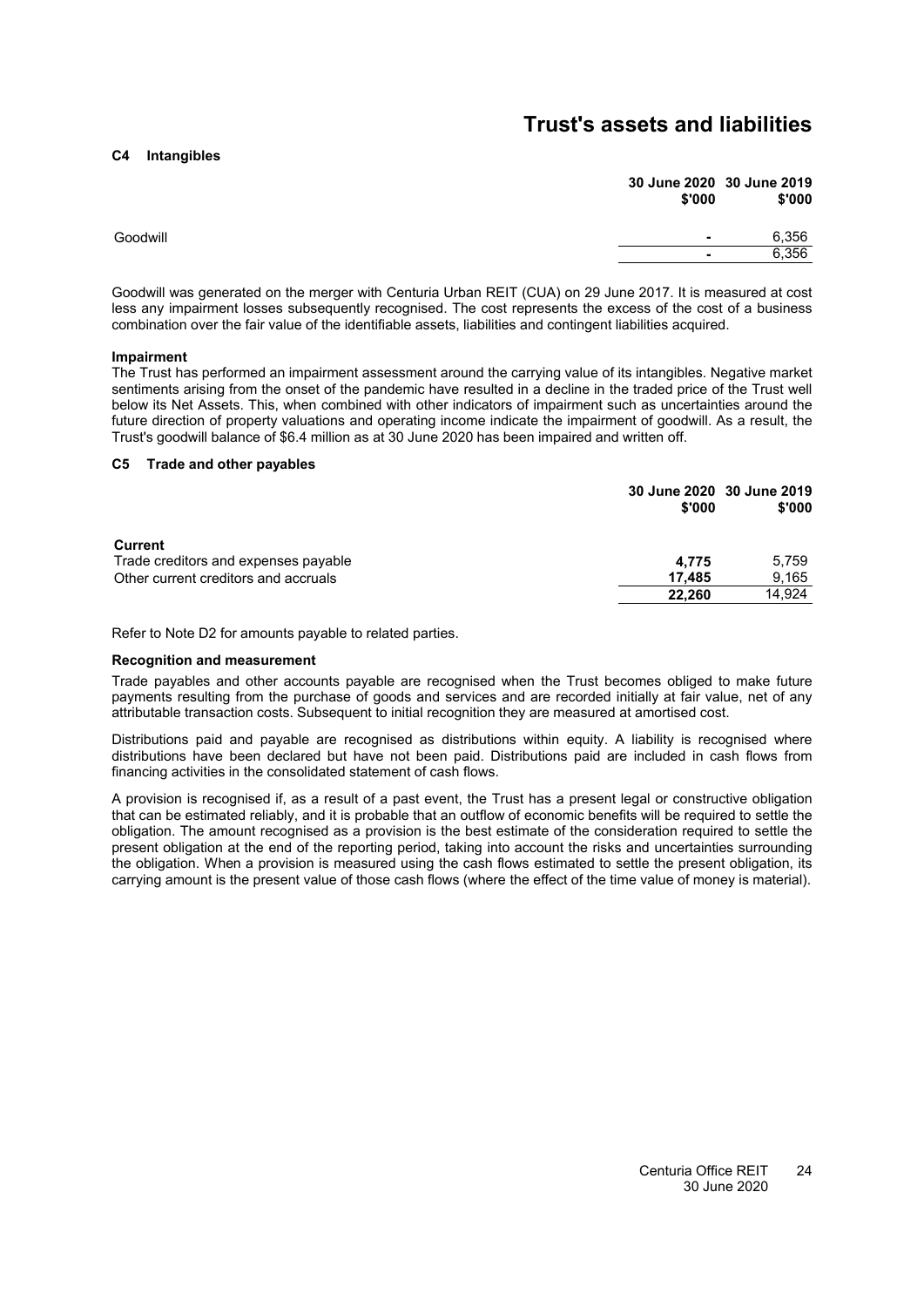<span id="page-26-0"></span>**[C6](#page-26-0) Borrowings**

|                                                                       | \$'000  | 30 June 2020 30 June 2019<br>\$'000 |
|-----------------------------------------------------------------------|---------|-------------------------------------|
| Non-current                                                           |         |                                     |
| Secured Ioan                                                          | 749.029 | 498.504                             |
| Borrowing costs                                                       | (2,657) | (1,282)                             |
|                                                                       | 746.372 | 497.222                             |
| At 30 June 2020, the Trust had the following secured debt facilities: |         |                                     |

**30 June 2020** 30 June 2019 **\$'000** \$'000 **Secured loan facility** Facility limit **880,000** 555,000 Facilities used - bank loans **(749,029)** (498,504) Facilities used - bank guarantee **(1,496)** (1,496) **Facilities unused 129.475** 

As at 30 June 2020, the Trust had \$565.0 million (2019: \$290.0 million) of interest rate swaps hedged against its drawn debt. Refer to Note [C7](#page-26-1) for further details on interest rate swap contracts held at 30 June 2020.

The debt facilities are secured by first mortgages over the Trust's investment properties and a first ranking fixed and floating charge over all assets of the Trust.

The secured loan has covenants in relation to Loan to Value Ratio ('LVR') and Interest Coverage Ratio ('ICR') which the Trust has complied with during the year.

#### **Recognition and measurement**

Borrowings are recorded initially at fair value, net of any attributable transaction costs. Subsequent to initial recognition they are measured at amortised cost using the effective interest rate method with any difference between the initial and recognised amount and redemption value being recognised in profit or loss over the period of borrowing and are derecognised when the contractual obligations are discharged, cancelled or expire.

<span id="page-26-1"></span>Refer to Note [E2](#page-34-2) for details on the Trust's exposure to risks associated with financial liabilities.

#### **[C7](#page-26-1) Derivatives**

#### **Interest rate swap contracts**

Under interest rate swap contracts, the Trust agrees to exchange the difference between fixed and floating rate interest amounts calculated on agreed notional principal amounts. Such contracts enable the Trust to mitigate the risk of changing interest rates on the cash flow exposures on the variable rate debt held. The following table details the specific instruments held at reporting date, showing the notional principal amounts and contracted fixed interest rate of each contract: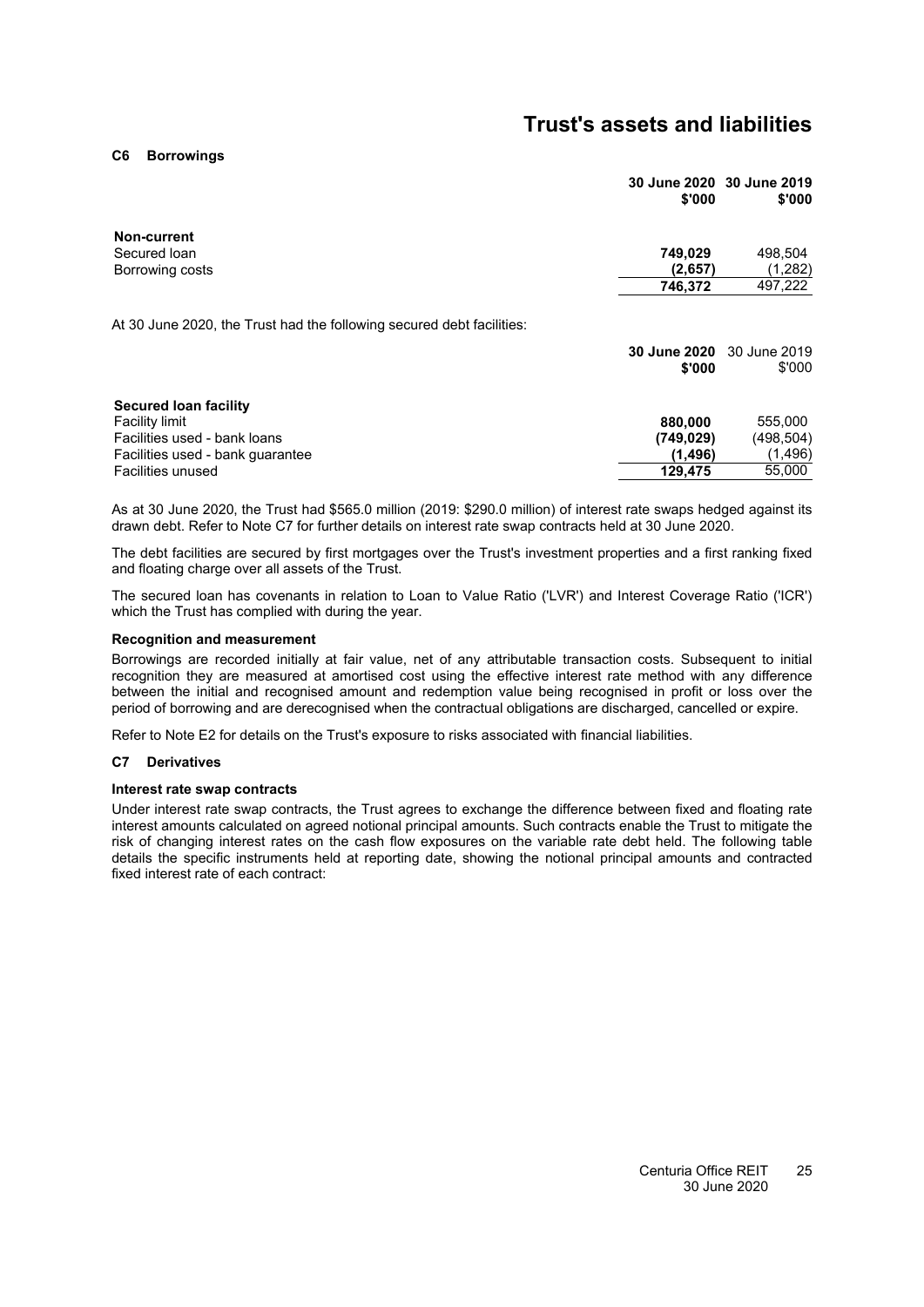#### **[C7](#page-26-1) Derivatives (continued)**

### **Interest rate swap contracts (continued)**

| <b>Type of contract</b>       | <b>Maturity date</b> | <b>Contracted</b><br>fixed interest<br>rate | <b>Notional</b><br>amount of<br>contract<br>\$'000 | Fair value of<br><b>liabilities</b><br>\$'000 |
|-------------------------------|----------------------|---------------------------------------------|----------------------------------------------------|-----------------------------------------------|
| 30 June 2020                  |                      |                                             |                                                    |                                               |
| Extendible interest rate swap | 17 May 2021          | 1.27%                                       | 60,000                                             | (2, 216)                                      |
| Extendible interest rate swap | 28 May 2021          | 1.15%                                       | 70,000                                             | (1,288)                                       |
| Extendible interest rate swap | 25 Sep 2021          | 0.70%                                       | 50,000                                             | (754)                                         |
| Extendible interest rate swap | 20 Nov 2021          | 0.68%                                       | 50,000                                             | (791)                                         |
| Extendible interest rate swap | 22 Nov 2021          | 0.69%                                       | 75,000                                             | (851)                                         |
| Extendible interest rate swap | 16 May 2022          | 1.33%                                       | 60,000                                             | (2,378)                                       |
| Extendible interest rate swap | 26 Sep 2022          | 0.93%                                       | 50,000                                             | (1,206)                                       |
| Extendible interest rate swap | 20 Nov 2022          | 0.75%                                       | 50,000                                             | (978)                                         |
| Extendible interest rate swap | 24 Feb 2023          | 0.64%                                       | 100,000                                            | (1,594)                                       |
|                               |                      |                                             | 565,000                                            | (12,056)                                      |
| 30 June 2019                  |                      |                                             |                                                    |                                               |
| Interest rate swap            | 30 Oct 2023          | 2.39%                                       | 50,000                                             | (2,681)                                       |
| Interest rate swap            | 30 Oct 2023          | 2.39%                                       | 50,000                                             | (2,681)                                       |
| Extendible interest rate swap | 17 May 2021          | 1.27%                                       | 60,000                                             | (710)                                         |
| Extendible interest rate swap | 28 May 2021          | 1.15%                                       | 70,000                                             | (291)                                         |
| Extendible interest rate swap | 16 May 2022          | 1.33%                                       | 60,000                                             | (817)                                         |
|                               |                      |                                             | 290,000                                            | (7, 180)                                      |

#### **Recognition and measurement**

Derivatives are initially recognised at fair value and attributable transaction costs are recognised in profit or loss when incurred. Subsequent to initial recognition, derivatives are measured at fair value, and the resulting gain or loss is recognised in profit or loss.

The fair value of interest rate swaps is the estimated amount that the entity would receive or pay to transfer the swap at reporting date, taking into account current interest rates and the current creditworthiness of the swap counterparties.

The Trust has not applied hedge accounting to its derivative financial instruments.

Refer to Note [E2](#page-34-2) for details on the Trust's exposure to risks associated with financial liabilities.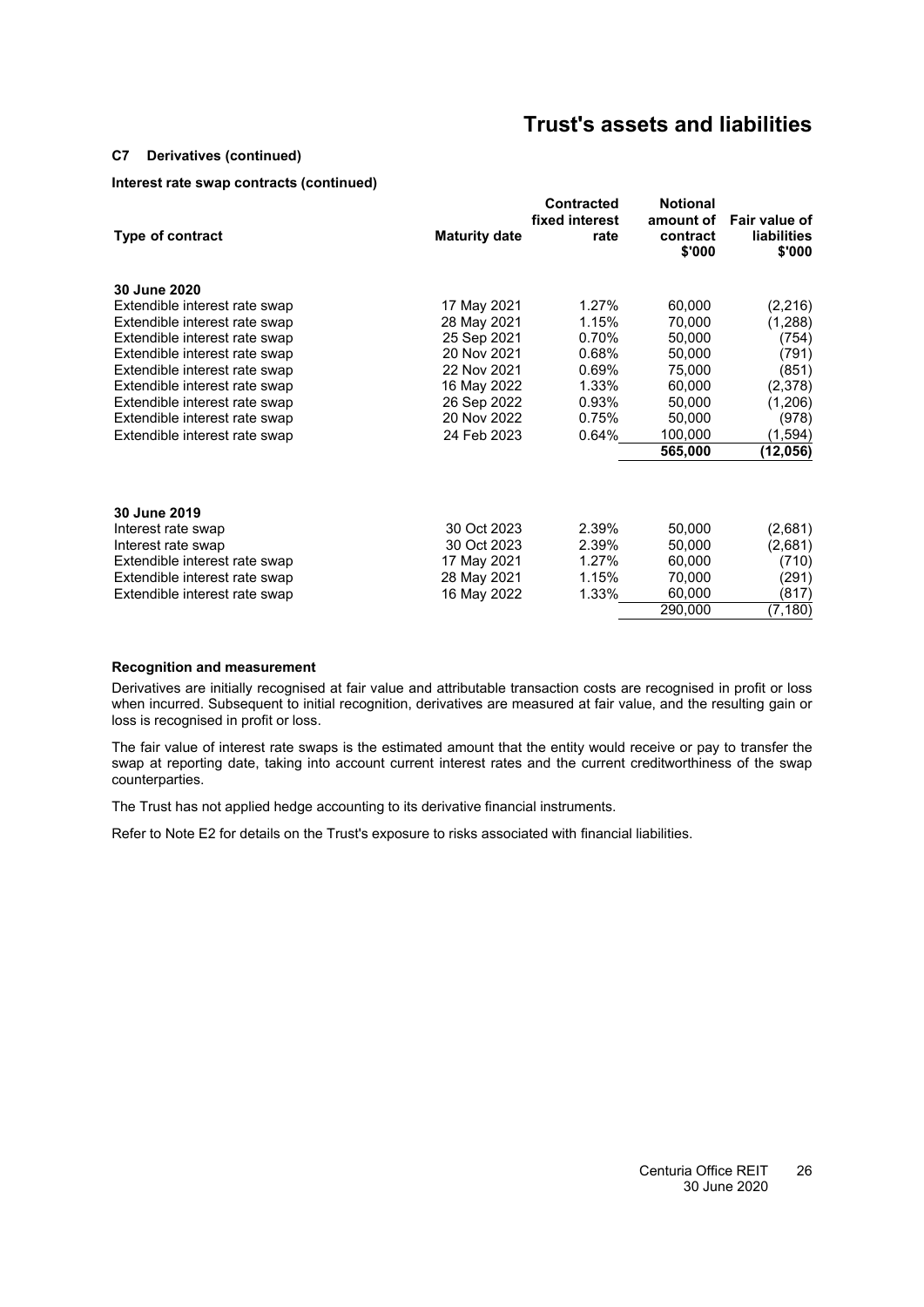### <span id="page-28-0"></span>**[C8](#page-28-0) Issued capital**

|                           | 30 June 2020      |           | 30 June 2019             |          |
|---------------------------|-------------------|-----------|--------------------------|----------|
|                           | <b>Units '000</b> | \$'000    | <b>Units '000</b>        | \$'000   |
| Opening balance           | 356.291           | 833,320   | 242.792                  | 545,228  |
| Units issued              | 158,231           | 461,299   | 113.499                  | 275.845  |
| Equity raising costs      | ۰                 | (11, 481) | $\overline{\phantom{a}}$ | (7, 753) |
| Contribution from manager |                   |           | $\blacksquare$           | 20,000   |
| Closing balance           | 514.522           | 1,283,138 | 356.291                  | 833,320  |

All units in the Trust are of the same class and carry equal rights to capital and income distributions.

An equity instrument is any contract that evidences a residual interest in the assets of a Trust after deducting all of its liabilities. Equity instruments issued by the Trust are recognised at the proceeds received, net of direct issue costs.

#### <span id="page-28-1"></span>**[C9](#page-28-1) Contingent assets, liabilities and commitments**

<span id="page-28-2"></span>Unless otherwise stated in this report, the Trust has no contingent assets, liabilities or commitments as at 30 June 2020.

#### **[C10](#page-28-2) Cash and cash equivalents**

|                        | 30 June 2020 30 June 2019<br>\$'000 | \$'000 |
|------------------------|-------------------------------------|--------|
| Cash and bank balances | 28.809                              | 17.546 |
|                        | 28.809                              | 17.546 |

**Reconciliation of profit for the year to net cash flows from operating activities:**

| Net profit for the year                                | 23,053    | 53,572   |
|--------------------------------------------------------|-----------|----------|
| <b>Adjustments:</b>                                    |           |          |
| Net loss/(gain) on fair value of investment properties | 37,698    | (7, 143) |
| Goodwill impairment                                    | 6,356     |          |
| Derivative break costs                                 | 5.942     |          |
| Loss on fair value of derivatives                      | 4.876     | 6,752    |
| Change in deferred rent and lease incentives           | 3.024     | 1.240    |
| Change in capitalised leasing fees                     | 1.099     | 713      |
| Borrowing cost amortisation                            | 415       | 2.817    |
| Changes in operating assets and liabilities:           |           |          |
| Decrease/(increase) in receivables                     | 835       | (1, 192) |
| Increase in other assets                               | (32, 446) | (524)    |
| Increase in payables                                   | 33,924    | 1,311    |
| Net cash generated by operating activities             | 84.776    | 57,546   |

Cash and cash equivalents comprise of cash on hand and cash in banks.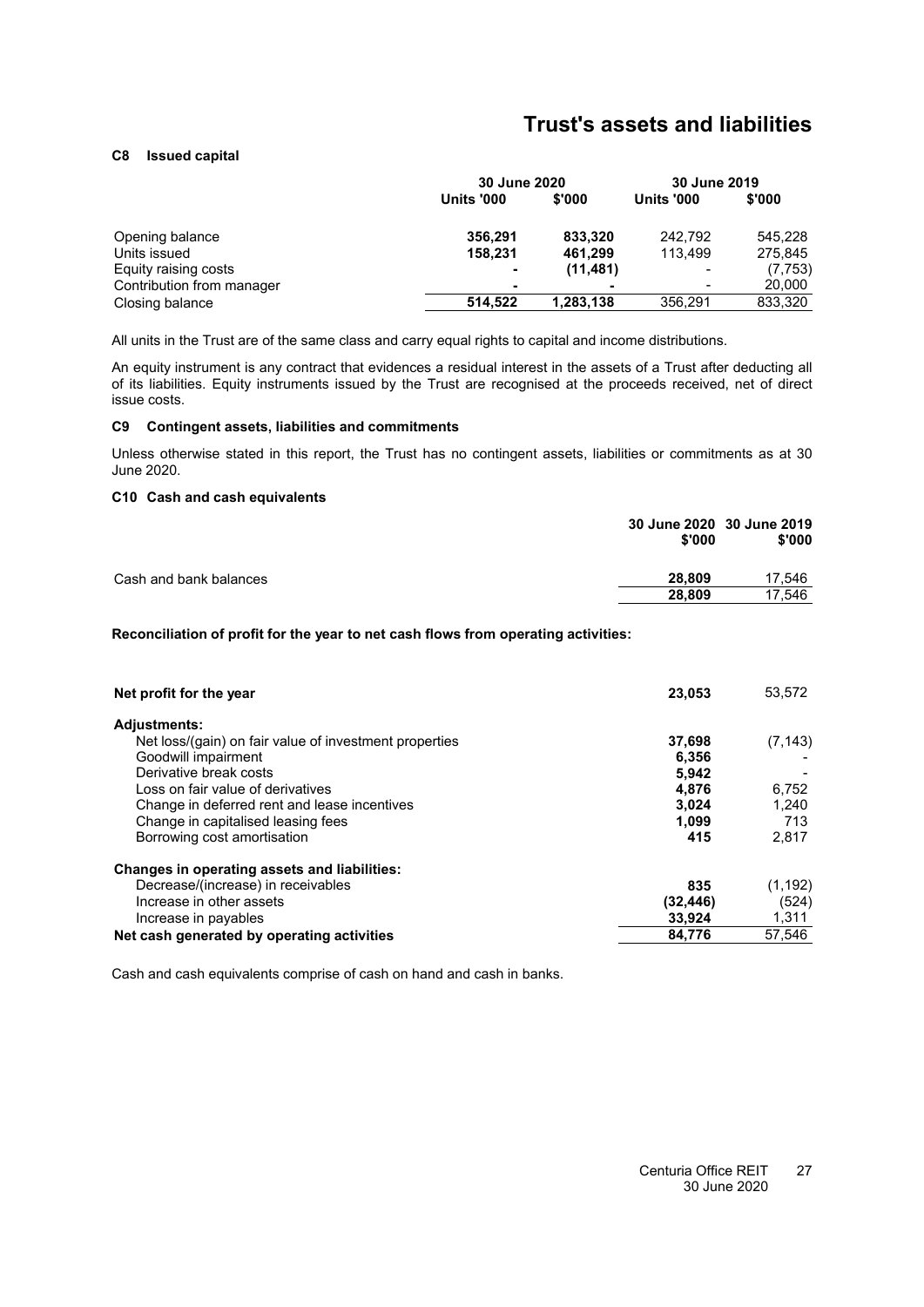### <span id="page-29-1"></span><span id="page-29-0"></span>**[D1](#page-29-1) Interest in material subsidiaries**

### **Recognition and measurement**

#### *(i) Business combination*

Business combinations are accounted for using the acquisition method. The cost of an acquisition is measured as the aggregate of the consideration transferred measured at acquisition date fair value and the amount of any non-controlling interests in the acquiree. For each business combination, the Trust elects whether to measure the non-controlling interests in the acquiree at fair value or at the proportionate share of the acquiree's identifiable net assets. Acquisition-related costs are expensed as incurred.

When the Trust acquires a business, it assesses the financial assets and liabilities assumed for appropriate classification and designation in accordance with the contractual terms, economic circumstances and pertinent conditions as at the acquisition date.

If the business combination is achieved in stages, any previously held equity interest is remeasured at its acquisition date fair value and any resulting gain or loss is recognised in profit or loss.

Goodwill is initially measured at cost, being the excess of the aggregate of the consideration transferred and the amount recognised for non-controlling interests, and any previous interest held, over the net identifiable assets acquired and liabilities assumed. After initial recognition, goodwill is measured at cost less any accumulated impairment losses.

Goodwill is reviewed at each reporting date to determine whether there is any indication of impairment. If any such indication exists, the asset's recoverable amount is estimated. An impairment loss is recognised whenever the carrying amount of an asset exceeds its recoverable amount. Impairment losses are recognised directly in profit or loss. Refer to Note [C4](#page-25-0) for details of management's assessment.

#### *(ii) Basis of consolidation*

The consolidated financial statements incorporate the financial statements of the Trust and entities controlled by the Trust. Control is achieved where the Trust is exposed to, or has rights to, the variable returns from its involvement with an entity and has the ability to affect these returns through its power over the entity.

The Trust accounts for business combinations using the acquisition method when control is transferred to the Trust. The consideration transferred in the acquisition is generally measured at fair value, as are the identifiable net assets acquired. When the Trust loses control over a subsidiary, it derecognises the assets and liabilities of the subsidiary, and any related non-controlling interests and other components of equity. Any resulting gain or loss is recognised in profit or loss. Any interest retained in the former subsidiary is measured at fair value when control is lost.

The results of subsidiaries acquired or disposed of during the year are included in the consolidated statement of comprehensive income from the date on which control commences until the date on which control ceases.

Where necessary, adjustments are made to the financial statements of subsidiaries to bring their accounting policies into line with those used by other members of the consolidated group. All intra-group transactions, balances, income and expenses are eliminated in full on consolidation.

Non-controlling interests in the net assets attributable to security holders of consolidated subsidiaries are identified separately from the Trust's security holders. Non-controlling interests are measured at their proportionate share of the acquiree's identifiable net assets at the date of acquisition.

#### *(iii) Subsidiaries*

The consolidated financial statements include the assets, liabilities and results of Centuria Office REIT and the subsidiaries it controls. Subsidiaries are entities controlled by the Trust in accordance with AASB 10. Control exists when an investor is exposed, or has rights, to variable returns from its involvement with the investee and has the ability to affect those returns through its power over the investee. The financial statements of subsidiaries are included in the financial report from the date that control commences until the date that control ceases.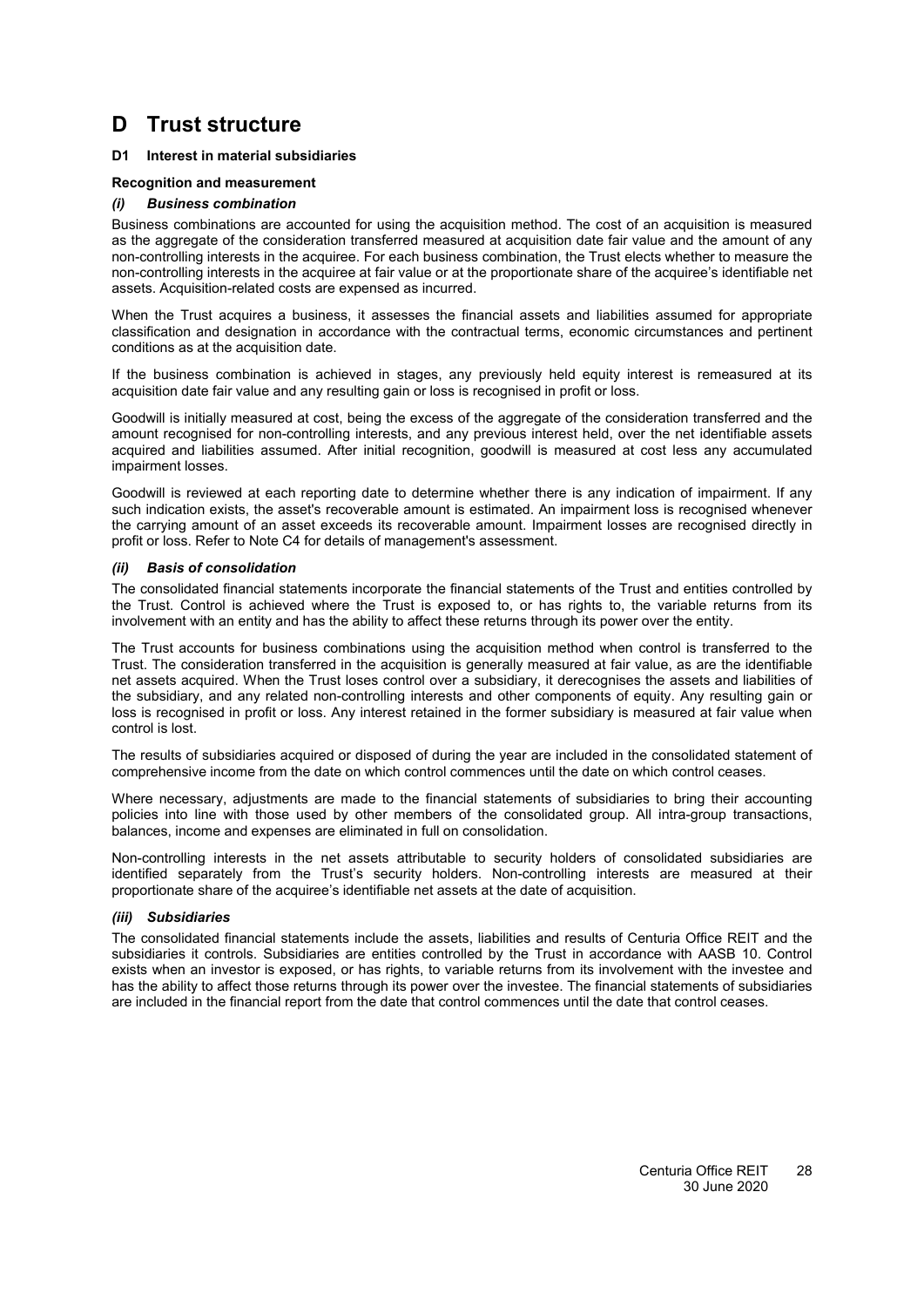#### **[D1](#page-29-1) Interest in material subsidiaries (continued)**

#### **Recognition and measurement (continued)**

#### *(iii) Subsidiaries (continued)*

The Trust uses the purchase method of accounting to account for the acquisition of subsidiaries. Intercompany transactions, balances and recognised gains on transactions between Trust entities are eliminated. Unrealised losses are also eliminated unless the transaction provides evidence of the impairment of the asset transferred. Accounting policies of subsidiaries have been changed where necessary to ensure consistency with the policies adopted by the Trust.

| Name of entity                       | Country of domicile Class of units |          | <b>Equity interest</b> |                           |
|--------------------------------------|------------------------------------|----------|------------------------|---------------------------|
|                                      |                                    |          |                        | 30 June 2020 30 June 2019 |
|                                      |                                    |          | %                      | %                         |
| Centuria Urban REIT                  | Australia                          | Ordinary | 100                    | 100                       |
| Centuria Urban REIT Sub Trust        | Australia                          | Ordinary | 100                    | $\blacksquare$            |
| Centuria Urban REIT Sub Trust No. 2  | Australia                          | Ordinary | 100                    | $\overline{\phantom{0}}$  |
| Centuria Metropolitan REIT No. 2     | Australia                          | Ordinary | 100                    | 100                       |
| Centuria Metropolitan Property Trust | Australia                          | Ordinary | 100                    | 100                       |

#### <span id="page-30-0"></span>**[D2](#page-30-0) Related parties**

#### **Key management personnel**

The Trust does not employ personnel in its own right. However it is required to have an incorporated Responsible Entity to manage the activities of the Trust and this is considered the key management personnel. The directors of the Responsible Entity are key management personnel of that entity and their names are:

Peter Done Matthew Hardy Darren Collins Nicholas Collishaw Roger Dobson Resigned 29 July 2020

No compensation is paid directly by the Trust to any of the directors or key management personnel of the Responsible Entity.

#### **Key management personnel loan disclosures**

The Trust has not made, guaranteed or secured, directly or indirectly, any loans to the key management personnel or their personally related entities at any time during the reporting period.

#### **Responsible entity fees and other transactions**

The Responsible Entity is entitled to a management fee which is calculated at 0.60% of the gross value of assets held plus GST, however, the Responsible Entity has elected to charge a management fee calculated at 0.55% of the gross value of assets held plus GST.

Custodian fees are paid to the custodians. Custody fees paid to Centuria Property Funds Limited are calculated in relation to some of the Trust's assets and in accordance with the constitution at a rate of 0.05% of the Fund's gross assets.

At reporting date an amount of \$779,046 (2019: \$299,938) owing to the Responsible Entity and its related parties was included in trade and other payables. The payables are non-interest bearing with payment terms and conditions consistent with normal commercial practices. The following fees were paid and/or payable to the Responsible Entity and its related parties from the Trust and all subsidiaries during the financial year: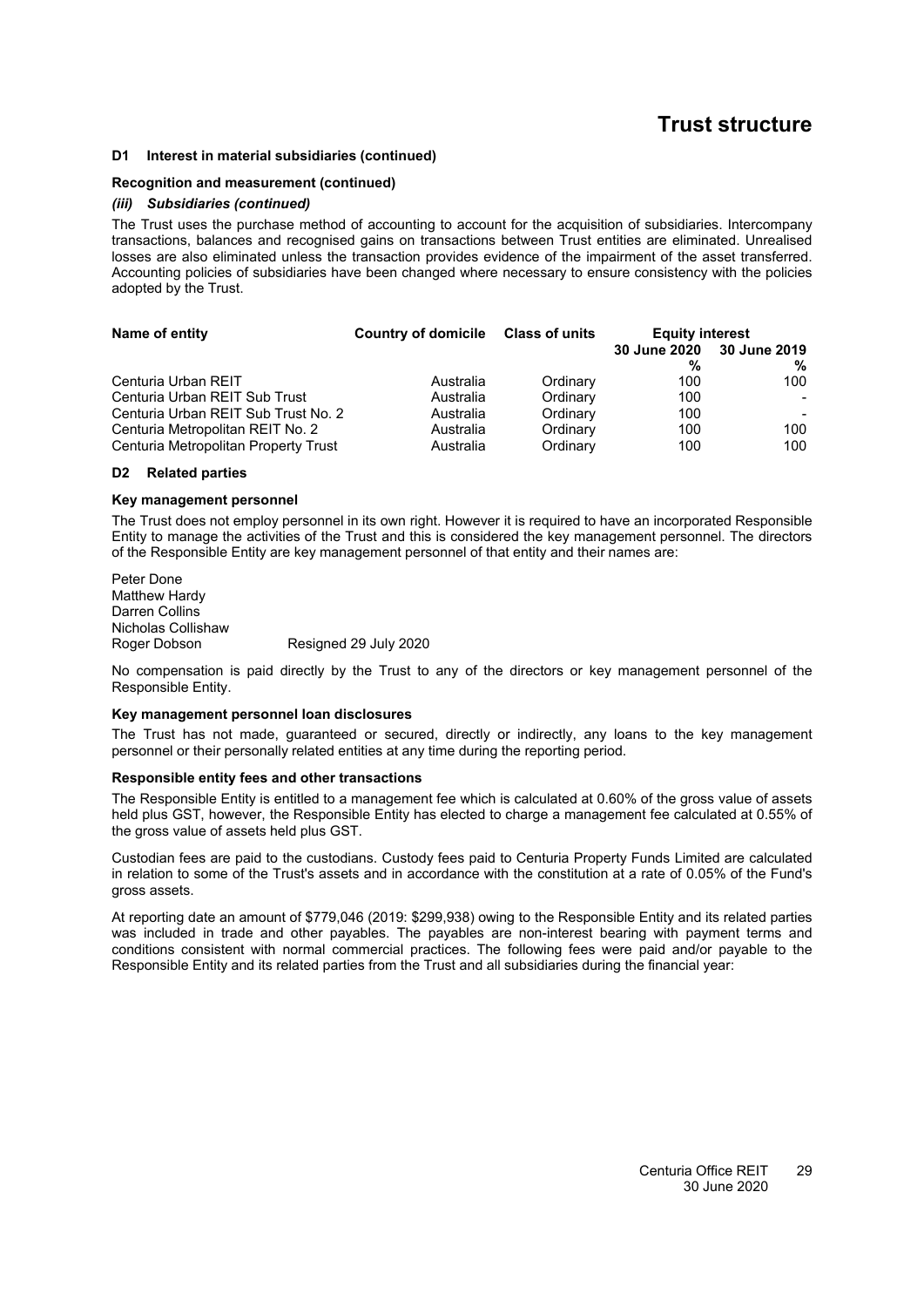**30 June 2020 30 June 2019**

#### **[D2](#page-30-0) Related parties (continued)**

#### **Responsible entity fees and other transactions (continued)**

| Management fees                | 10.421.000 | 6.866.825  |
|--------------------------------|------------|------------|
| Property management fees       | 3,088,924  | 1,908,753  |
| Facility management fees       | 1,799,498  | 816.807    |
| Leasing fees                   | 798.897    | 248.660    |
| Custodian fees                 | 798.000    | 372,268    |
| Project management fees        | 448.518    | 146.991    |
| Due diligence acquisition fees | 100.000    | 150,000    |
|                                | 17.454.838 | 10.510.303 |

On 20 November 2019, the Trust acquired a 50% share in 8 Central Avenue, Eveleigh NSW from an unlisted Centuria syndicate, Centuria 8 Central Avenue Fund. The settlement occurred after approval was obtained from the unit holders of Centuria 8 Central Avenue Fund and Centuria Office REIT. The acquisition was partly funded by a conditional placement issued to Centuria Capital Group which took place in November 2019.

All transactions with related parties are conducted on normal commercial terms and conditions. From time to time Centuria Property Funds Limited, its directors or its director-related entities may buy or sell securities in the Trust. These transactions are on the same terms and conditions as those entered into by other Trust investors.

#### **Related party investments held by the Fund**

At 30 June 2020, the Fund did not hold any units in the related parties to the Responsible Entity (30 June 2019: nil).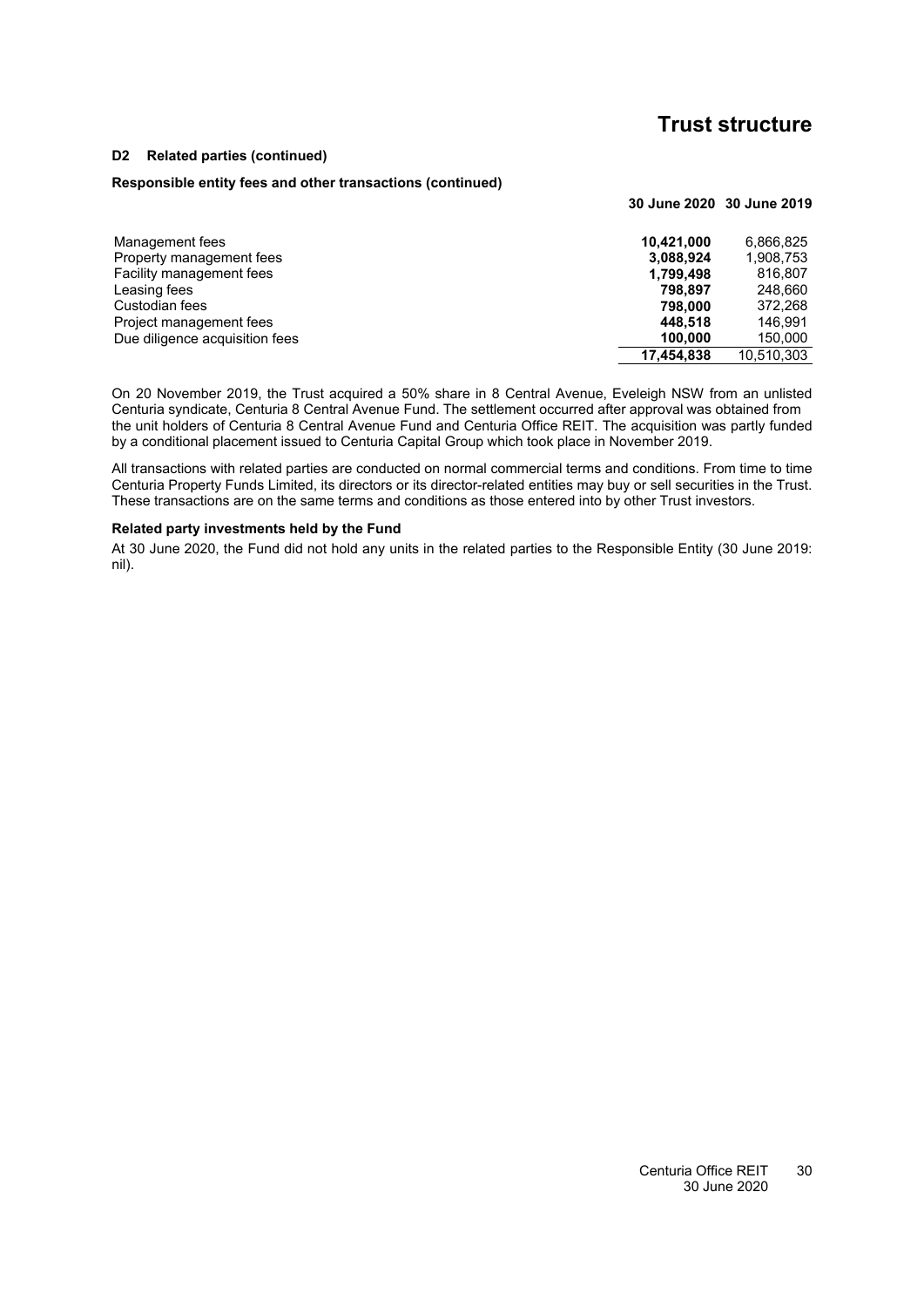#### **[D2](#page-30-0) Related parties (continued)**

### **Securities in the Trust held by related parties**

At 30 June 2020, the following related parties of the Responsible Entity hold units in the Trust:

|                                                                      | <b>Closing units</b><br>held | Closing<br>interest held |
|----------------------------------------------------------------------|------------------------------|--------------------------|
|                                                                      |                              |                          |
| 30 June 2020                                                         |                              |                          |
| Centuria Capital No. 2 Office Fund                                   | 72,633,773                   | 14.12%                   |
| Over Fifty Guardian Friendly Society Limited                         | 14,861,980                   | 2.89%                    |
| Centuria Growth Bond Fund                                            | 8,408,906                    | 1.63%                    |
| Centuria Capital No. 2 Fund                                          | 3,396,219                    | 0.66%                    |
| Centuria Property Funds No. 2 Limited<br>Centuria Balanced Bond Fund | 2,263,375                    | 0.44%                    |
| Nicholas Collishaw                                                   | 975,493                      | 0.19%                    |
|                                                                      | 153,217                      | 0.03%                    |
| Peter Done<br>John McBain                                            | 152,044                      | 0.03%                    |
| Darren Collins                                                       | 75,260<br>34,500             | 0.01%<br>0.01%           |
|                                                                      | 135,828                      | 0.03%                    |
| Roger Dobson<br>Matthew Hardy                                        | 32,316                       | 0.01%                    |
| Jason Huljich                                                        | 3,896                        | 0.01%                    |
| Total                                                                | 103,126,807                  | 20.06%                   |
|                                                                      |                              |                          |
| 30 June 2019                                                         |                              |                          |
| Centuria Capital No. 2 Office Fund                                   | 58,921,884                   | 16.54%                   |
| Over Fifty Guardian Friendly Society Limited                         | 14,861,980                   | 4.17%                    |
| Centuria Growth Bond Fund                                            | 8,408,906                    | 2.36%                    |
| Centuria Capital No. 2 Fund                                          | 3,396,219                    | 0.95%                    |
| Centuria Property Funds No. 2 Limited                                | 2,263,375                    | 0.64%                    |
| Centuria Balanced Bond Fund                                          | 975,493                      | 0.27%                    |
| Nicholas Collishaw                                                   | 153,217                      | 0.04%                    |
| Peter Done                                                           | 128,994                      | 0.04%                    |
| John McBain                                                          | 75,057                       | 0.02%                    |
| Darren Collins                                                       | 30,000                       | 0.01%                    |
| Roger Dobson                                                         | 123,480                      | 0.03%                    |
| <b>Matthew Hardy</b>                                                 | 29,378                       | 0.01%                    |
| Jason Huljich                                                        | 3,542                        | 0.01%                    |
| Total                                                                | 89,371,525                   | 25.09%                   |

No other related parties of the Responsible Entity held units in the Trust.

#### **Other transactions within the Trust**

<span id="page-32-0"></span>No director has entered into a material contract with the Trust since the end of the previous year and there were no material contracts involving directors' interests subsisting at year end.

#### **[D3](#page-32-0) Parent entity disclosures**

As at, and throughout the current and previous financial year, the parent entity of the Trust was COF. The amounts reflected below do not include the performance and financial position of its subsidiaries.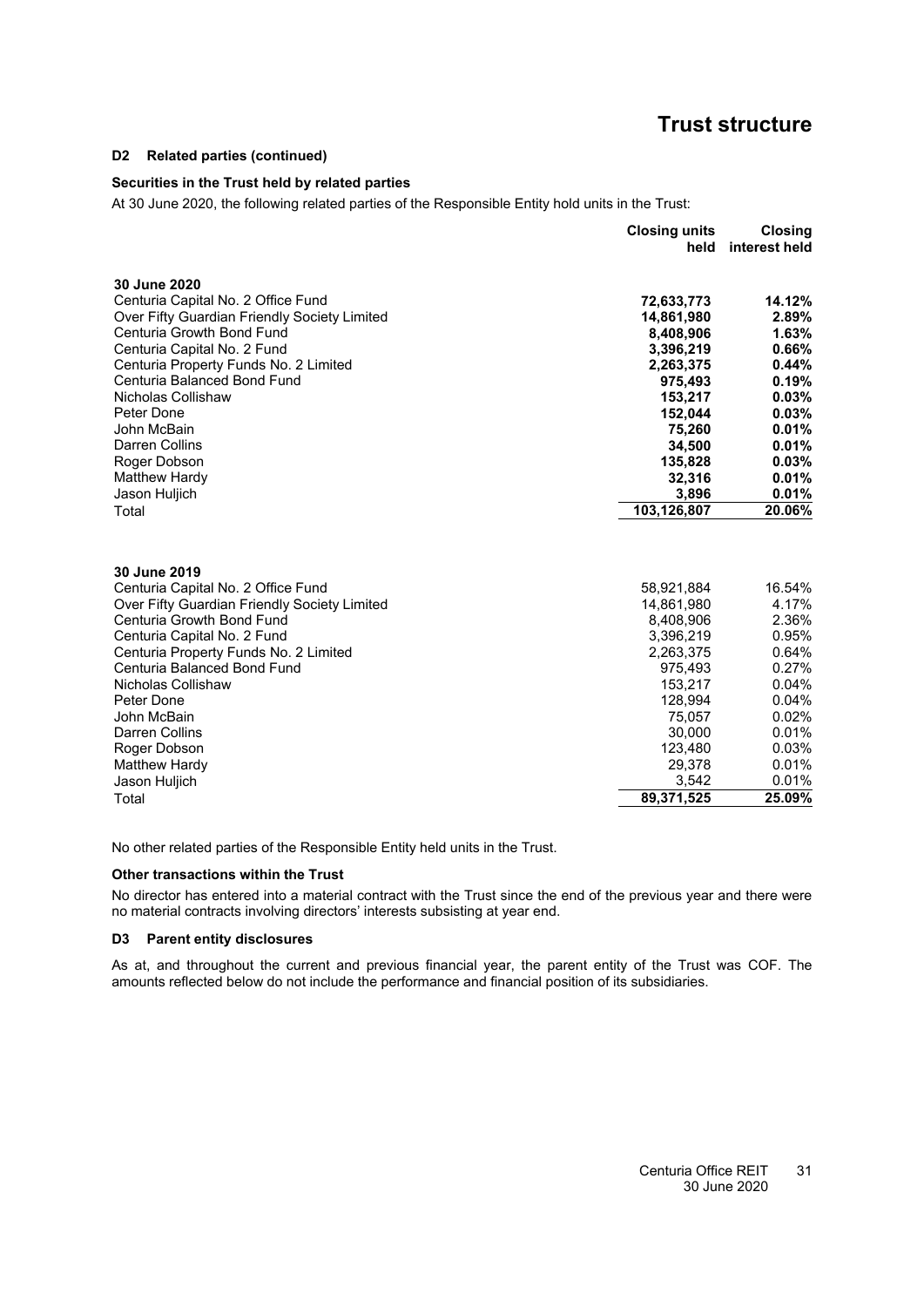**[D3](#page-32-0) Parent entity disclosures (continued)**

|                                         | 30 June 2020 30 June 2019<br>\$'000 | \$'000 |
|-----------------------------------------|-------------------------------------|--------|
| <b>Results of parent entity</b>         |                                     |        |
| Profit for the year                     | 23.053                              | 53.572 |
| Total comprehensive income for the year | 23,053                              | 53.572 |
|                                         |                                     |        |

At reporting date, COF has not entered into any guarantees or commitments to purchase property plant and equipment.

| \$'000  | 30 June 2020 30 June 2019<br>\$'000 |
|---------|-------------------------------------|
|         |                                     |
|         | 5,414                               |
|         | 445,015                             |
| 484,872 | 450,429                             |
|         |                                     |
| 1,843   | 1,814                               |
| 37,015  | 4,293                               |
| 38,858  | 6,107                               |
|         |                                     |
| 420,264 | 420,540                             |
| 25,750  | 23,782                              |
| 446.014 | 444,322                             |
|         | 5,884<br>478,988                    |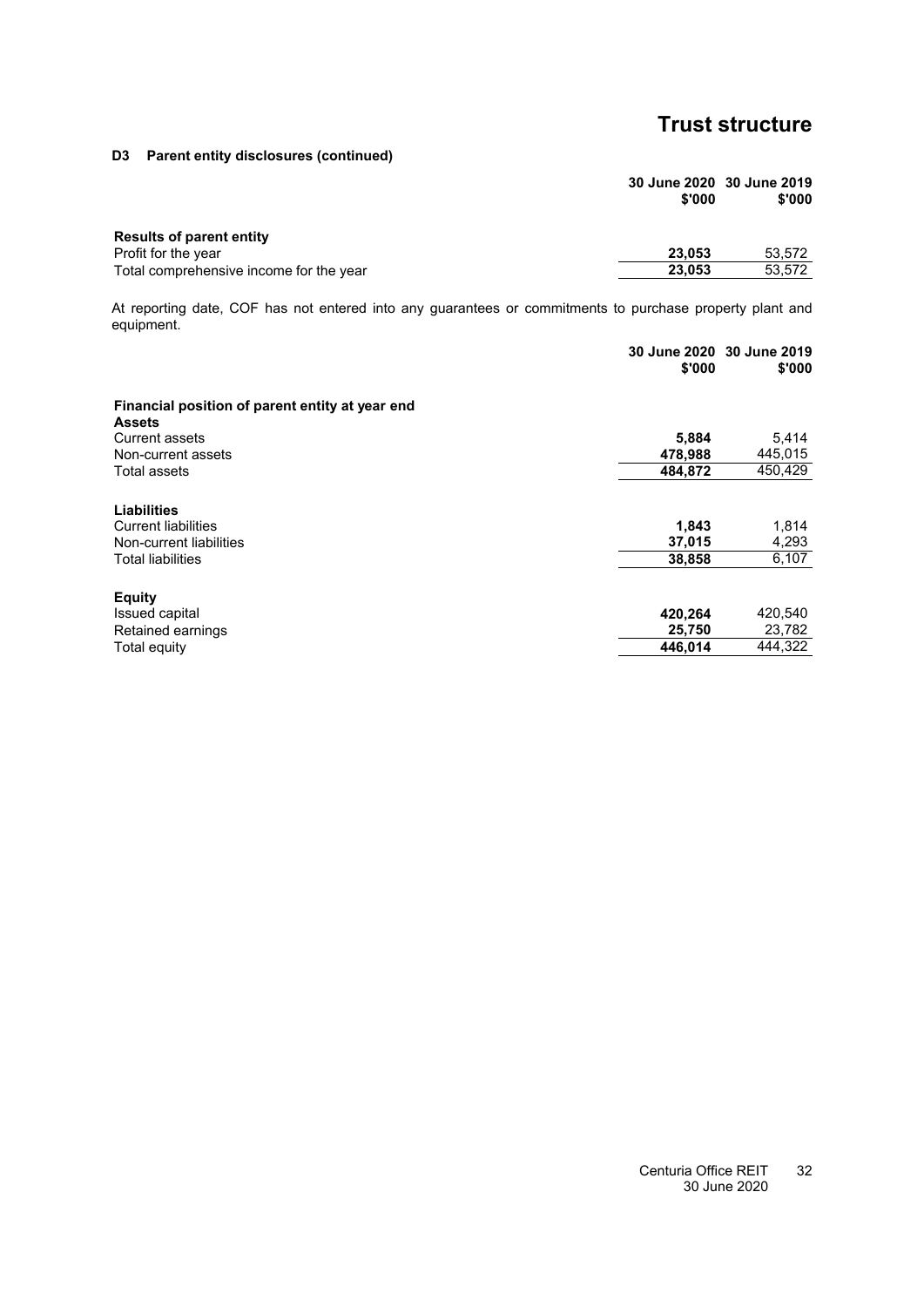# <span id="page-34-1"></span><span id="page-34-0"></span>**E Other notes**

### **[E1](#page-34-1) Auditor's remuneration**

|                                                | \$'000                   | 30 June 2020 30 June 2019<br>\$'000 |
|------------------------------------------------|--------------------------|-------------------------------------|
| <b>KPMG:</b><br>Audit and review of financials | 151                      | 155                                 |
| Property due diligence services                | $\overline{\phantom{0}}$ | 8                                   |
|                                                | 151                      | 163                                 |

#### <span id="page-34-2"></span>**[E2](#page-34-2) Financial instruments**

The directors of the Responsible Entity consider that the carrying amount of the financial assets and financial liabilities approximate their fair value in the financial statements. All financial instruments are measured at amortised cost with the exception of the derivative financial instruments. Derivative financial instruments are measured at fair value and have a level 2 designation in the fair value hierarchy. There were no transfers between levels of the fair value hierarchy during the period.

Independent valuations are obtained from third parties to support the fair value measurement of financial instruments at each reporting date to meet the requirements of International Financial Reporting Standards.

#### *Valuation techniques*

The fair value of financial assets and financial liabilities are determined as follows:

• The fair value of interest rate swaps are determined using a discounted cash flow analysis. The future cash flows are estimated based on forward interest rates (from observable yield curves at the end of the reporting period) and contracted interest rates, discounted at a rate that reflects the credit risk of various counterparties.

The Trust classifies fair value measurements using a fair value hierarchy that reflects the subjectivity of the inputs used in making the measurements. The fair value hierarchy has the following levels:

- Level 1: derived from quoted prices (unadjusted) in active markets for identical assets or liabilities that the Trust can access at the measurement date.
- Level 2: derived from inputs other than quoted prices included within Level 1 that are observable for the asset or liability, either directly (i.e. as prices) or indirectly (i.e. derived from prices).
- Level 3: derived from valuation techniques that include inputs for the asset or liability that are not based on observable market data (unobservable inputs).

The level in the fair value hierarchy within which the fair value measurement is categorised in its entirety is determined on the basis of the lowest level input that is significant to the fair value measurement in its entirety. For this purpose, the significance of an input is assessed against the fair value measurement in its entirety. If a fair value measurement uses observable inputs that require significant adjustment based on unobservable inputs, that measurement is a level 3 measurement. Assessing the significance of a particular input to the fair value measurement in its entirety requires judgement, considering factors specific to the asset or liability.

The determination of what constitutes 'observable' requires significant judgement by the Responsible Entity. The Responsible Entity considers observable data to be that market data that is readily available, regularly distributed or updated, reliable and verifiable, not proprietary, and provided by independent sources that are actively involved in the relevant market.

#### **Capital management**

The capital structure of the Trust consists of cash and cash equivalents and the proceeds from the issue of the units of the Trust.

The Trust's overall investment strategy remains unchanged from the prior year.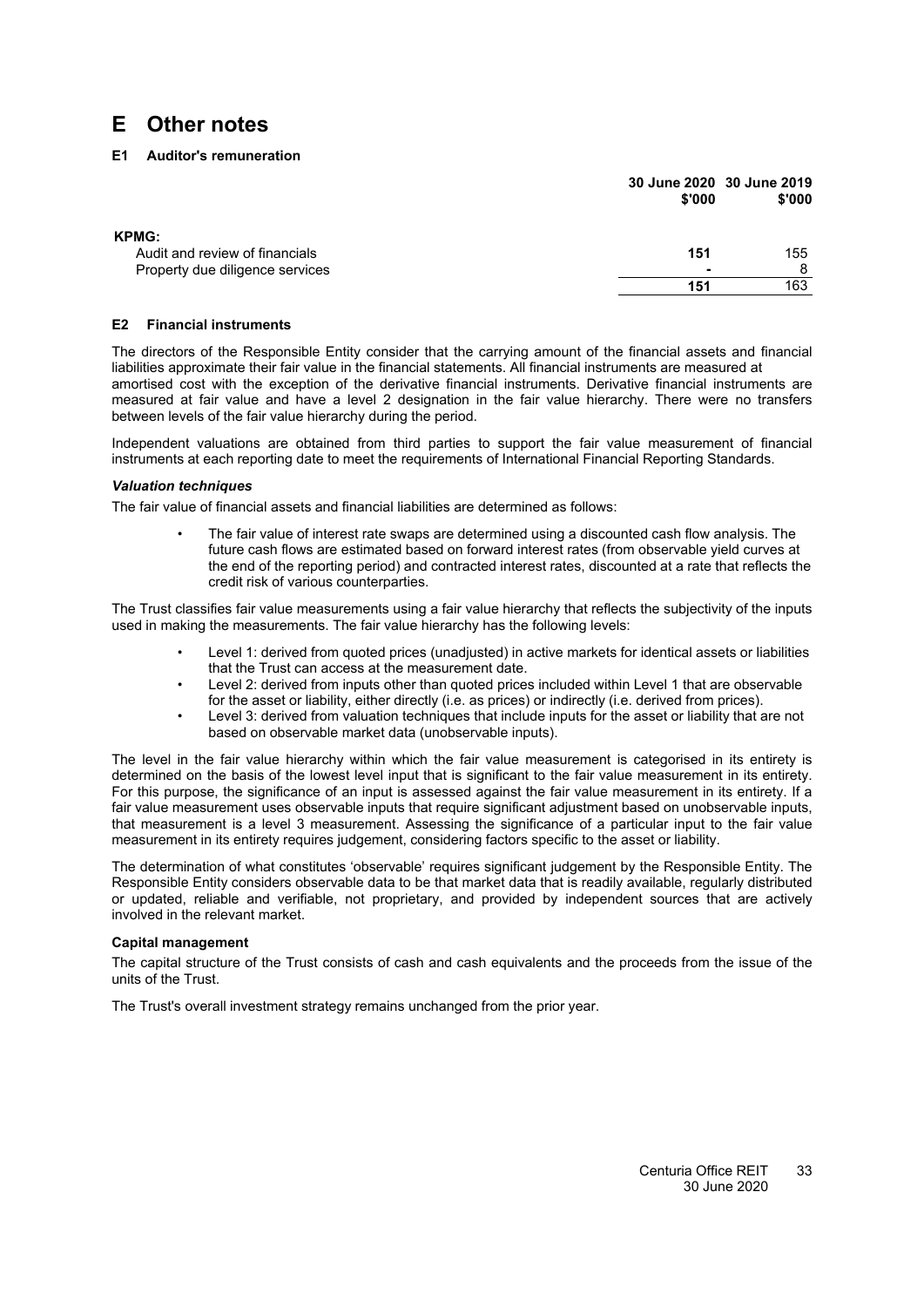# **Other notes**

#### **[E2](#page-34-2) Financial instruments (continued)**

#### **Financial risk management objectives**

The Trust is exposed to a variety of financial risks as a result of its activities. These potential risks include market risk (interest rate risk), credit risk and liquidity risk. The Trust's risk management and investment policies seek to minimise the potential adverse effects of these risks on the Trust's financial performance.

#### **Market risk**

Market risk is the risk that the fair value of future cash flows of a financial instrument will fluctuate because of changes in market prices. The Trust's activities expose it primarily to the financial risks of changes in interest rates. The Trust enters into derivative financial instruments to manage its exposure to interest rate risk and these include interest rate swaps that the Trust has entered into to mitigate the risk of rising interest rates.

There has been no change to the Trust's exposure to market risks or the manner in which it manages and measures the risk from the previous year.

#### *Interest rate risk management*

In respect of income-earning financial assets and interest-bearing financial liabilities, the following table indicates their effective interest rates at reporting date:

|                                 |             | 30 June 2020     |         | 30 June 2019     |         |
|---------------------------------|-------------|------------------|---------|------------------|---------|
|                                 |             | <b>Effective</b> | Total   | <b>Effective</b> | Total   |
|                                 | <b>Note</b> | interest rate    | \$'000  | interest rate    | \$'000  |
| <b>Financial assets</b>         |             |                  |         |                  |         |
| Cash and cash equivalents       |             | 0.01%            | 28.809  | 0.55%            | 17,546  |
| Trade and other receivables     |             | -%               | 3,263   | -%               | 4,080   |
|                                 |             |                  | 32,072  |                  | 21,626  |
| <b>Financial liabilities</b>    |             |                  |         |                  |         |
| Borrowings (excluding borrowing |             |                  |         |                  |         |
| costs)                          |             | 1.58%            | 749,029 | 3.23%            | 498.504 |
| Interest rate swaps             |             | 0.82%            | 12,056  | 0.54%            | 7,180   |
|                                 |             |                  | 761.085 |                  | 505.684 |

#### *Interest rate sensitivity*

The sensitivity analysis below has been determined based on the Trust's exposure to interest rates at the reporting date and the stipulated change taking place at the beginning of the financial year and held constant throughout the reporting period, in the case of financial assets and financial liabilities that have variable interest rates.

At reporting date, if variable interest rates had been 100 (2019: 100) basis points higher or lower and all other variables were held constant, the impact to the Trust would have been as follows:

|                                   |                          | <b>Sensitivity impact</b> |                                       |  |
|-----------------------------------|--------------------------|---------------------------|---------------------------------------|--|
|                                   | <b>Variable</b><br>$+1-$ | \$'000                    | Rate increase Rate decrease<br>\$'000 |  |
| 30 June 2020<br>Net profit/(loss) | $100$ bps                | 13,904                    | (19,560)                              |  |
|                                   |                          | 13,904                    | (19,560)                              |  |
| 30 June 2019                      |                          |                           |                                       |  |
| Net profit/(loss)                 | $100$ bps                | 5,536                     | (7,069)                               |  |
|                                   |                          | 5,536                     | (7,069)                               |  |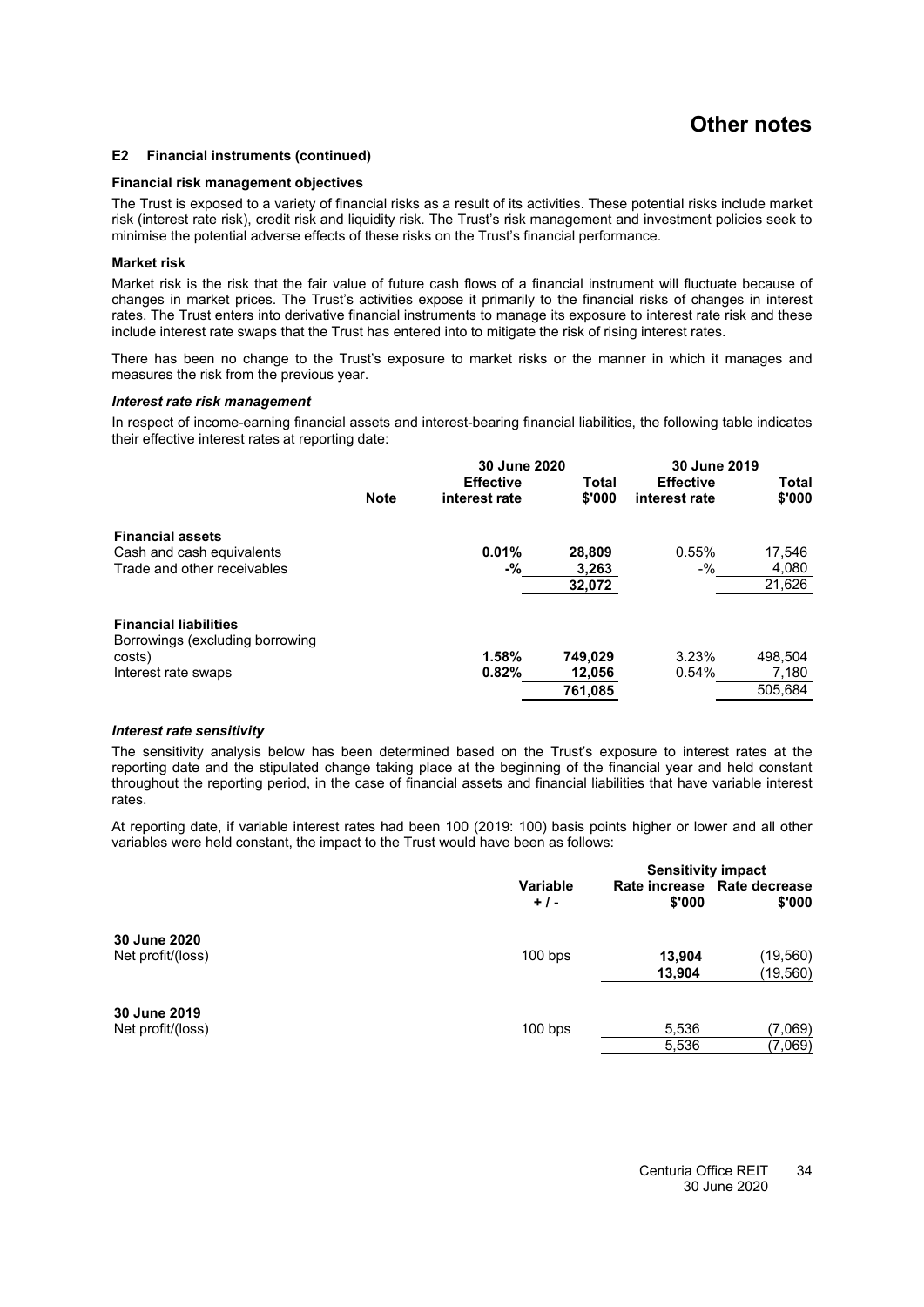## **Other notes**

#### **[E2](#page-34-2) Financial instruments (continued)**

#### **Market risk (continued)**

#### *Interest rate sensitivity (continued)*

The Trust's sensitivity to interest rates calculated above is after taking into account the impact of interest rate changes on the interest rate swap fair values. The methods and assumptions used to prepare the sensitivity analysis have not changed during the year.

#### **Credit risk**

The Trust has adopted the policy of dealing with creditworthy counterparties and obtaining sufficient collateral or other security where appropriate, as a means of mitigating the financial risk of financial loss from default. The Trust's exposure and the credit ratings of its counterparties are continuously monitored by the Responsible Entity.

At 30 June 2020, the main financial assets exposed to credit risk are trade receivables. There were no significant concentrations of credit risk to counterparties at 30 June 2020. Refer to Note [C1](#page-19-0) for details of trade receivables.

The credit risk on receivables is minimal because of the proven remittance history of the counterparties. Credit risk from balances with banks and financial institutions is managed by the Responsible Entity in accordance with the Trust's investment policy. Cash investments are made only with approved counterparties.

The carrying amounts of financial assets best represent the maximum credit risk exposure at the reporting date.

The Trust assessed the collectibility of trade receivables impacted by the COVID-19 pandemic, refer to Note [C1](#page-19-0) for the details of testing.

#### **Liquidity risk**

The Trust's strategy of managing liquidity risk is in accordance with the Trust's investment strategy. The Trust manages liquidity risk by maintaining adequate banking facilities and through the continuous monitoring of forecast and actual cash flows and aligning the profiles of financial assets and liabilities.

The following tables summarise the maturity profile of the Trust's financial liabilities. The tables have been drawn up based on the undiscounted cash flows of financial liabilities based on the earliest date on which the Trust can be required to pay. The tables include both interest and principal cash flows:

|                                  | <b>Effective</b><br>interest rate | Total<br>principal and<br>interest<br>\$'000 | Less than 1<br>year<br>\$'000 | 1 to 5 years<br>\$'000 | 5+ years<br>\$'000 |
|----------------------------------|-----------------------------------|----------------------------------------------|-------------------------------|------------------------|--------------------|
| 30 June 2020                     |                                   |                                              |                               |                        |                    |
| Trade and other payables         | -%                                | 4,775                                        | 4,775                         |                        |                    |
| <b>Borrowings</b>                | 1.58%                             | 814,863                                      | 12,265                        | 767,485                | 35,113             |
| Derivative financial instruments | 0.82%                             | 5,788                                        | 2,847                         | 2,940                  |                    |
|                                  |                                   | 825.426                                      | 19.887                        | 770.425                | 35,113             |
| 30 June 2019                     |                                   |                                              |                               |                        |                    |
| Trade and other payables         | -%                                | 5.759                                        | 5.759                         |                        |                    |
| <b>Borrowings</b>                | 3.23%                             | 516.365                                      | 14.815                        | 456,542                | 45,008             |
| Derivative financial instruments | 0.54%                             | 1,892                                        | 90                            | 1.802                  |                    |

The principal amounts included in the above borrowings is \$749.0 million (2019: \$455.0 million).

3.77% 524,016 20,664 458,344 45,008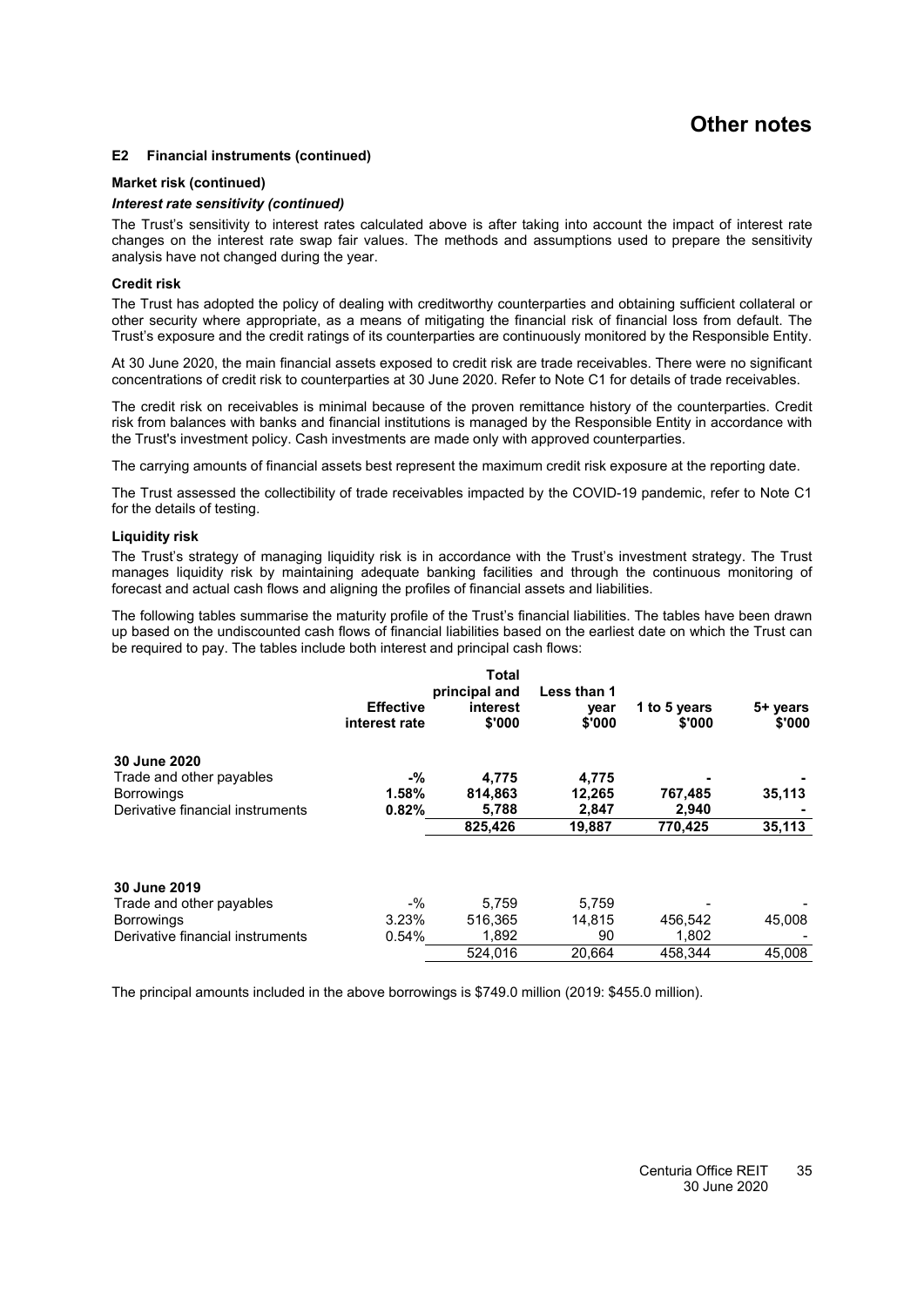#### <span id="page-37-0"></span>**[E3](#page-37-0) Events subsequent to reporting date**

Since balance date, the COVID-19 pandemic has continued to evolve and may have an impact on specific areas of judgement required for preparing these financial statements.

Victoria has reported increasing numbers of COVID-19 cases since early July 2020 and the Victorian government has subsequently announced a Stage 4 lockdown for Melbourne from 2 August 2020.

On 21 July 2020, the Government announced it is extending the JobKeeper Payment for a further six months until the end of March 2021 to support businesses that continue to be significantly impacted by COVID-19.

The Trust has continued to re-evaluate the significant inputs used to drive property valuations and recoverability of tenant arrears on a regular basis as detailed in Note [C1](#page-19-0) and [C2.](#page-13-0) Based on these evaluations, the Trust has determined there is are no material events which would give rise to an adjustment.

#### <span id="page-37-1"></span>**[E4](#page-37-1) Additional information**

The registered office and principal place of business of the Trust and the Responsible Entity are as follows:

Registered office: Principal place of business: Level 41, Chifley Tower, 2 Chifley Square<br>
Sydney NSW 2000<br>
Sydney NSW 2000

Sydney NSW 2000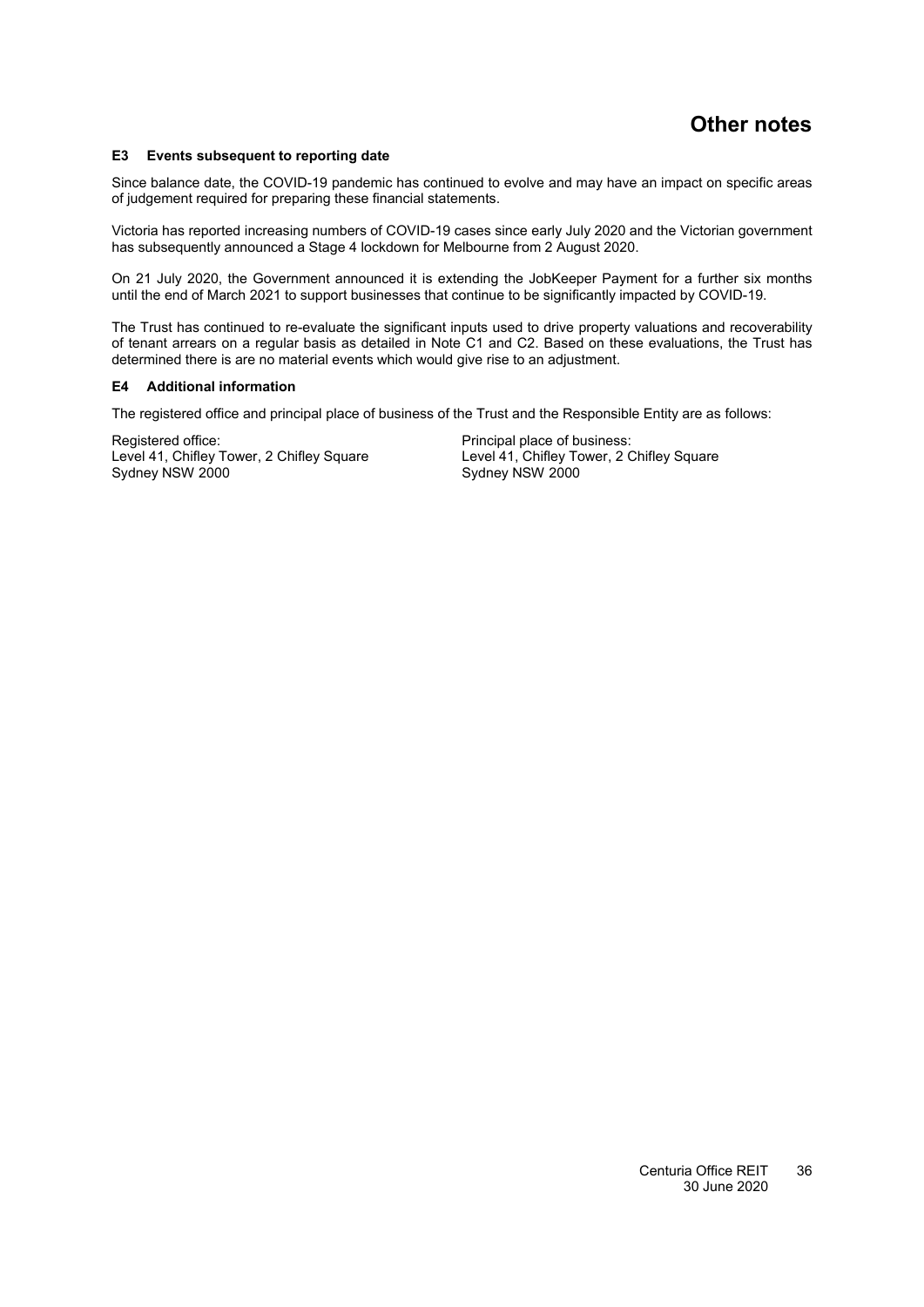# <span id="page-38-0"></span>**Directors' declaration**

### **For the year ended 30 June 2020**

In the opinion of the Directors' of Centuria Property Funds Limited, the Responsible Entity of Centuria Office REIT ('the Trust'):

- (a) the consolidated financial statements and notes set out on pages [7](#page-8-0) to [36](#page-13-0) are in accordance with the *Corporations Act 2001*, including:
	- (i) complying with Australian Accounting Standards, the *Corporations Regulations 2001* and other mandatory professional reporting requirements, and
	- (ii) giving a true and fair view of the Trust's financial position as at 30 June 2020 and of its performance for the financial year ended on that date, and
- (b) there are reasonable grounds to believe that the Trust will be able to pay its debts as and when they become due and payable.

Note [A1](#page-13-2) confirms that the consolidated financial statements also comply with International Financial Reporting Standards as issued by the International Accounting Standards Board.

The Directors have been given the declarations by the chief executive officer and chief financial officer required by section 295A of the *Corporations Act 2001*.

This declaration is made in accordance with a resolution of Directors.

0

Peter Done Director

Matthew Hardy **Director** 

Sydney 5 August 2020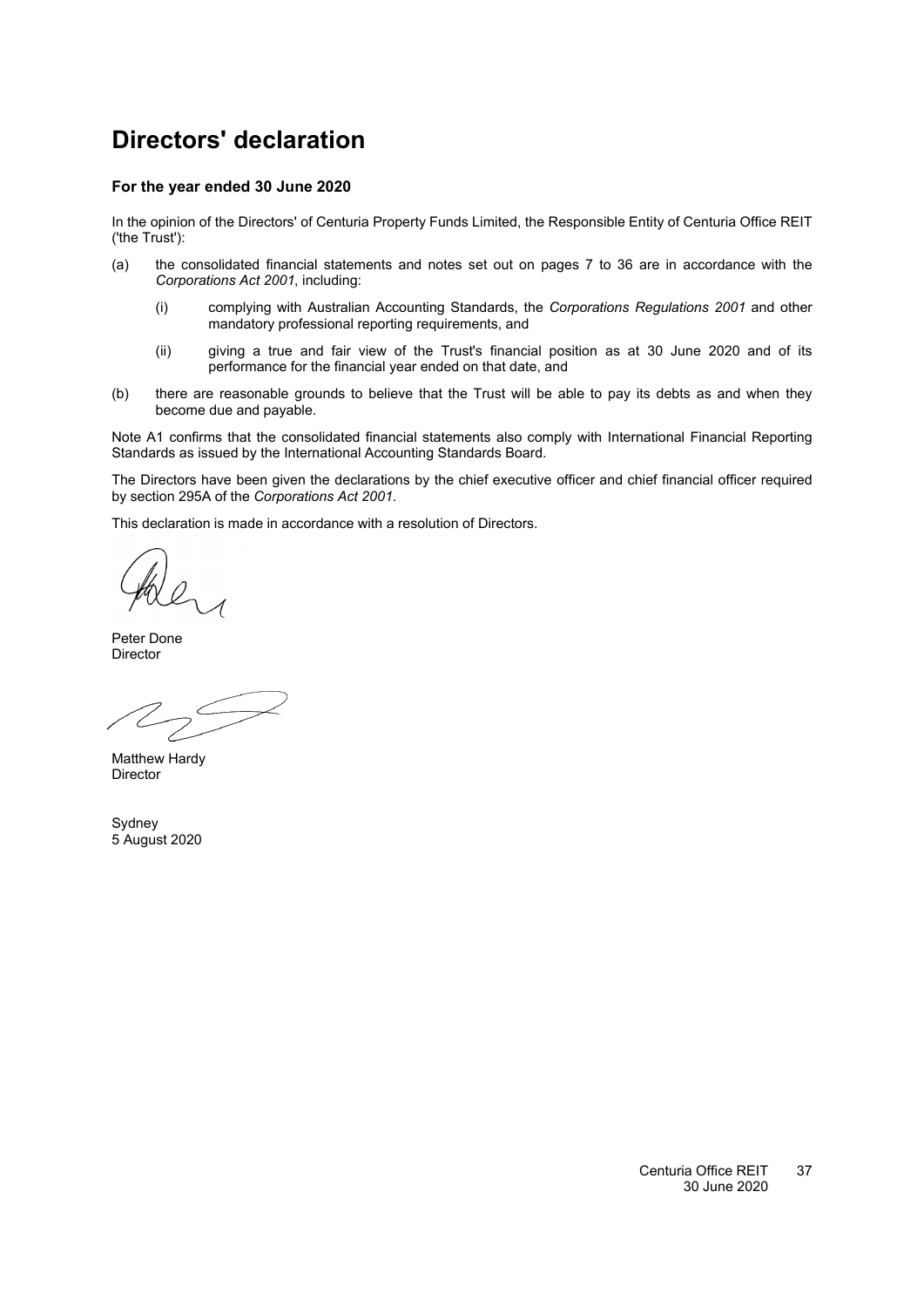

# Independent Auditor's Report

### To the unitholders of Centuria Office REIT

### **Opinion**

We have audited the **Financial Report** of Centuria Office REIT (the Fund).

In our opinion, the accompanying Financial Report of the Fund is in accordance with the Corporations Act 2001, including:

- giving a true and fair view of the **Group's** financial position as at 30 June 2020 and of its financial performance for the year ended on that date; and
- complying with Australian Accounting Standards and the Corporations Regulations 2001.

### The **Financial Report** comprises:

- Consolidated statement of financial position as at 30 June 2020
- Consolidated statement of profit or loss and other comprehensive income, Consolidated statement of changes in equity, and Consolidated statement of cash flows for the year then ended
- Notes including a summary of significant accounting policies
- Directors' Declaration.

The **Group** consists of the Fund and the entities it controlled at the year-end or from time to time during the financial year.

### **Basis for opinion**

We conducted our audit in accordance with Australian Auditing Standards. We believe that the audit evidence we have obtained is sufficient and appropriate to provide a basis for our opinion.

Our responsibilities under those standards are further described in the Auditor's responsibilities for the audit of the Financial Report section of our report.

We are independent of the Group in accordance with the Corporations Act 2001 and the ethical requirements of the Accounting Professional and Ethical Standards Board's APES 110 Code of Ethics for Professional Accountants (including Independence Standards) (the Code) that are relevant to our audit of the Financial Report in Australia. We have fulfilled our other ethical responsibilities in accordance with the Code.

### **Key Audit Matters**

Key Audit Matters are those matters that, in our professional judgement, were of most significance in our audit of the Financial Report of the current period.

This matter was addressed in the context of our audit of the Financial Report as a whole, and in forming our opinion thereon, and we do not provide a separate opinion on this matter.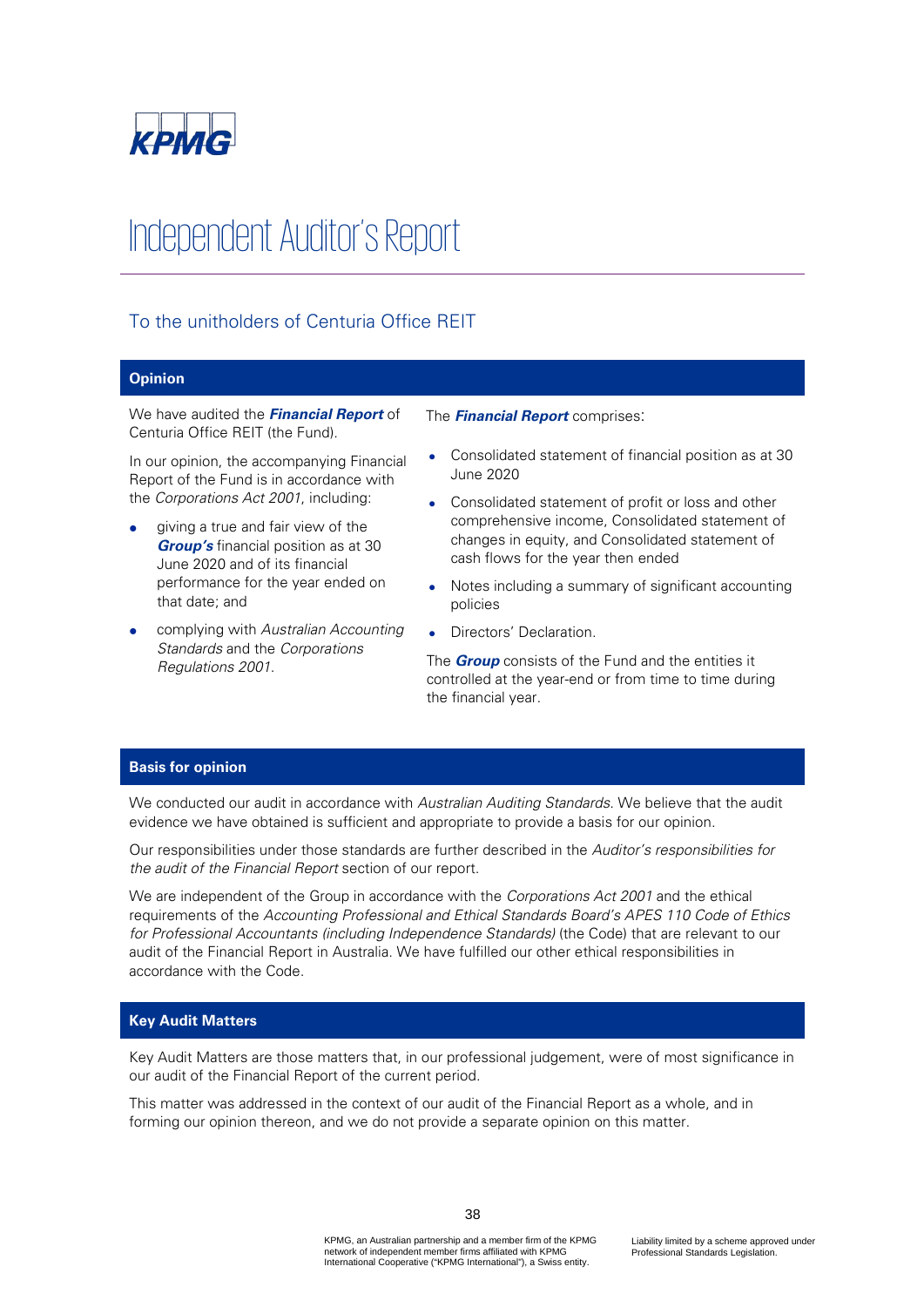

| Valuation of investment property (\$2085.6m)                                                                                                                                                                                                                                                                                                                                                                                                                                                                                                                                                                |                                                                                                                                                                                                                                                                                                                                                                                                                                                                                                                         |
|-------------------------------------------------------------------------------------------------------------------------------------------------------------------------------------------------------------------------------------------------------------------------------------------------------------------------------------------------------------------------------------------------------------------------------------------------------------------------------------------------------------------------------------------------------------------------------------------------------------|-------------------------------------------------------------------------------------------------------------------------------------------------------------------------------------------------------------------------------------------------------------------------------------------------------------------------------------------------------------------------------------------------------------------------------------------------------------------------------------------------------------------------|
| Refer to Note C2 to the Financial Report                                                                                                                                                                                                                                                                                                                                                                                                                                                                                                                                                                    |                                                                                                                                                                                                                                                                                                                                                                                                                                                                                                                         |
| The key audit matter                                                                                                                                                                                                                                                                                                                                                                                                                                                                                                                                                                                        | How the matter was addressed in our audit                                                                                                                                                                                                                                                                                                                                                                                                                                                                               |
| The valuation of investment property is a key<br>audit matter as they are significant in value<br>(being 98% of total assets) and contain<br>assumptions with estimation uncertainty.<br>The properties being valued at fair value<br>increased the judgment applied by us when<br>evaluating evidence available. This was further<br>heightened with the existence of the COVID-19<br>pandemic, decreasing depth of market<br>transactions which are ordinarily strong sources<br>of evidence regarding fair value, along with<br>greater concerns of the ability of tenants to<br>meet lease obligations. | Our procedures included:<br>Understanding the Group's process regarding<br>$\bullet$<br>the valuation of investment property, including<br>specific considerations of the impact of<br>COVID-19 and the resulting valuation<br>approach;<br>Assessing the Group's methodologies used in<br>$\bullet$<br>the valuations of investment property for<br>consistency with accounting standards and<br>Group policies;<br>Assessing the scope, competence and<br>$\bullet$<br>objectivity of external experts engaged by the |
| The Group approached the heightened<br>uncertainty risk using internal methodologies<br>and through the use of external valuation<br>experts. This necessitated additional audit<br>procedures and effort to evaluate the multiple<br>methods and the amplified approach, including<br>assessing the Group's properties using a<br>COVID-19 lens, which included consideration of<br>tenant covenant strength, weighted average<br>lease expiries, incentives, letting up allowances<br>and whether tenant relief has been requested.                                                                       | Group and internal valuers;<br>For the total portfolio, taking into account the<br>$\bullet$<br>asset classes, geographies and characteristics<br>of individual investment properties, we<br>assessed the appropriateness of adopted<br>discount and cap rates and market rental<br>income through comparison to market analysis<br>published by industry experts, recent market<br>transactions, other market data points<br>available, inquiries with the Group and<br>historical performance of the investment       |
| We focused on the significant forward looking<br>assumption the Group applied in external and<br>internal valuation models with particular<br>considerations to the impact of COVID-19<br>including:<br>Discount rates: these are complicated in<br>nature and differ due to the asset classes,<br>geographies and characteristics of individual<br>investment properties;                                                                                                                                                                                                                                  | properties;<br>Assessing the appropriateness of the Group's<br>$\bullet$<br>leasing and rental relief assumptions against<br>each property's actual rental income, the<br>rental relief schedules maintained by<br>management, weighted average lease expiry,<br>actual vacancy levels, the Group's tenant<br>credit risk assessment and expected rental<br>relief arrangements with consideration of                                                                                                                   |
| Capitalisation rates (cap rates): reflects the<br>yield that an investor would look to recover<br>their investment in a particular class of<br>asset. COVID-19 has resulted in<br>transactional evidence and other market<br>data points being difficult to obtain; and                                                                                                                                                                                                                                                                                                                                     | industry views;<br>Consulting with our real estate valuation<br>$\bullet$<br>specialists:<br>To gain an understanding of prevailing<br>$\circ$<br>market conditions, including existence<br>of market transactions,                                                                                                                                                                                                                                                                                                     |
| Forecast cash flows, including: market<br>٠<br>rental income, leasing and rental relief<br>assumptions. These assumptions are more<br>judgemental because the extent of the                                                                                                                                                                                                                                                                                                                                                                                                                                 | Assess the appropriateness of the<br>$\circ$<br>property valuation risk profiles and<br>approach to evaluating the<br>appropriateness of valuation                                                                                                                                                                                                                                                                                                                                                                      |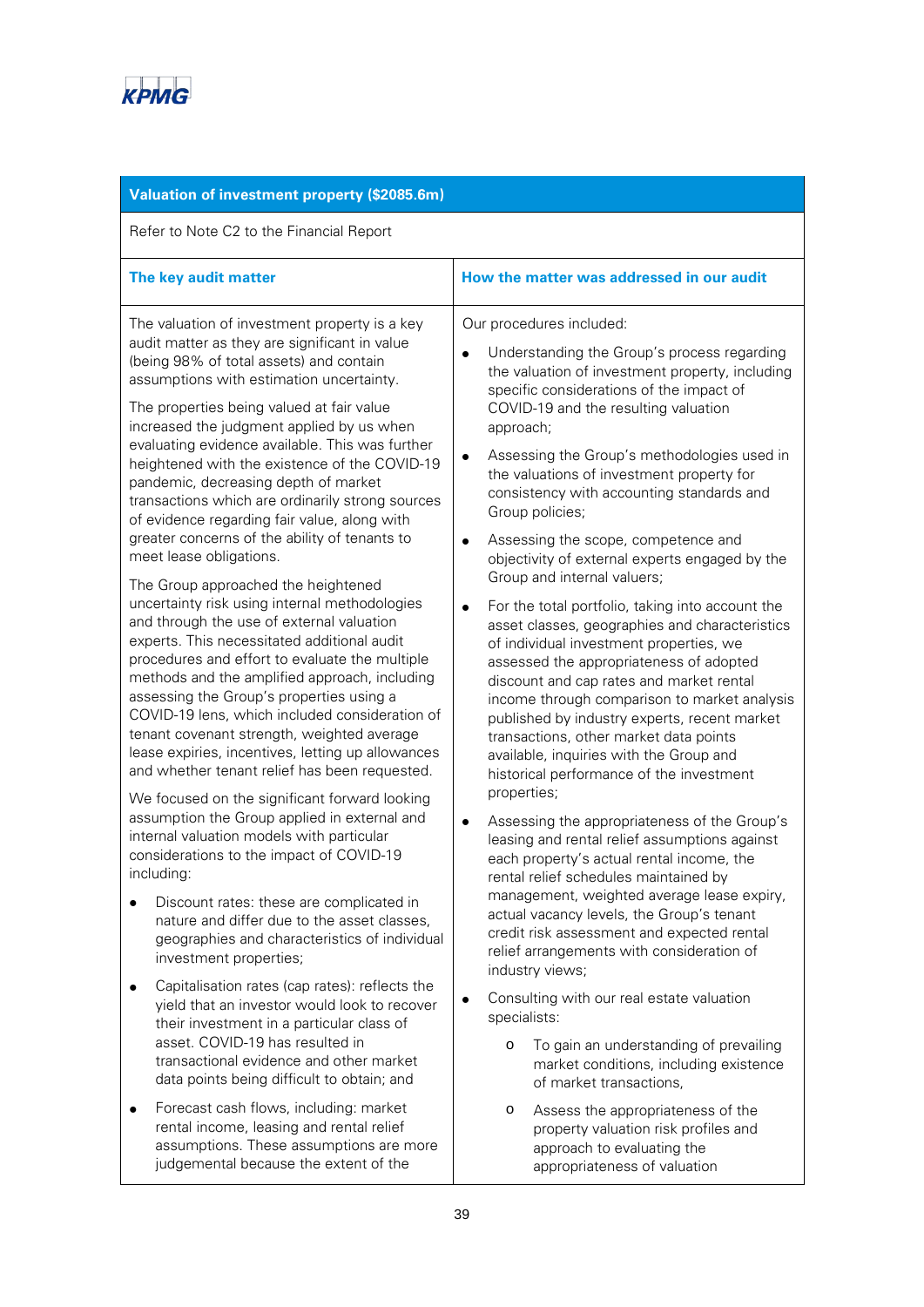

uncertainty of how COVID-19 may impact on future tenant cash flows and leasing activity.

In assessing this Key Audit Matter, we involved our real-estate valuation specialists, who understand the Group's investment profile and business and the economic environment it operates in.

We paid particular attention to knowledge and sources of information available regarding market conditions specific to year end.

assumptions, and

- o On a sample basis, assess the appropriateness of significant individual property valuations based on specific assumptions.
- Held discussions with external valuers to gain further understanding of specific investment property valuations and underlying assumptions adopted and updated market conditions;
- Assessing the disclosures in the financial report including checking the sensitivity analysis calculations, using our understanding obtained from our testing, against accounting standard requirements. This was considered in light of changes and uncertainties of COVID-19 that existed at balance date and up until issuance of our audit report.

### **Other Information**

Other Information is financial and non-financial information in Centuria Office REIT's annual reporting which is provided in addition to the Financial Report and the Auditor's Report. The Directors of Centuria Property Funds Limited (the Responsible Entity) are responsible for the Other Information.

The Other Information we obtained prior to the date of this Auditor's Report was the Directors' Report, Corporate Governance Statement and Additional ASX Information. The Letter from the Chairman & Fund Manager, portfolio overview and portfolio profile are expected to be made available to us after the date of the Auditor's Report.

Our opinion on the Financial Report does not cover the Other Information and, accordingly, we do not express an audit opinion or any form of assurance conclusion thereon.

In connection with our audit of the Financial Report, our responsibility is to read the Other Information. In doing so, we consider whether the Other Information is materially inconsistent with the Financial Report or our knowledge obtained in the audit, or otherwise appears to be materially misstated.

We are required to report if we conclude that there is a material misstatement of this Other Information, and based on the work we have performed on the Other Information that we obtained prior to the date of this Auditor's Report we have nothing to report.

### **Responsibilities of the Directors for the Financial Report**

The Directors of the Responsible Entity are responsible for:

- preparing the Financial Report that gives a true and fair view in accordance with Australian Accounting Standards and the Corporations Act 2001
- implementing necessary internal control to enable the preparation of a Financial Report that gives a true and fair view and is free from material misstatement, whether due to fraud or error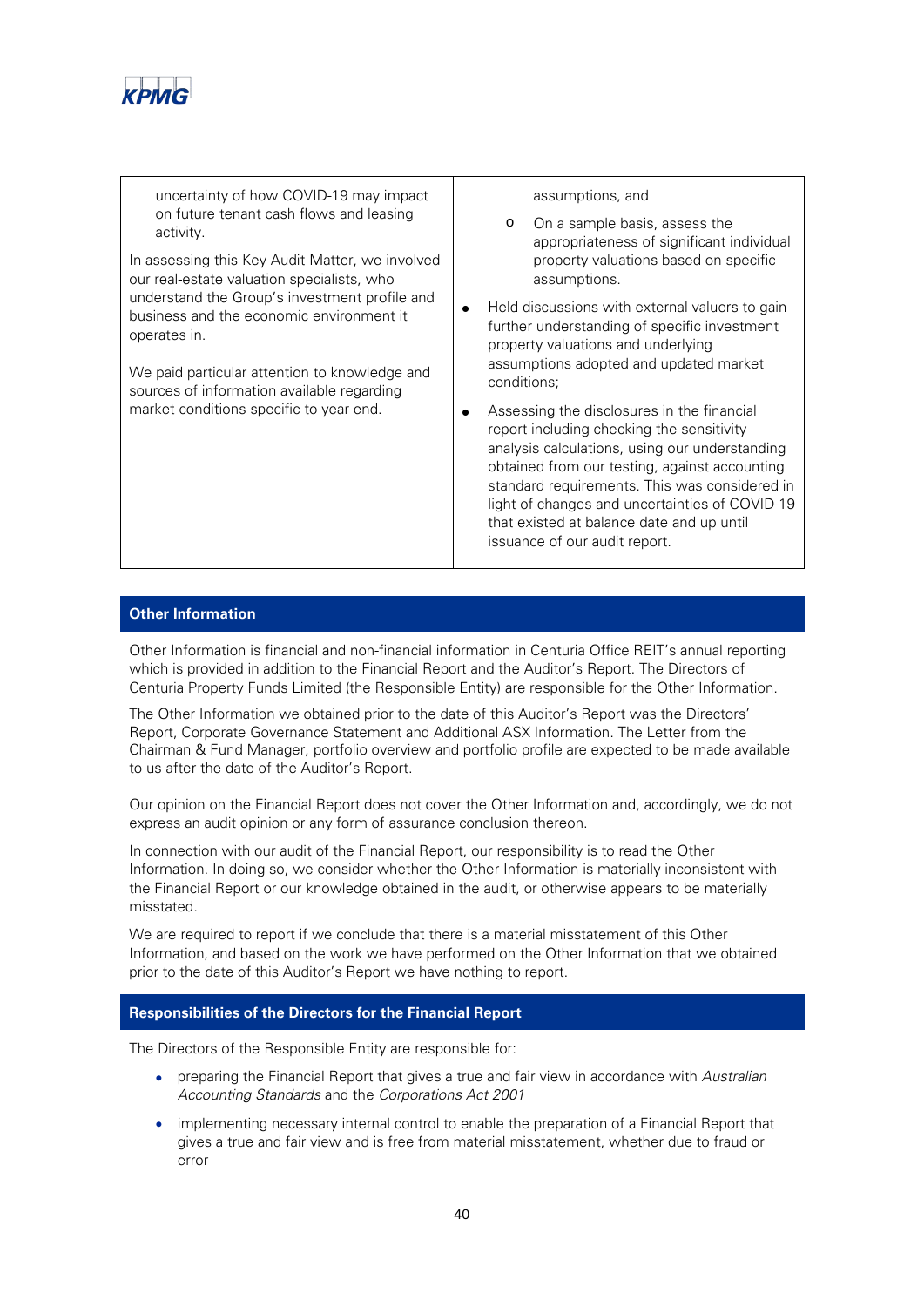

assessing the Group and Fund's ability to continue as a going concern and whether the use of the going concern basis of accounting is appropriate. This includes disclosing, as applicable, matters related to going concern and using the going concern basis of accounting unless they either intend to liquidate the Group or to cease operations, or have no realistic alternative but to do so.

### **Auditor's responsibilities for the audit of the Financial Report**

Our objective is:

- to obtain reasonable assurance about whether the Financial Report as a whole is free from material misstatement, whether due to fraud or error; and
- to issue an Auditor's Report that includes our opinion.

Reasonable assurance is a high level of assurance, but is not a guarantee that an audit conducted in accordance with Australian Auditing Standards will always detect a material misstatement when it exists.

Misstatements can arise from fraud or error. They are considered material if, individually or in the aggregate, they could reasonably be expected to influence the economic decisions of users taken on the basis of the Financial Report.

A further description of our responsibilities for the audit of the Financial Report is located at the Auditing and Assurance Standards Board website at:

http://www.auasb.gov.au/auditors\_responsibilities/ar1.pdf This description forms part of our Auditor's Report.

KPMG

 $l$  )  $l$ 

KPMG Peter Zabaks

Partner

Sydney

5 August 2020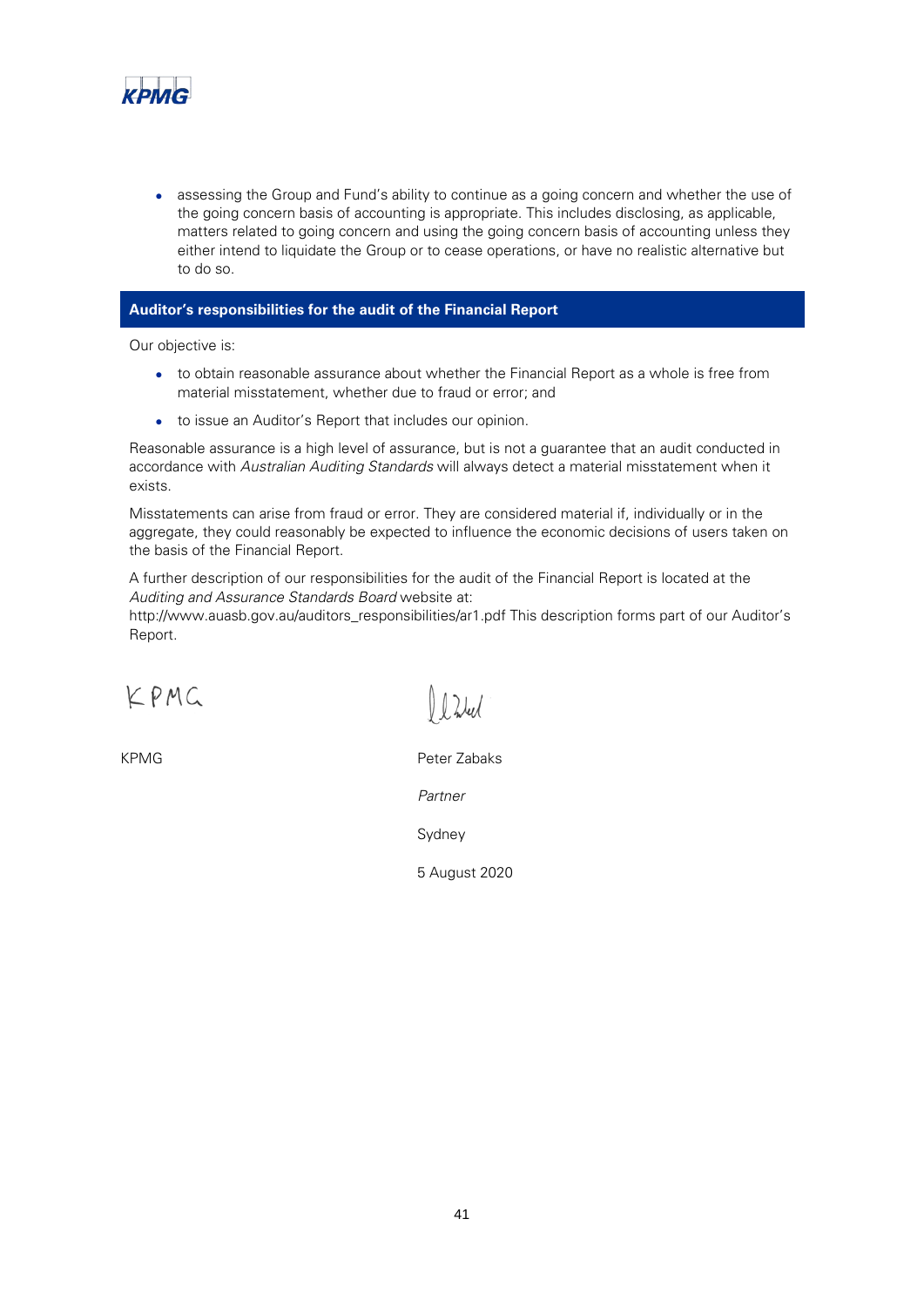### <span id="page-43-0"></span>**Corporate Governance Statement**

The corporate governance statement for the Trust was last updated on 3 September 2019 and is available on the Centuria website at https://centuria.com.au/metropolitan-reit/corporate/corporate-governance/.